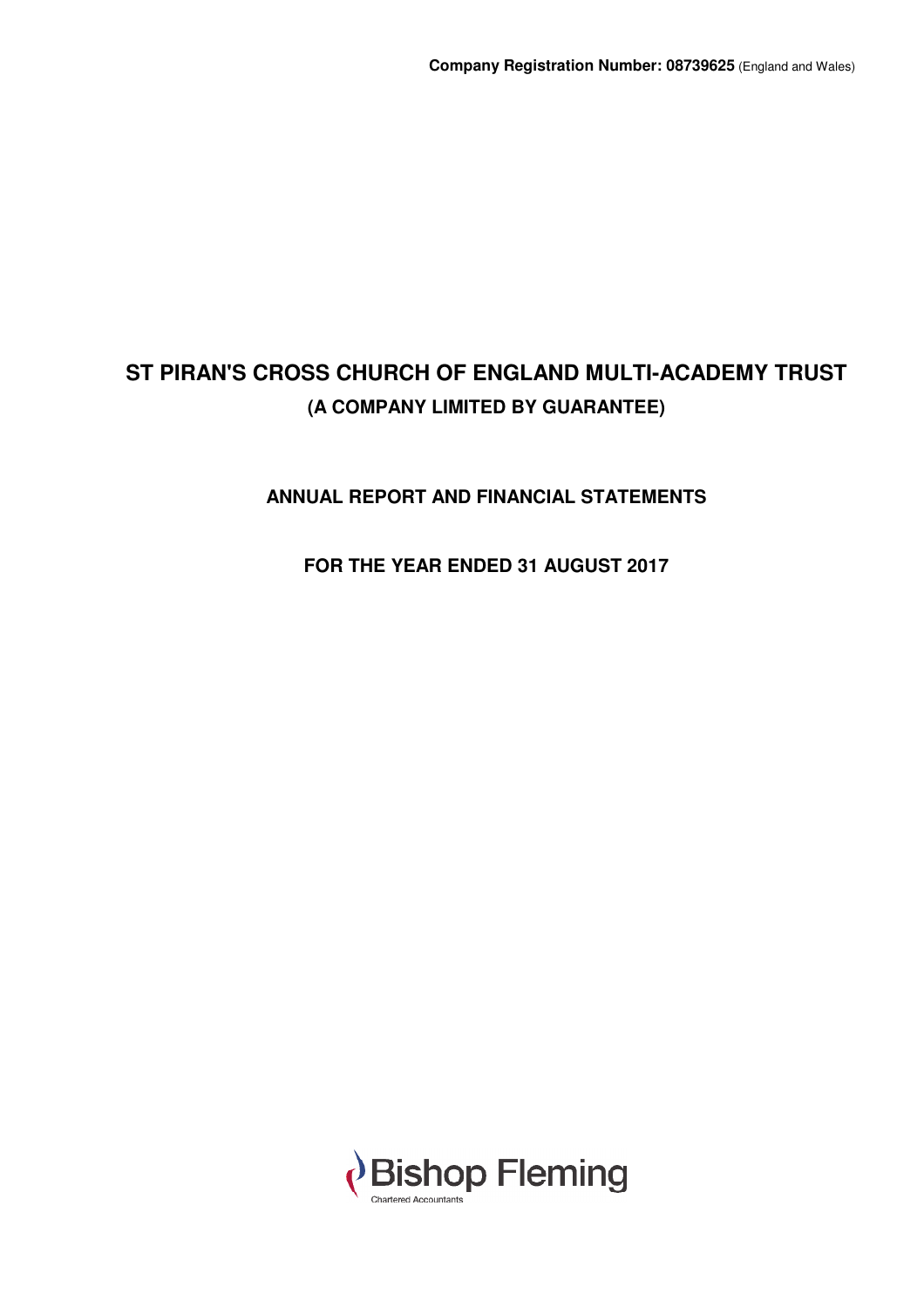## **CONTENTS**

|                                                                                | Page      |
|--------------------------------------------------------------------------------|-----------|
| Reference and administrative details                                           | $1 - 2$   |
| <b>Trustees' report</b>                                                        | $3 - 14$  |
| <b>Governance statement</b>                                                    | $15 - 18$ |
| Statement on regularity, propriety and compliance                              | 19        |
| <b>Statement of Trustees' responsibilities</b>                                 | 20        |
| Independent auditors' report on the financial statements                       | $21 - 23$ |
| Independent reporting accountant's assurance report on regularity              | $24 - 25$ |
| Statement of financial activities incorporating income and expenditure account | 26        |
| <b>Balance sheet</b>                                                           | 27        |
| <b>Statement of cash flows</b>                                                 | 28        |
| Notes to the financial statements                                              | $29 - 53$ |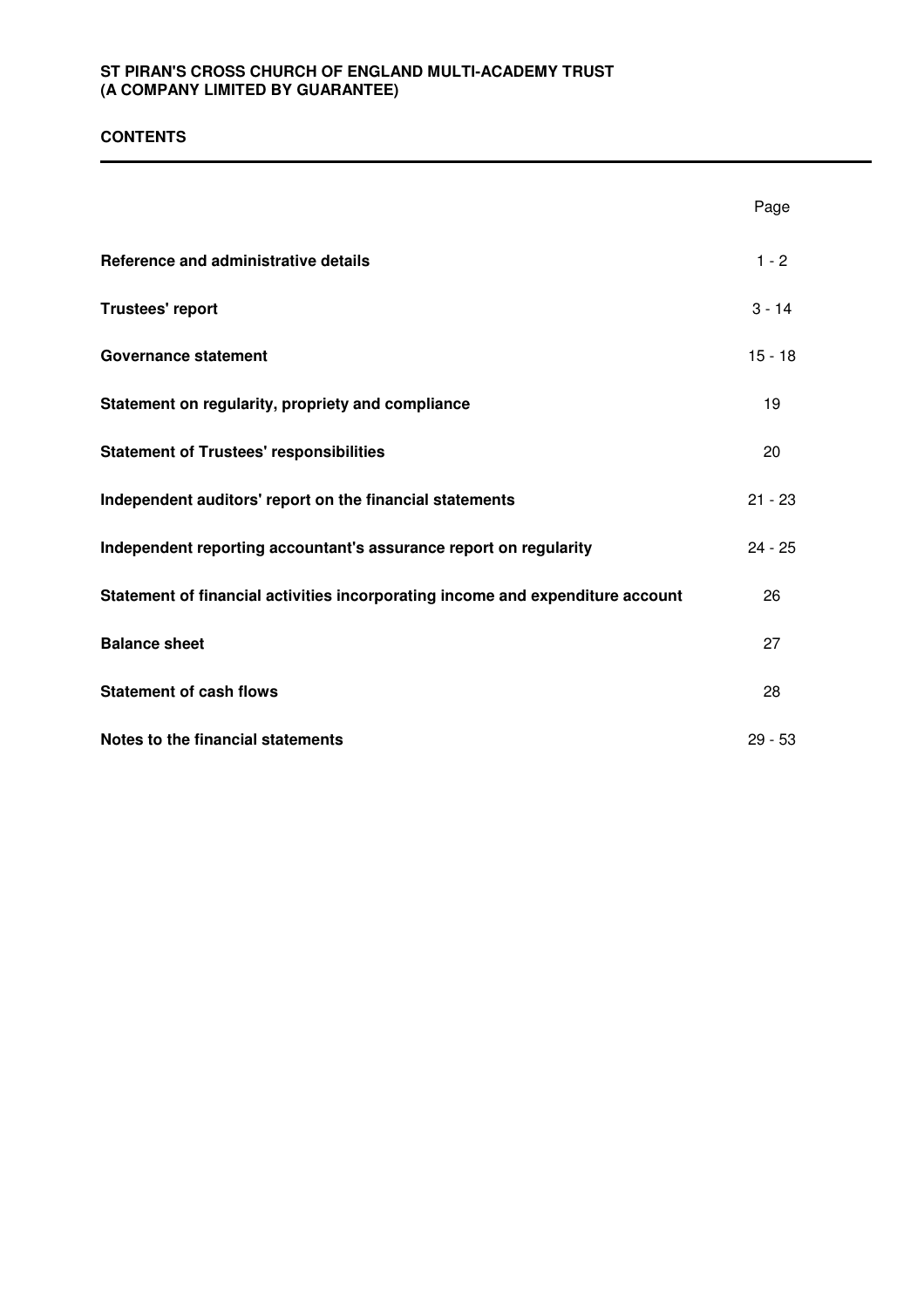### **REFERENCE AND ADMINISTRATIVE DETAILS FOR THE YEAR ENDED 31 AUGUST 2017**

| <b>Members</b>                            | Askel Veur The Diocese of Truro Academies Umbrella Company Limited<br>Reverend S Cade<br>Mr R Best, Chair of Trustees<br>Archdeacon W Stuart-White                                                                                                                                                                                                                                                                                                                                                                                                         |
|-------------------------------------------|------------------------------------------------------------------------------------------------------------------------------------------------------------------------------------------------------------------------------------------------------------------------------------------------------------------------------------------------------------------------------------------------------------------------------------------------------------------------------------------------------------------------------------------------------------|
| <b>Trustees</b>                           | Mrs S Adams <sup>3</sup><br>Mr R Best <sup>1,2,5</sup><br>Mrs T Copping (resigned 16 May 2017) <sup>1,5</sup><br>Mrs S Daniel (appointed 15 September 2016) <sup>1,2</sup><br>Mr J Keast (appointed 12 January 2016) <sup>1,3,4</sup><br>Mr M Lees, Executive principal (resigned 31 August 2017) <sup>1,3,4,6</sup><br>Reverend D Michael <sup>1,5,6</sup><br>Mr J Murfitt (resigned 10 October 2016) <sup>3</sup><br>Mr S Renshaw (appointed 1 September 2017)<br>Reverend A Wade <sup>3,4</sup><br>Reverend J Williams <sup>4</sup><br>Mr P Wootton $3$ |
|                                           | <sup>1</sup> Finance and Resources Committee<br><sup>2</sup> Audit and Risk Committee<br><sup>3</sup> School Improvement Committee<br><sup>4</sup> Christian Ethos Committee<br><sup>5</sup> Pay and Awards Committee<br><sup>6</sup> Premises committee                                                                                                                                                                                                                                                                                                   |
| <b>Company registered</b><br>number       | 08739625                                                                                                                                                                                                                                                                                                                                                                                                                                                                                                                                                   |
| <b>Company name</b>                       | St Piran's Cross Church of England Multi-Academy Trust                                                                                                                                                                                                                                                                                                                                                                                                                                                                                                     |
| <b>Principal and registered</b><br>office | St Piran's Cross Church of England Multi Academy Trust<br>1-3 Omaha Drive<br><b>Bodmin</b><br>Cornwall<br><b>PL31 1ER</b>                                                                                                                                                                                                                                                                                                                                                                                                                                  |
| <b>Company secretary</b>                  | Mrs K Trudgeon                                                                                                                                                                                                                                                                                                                                                                                                                                                                                                                                             |
| <b>Accounting officer</b>                 | Mr S Renshaw                                                                                                                                                                                                                                                                                                                                                                                                                                                                                                                                               |
| <b>Senior Leadership Team</b>             | Mr R Best, Chair of Trustees<br>Mrs N Gordon, Academy Business Manager<br>Mr M Lees, Executive Principal (Accounting Officer to 31 August 2017)<br>Mr S Renshaw, Accounting Officer from 1 September 2017                                                                                                                                                                                                                                                                                                                                                  |
| <b>Independent auditors</b>               | <b>Bishop Fleming LLP</b><br><b>Chartered Accountants</b><br><b>Statutory Auditors</b><br>Chy Nyverow<br>Newham Road<br>Truro<br>Cornwall<br><b>TR1 2DP</b>                                                                                                                                                                                                                                                                                                                                                                                                |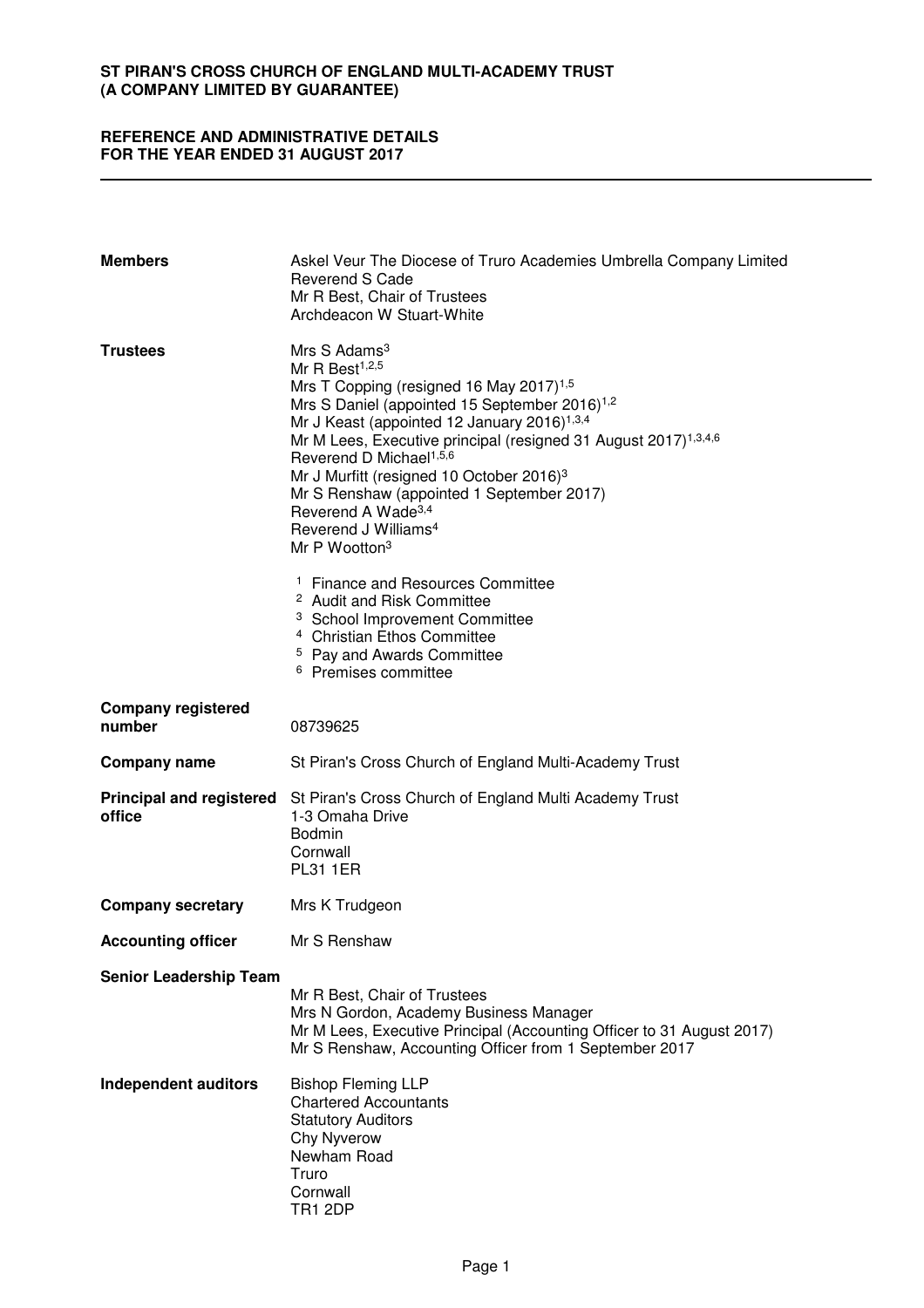#### **REFERENCE AND ADMINISTRATIVE DETAILS OF THE ACADEMY TRUST, ITS TRUSTEES AND ADVISERS FOR THE YEAR ENDED 31 AUGUST 2017**

## **Advisers (continued)**

| <b>Bankers</b>    | Lloyds Bank PLC<br>7 High Cross Street<br><b>St Austell</b><br>Cornwall<br><b>PL25 4AF</b>                    |
|-------------------|---------------------------------------------------------------------------------------------------------------|
| <b>Solicitors</b> | <b>Wolferstans Solicitors</b><br><b>Deptford Chambers</b><br>60/66 North Hill<br>Plymouth<br>Devon<br>PL4 8EP |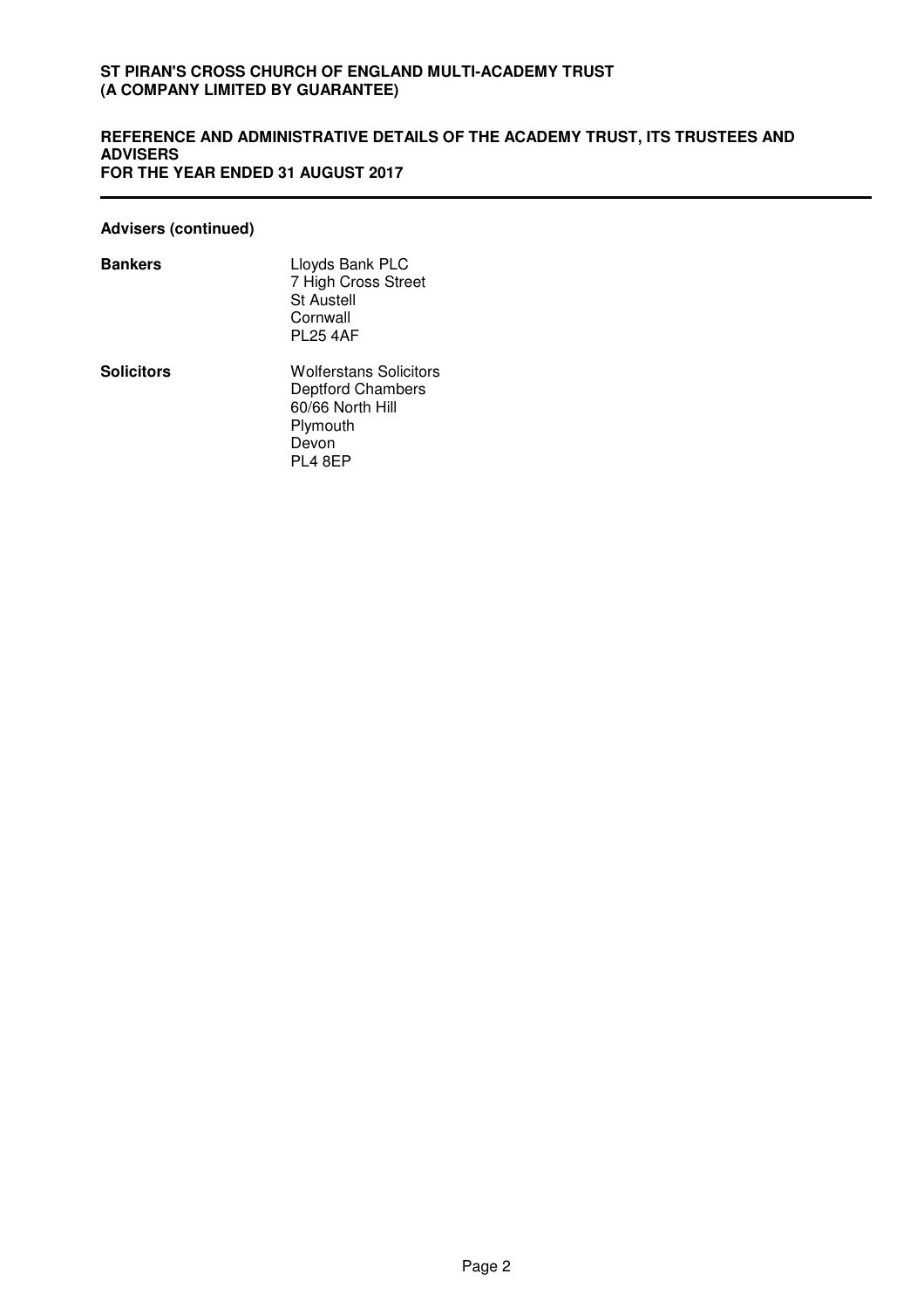## **TRUSTEES' REPORT FOR THE YEAR ENDED 31 AUGUST 2017**

The Trustees present their annual report together with the financial statements and auditors' report of the charitable company for the year ended 31 August 2017. The annual report serves the purpose of both a Trustees' report, and a Directors' report under company law.

The Trust operates an academy for pupils aged 4 to 11 in the Roseland and St Austell area. It has a pupil capacity of 697 and had a roll of 633 in the school census on 31 October 2016.

#### **STRUCTURE, GOVERNANCE AND MANAGEMENT**

#### **Constitution**

The Academy Trust is a company limited by guarantee and an exempt charity. The charitable company's Memorandum and Articles of Association are the primary governing documents of the Academy Trust.

The Trustees of St Piran's Cross Church of England Multi-Academy Trust are also the directors of the charitable company for the purposes of company law.

Details of the Trustees who served throughout the year, except as noted, are included in the Reference and Administrative Details on pages 1 to 2.

#### **Members' Liability**

Each member of the charitable company undertakes to contribute to the assets of the Company in the event of it being wound up while he/she is a member, or within one year after he/she ceases to be a member, such amount as may be required, not exceeding £10, for the debts and liabilities contracted before they ceased to be a member.

#### **Trustees' Indemnities**

Trustees benefit from indemnity insurance purchased at the Academy Trust's expense to cover the liability of the Trustees which by virtue of any rule of law would otherwise attach to them in respect of any negligence, default or breach of trust or breach of duty of which they may be guilty in relation to the Academy Trust, provided that any such insurance shall not extend to any claim arising from any act or omission which the Trustees knew to be a breach of trust or breach of duty or which was committed by the Trustees in reckless disregard to whether it was a breach of trust or breach of duty or not and provided also that any such insurance shall not extend to the costs of any unsuccessful defence to a criminal prosecution brought against the Trustees in their capacity as Directors of the Academy Trust. The limit of this indemnity is £2,000,000 in any one claim.

#### **TRUSTEES**

#### **Method of Recruitment and Appointment or Election of Trustees**

As set out in the Memorandum and Articles of Association (M&A) for the St Piran's Cross Church of England Multi Academy Trust (MAT), the Members (Trustees) of the MAT are:

Askel Veur (the Diocese of Truro Academies Umbrella Company Ltd) in its corporate capacity, The Diocesan Director of Education, the Archdeacon of Cornwall and the Chair of the Board of Directors.

These members then appointed further Directors in accordance with the M&A to maintain a majority of Christian Foundation Trustees. When appointing new Trustees, the Board will give consideration to the skills and experience mix of existing Trustees in order to ensure that the Board has the necessary skills to contribute fully to the Trust's development. The Board of Directors of the St Piran's Cross Church of England Multi Academy Trust is the overarching governing body for every school within the MAT.

The Academy Trust shall have the following Trustees as set out in its Articles of Association and funding agreement:

- No fewer than 7 Trustees appointed by Members
- Up to 4 Community Trustees who are appointed by the Board of Trustees
- The Executive Principal who is treated for all purposes as being an ex officio Governor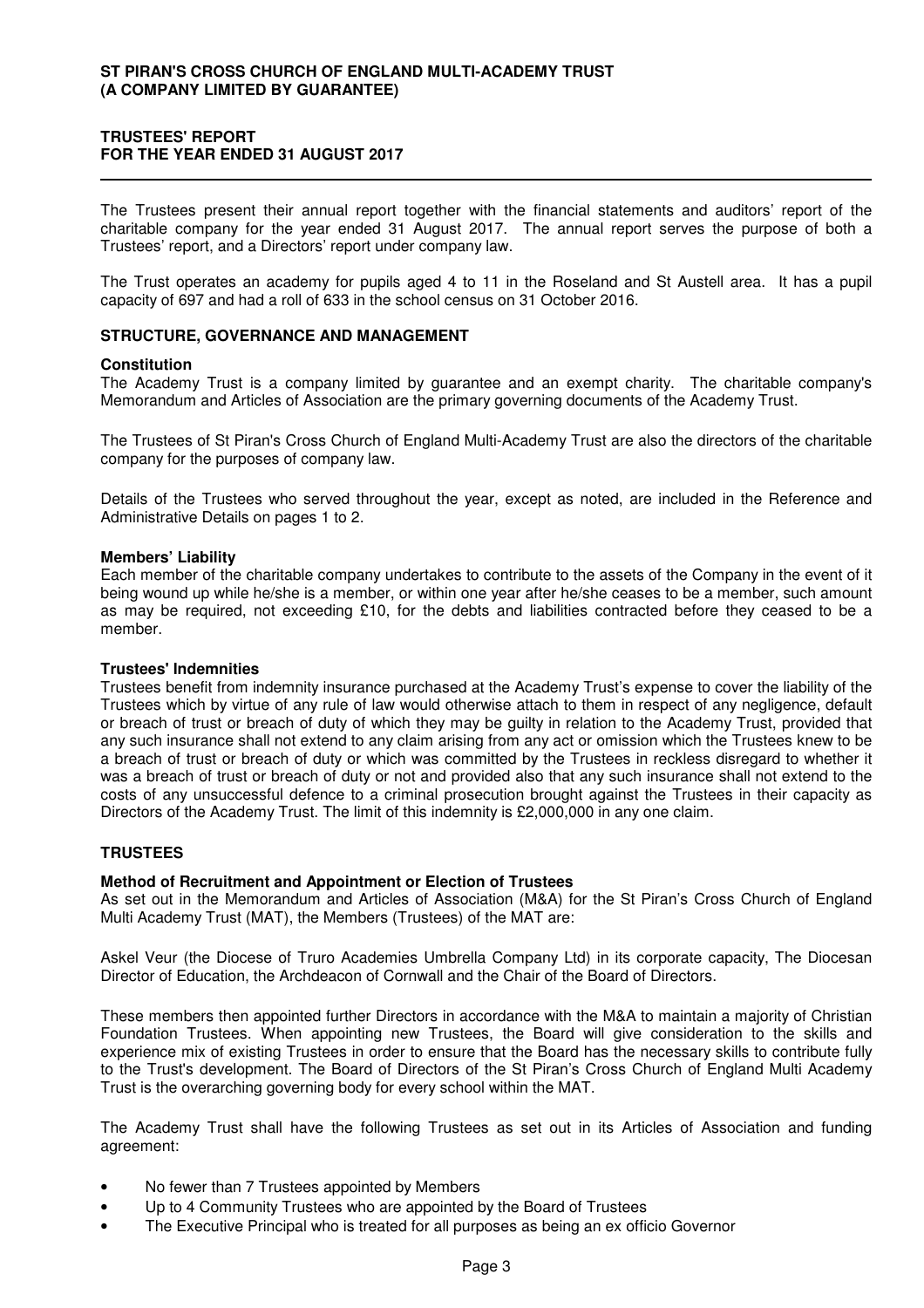#### **TRUSTEES' REPORT (continued) FOR THE YEAR ENDED 31 AUGUST 2017**

Trustees are appointed for a four-year period, except that this time limit does not apply to the Executive Principal. Subject to remaining eligible to be a particular type of Trustee, any Trustee can be re-appointed or reelected.

A Local Governing Body (LGB) for each individual school was set up post conversion to undertake some of the day to day running of the school in line with the agreed Scheme of Delegation. As set out in the M&A the constitution of the LGB must contain elected staff and parent members.

#### **Policies and procedures adopted for the induction and training of trustees**

The training and induction provided for new Trustees will depend upon their existing experience but may include a tour of the academies and a chance to meet staff and pupils. All Trustees are provided with copies of policies, procedures, minutes, accounts, budgets, plans and other documents that they will need to undertake their role as Trustees. As there are normally only two or three new Trustees a year, induction tends to be done informally and is tailored specifically to the individual. Advantage is taken of specific courses offered by the Local Authority, Diocese and other bodies. A new Director Induction Policy has been introduced.

#### **Organisational Structure**

The Board of Trustees normally meets once each half-term. The Board establishes an overall framework for the governance of the Trust and determines membership, terms of reference and procedures of Committees and other groups. It receives reports including policies from its Committees for ratification. It monitors the activities of the Committees through the minutes of their meetings. The Board may from time to time establish Working Groups to perform specific tasks over a limited timescale.

There are six committees as follows:

- Finance and Resources Committee this meets at least six times a year and is responsible for monitoring, evaluating and reviewing policy and performance in relation to financial management, compliance with reporting and regulatory requirements, and reporting and drafting the annual budget including setting staffing levels.
- Audit and Risk Committee this meets at least three times a year and is responsible for monitoring, evaluating and reviewing Audit and Risk. It receives reports from the Responsible Officer/internal audit report.
- School Improvement Committee this meets at least three times a year and is responsible for the monitoring of all aspects of school improvement. The committee receives reports from the principal who quality assures the work of any external providers used to deliver training to support the individual schools. The focus of this group is to challenge, where appropriate, so that the highest educational standards are maintained in schools, in line with latest best practice, for example the OFSTED and SIAMS frameworks.
- Christian Ethos Committee This committee meets three times a year and the main focus of this group is to ensure that schools are upholding the distinctive Christian Ethos as set out in the SIAMS (Statutory Inspections of Anglican and Methodist Schools) Framework 2012.
- Pay and Awards Committee this meets once a year (or as needed) and is the body responsible for reviewing recommendations from head teachers or heads of schools through the principal, in relation to pay awards. Recommendations are regulated in line with the Performance Related Pay policy.
- Premises Committee This committee meets three times a year and the main focus is to monitor and evaluate the buildings, estates and grounds. They develop clear plans for the improvement of each school building and meeting all compliance and health and safety requirements.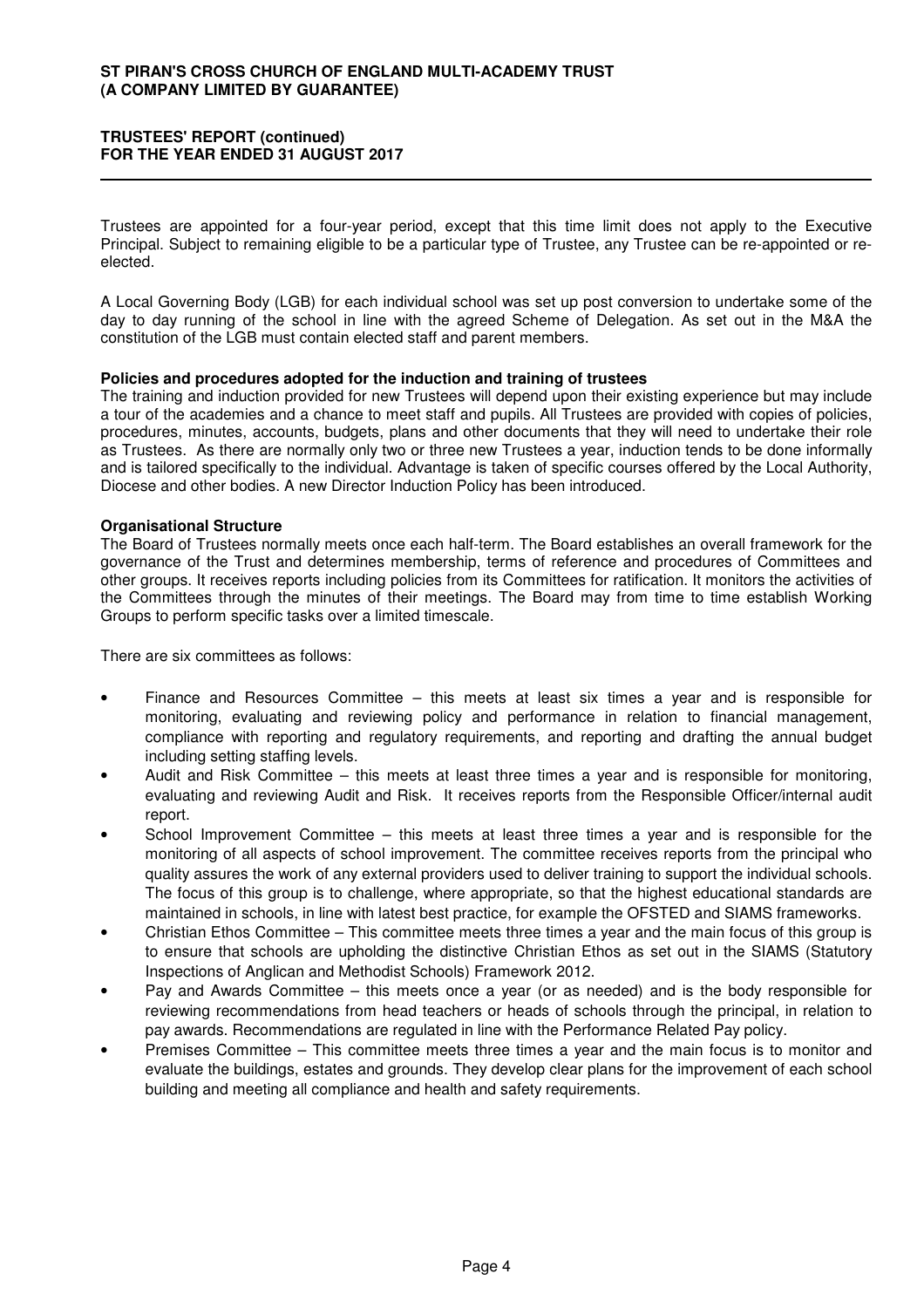#### **TRUSTEES' REPORT (continued) FOR THE YEAR ENDED 31 AUGUST 2017**

The following decisions are reserved to the Board of Trustees:

- To consider any proposals for changes to the status or constitution of the Academy Trust and its committee structure.
- To appoint or remove the Chairman and/or Vice Chairman.
- To appoint the Executive Principal and Clerk to the Trustees.
- To approve the Annual Rasing Attainment/ Development Plan and budget.

The Trustees are responsible for setting general policy, adopting an annual plan and budget, approving the statutory accounts, monitoring the Trust by the use of budgets and other data, and making major decisions about the direction of the Trust, capital expenditure and staff appointments.

The Trustees and Board of Trustees have devolved responsibility for day to day management of the Trust to the Executive Principal and MAT Senior Leadership Team (SLT). The MAT SLT comprises the Executive Principal, Headteacher, Heads of School, Assistant Heads, SENCO and the Business Manager. The MAT SLT implements the policies laid down by the Trustees and reports back to them on performance.

The Trust has a leadership structure which consists of the Trustees and the MAT Senior Leadership Team. The aim of the leadership structure is to devolve responsibility and encourage involvement in decision making at all levels.

The MAT Senior Leadership Team (MAT SLT) consists of the Executive Principal, one Headteacher, four Heads of Schools, MAT SENCO and the Trust Business Manager. The MAT SLT controls the Trust at an executive level, implementing the policies laid down by the Trustees and reporting back to them. The Executive Principal, Trust Business Manager and Finance and Resources Committee are responsible for the authorisation of spending within agreed budgets; a summary of this is in the Scheme of Delegation. Some spending control is devolved to budget holders which must be authorised in line with the Scheme of Delegation. The Executive Principal is responsible for the appointment of staff, though appointment panels for teaching posts always include a local governor or Director.

The Academy Trust comprises five primary schools – Bishop Bronescombe, Grampound Road, Grampoundwith-Creed, Veryan and Ladock. Each school has its own Local Governing Body responsible for day to day operations. The Trust Board comprises Directors elected from the Local Governing Body of each school or by recruiting externally.

The Executive Principal is the Accounting Officer.

#### **Arrangements for Setting Pay and Remuneration of Key Management Personnel**

The Trustees consider the Board of Trustees and the senior leadership team to be the key management personnel of the Trust in charge of directing and controlling, running and operating the Trust on a day to day basis. All Trustees give their time freely and no Trustee received remuneration in the year.

Details of Trustees' expenses and related party transactions are disclosed in the notes to the accounts.

The pay of key management personnel is reviewed annually and any increase is performance related and managed in accordance with the MAT's pay policy.

The Trustees benchmark against pay levels in other Trusts of a similar size.

#### **Connected Organisations, including Related Party Relationships**

The Board of Education of the Diocese of Truro (established pursuant to the Diocesan Board of Education Measure 1991) is a related party as Archdeacon William Stuart White and The Diocesan Director of Education are also members of the said Board.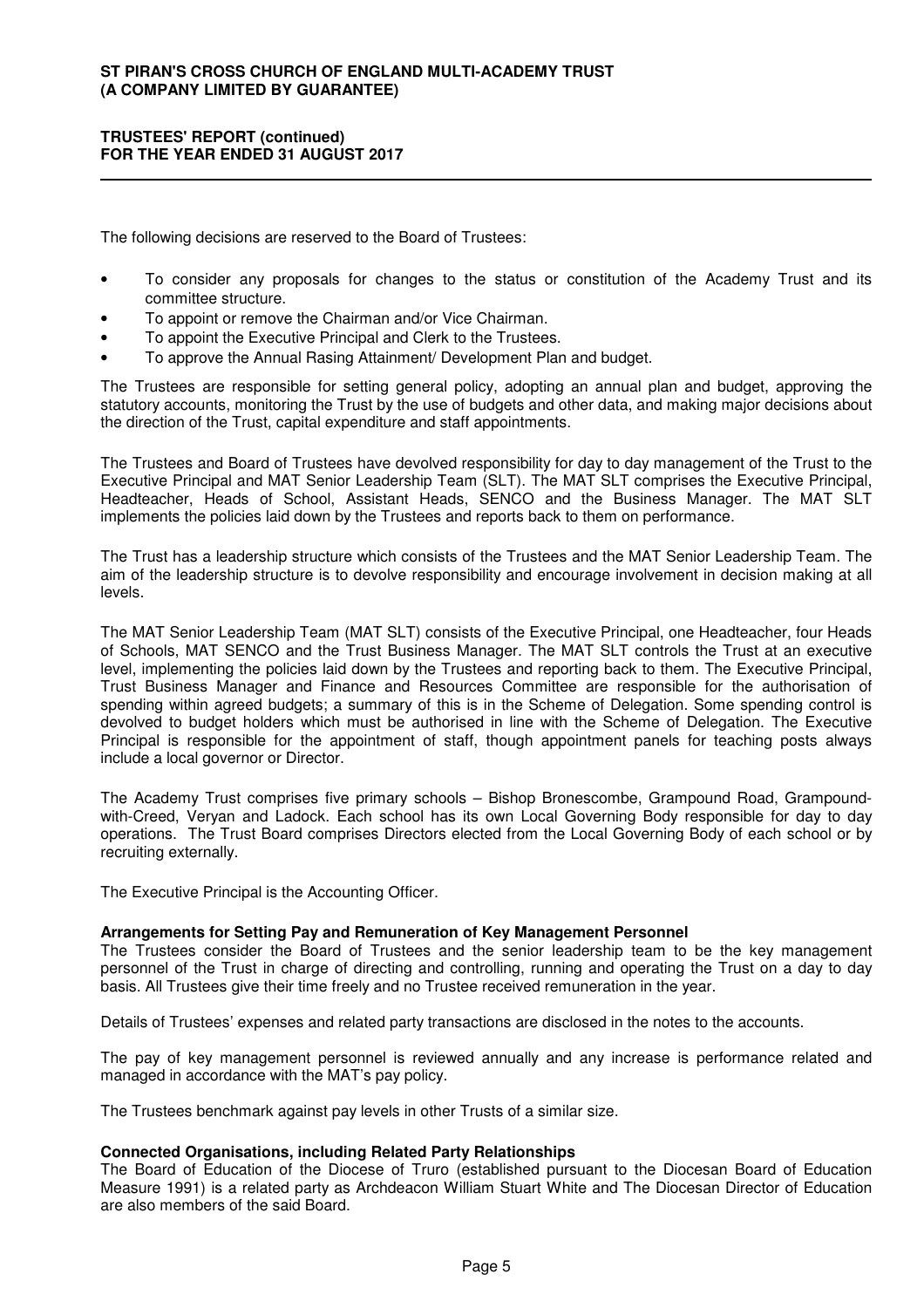## **TRUSTEES' REPORT (continued) FOR THE YEAR ENDED 31 AUGUST 2017**

Askel Veur (a company limited by guarantee with company registration number of 07817737) is a related party as the Diocesan Director of Education is also a Trustee of the company.

The Diocese of Truro is a related party as it provides school improvement support and Jo Osborne, Director of Schools is our Academy Improvement Partner.

OFSTED is a related party as our Executive Principal does the occasional school inspection for them.

The Academy Trust has strong collaborative links with the following:

- The Truro Diocesan Board of Finance and The Diocese of Truro Enterprises.
- The Saints' Way Church of England Multi Academy Trust for School Improvement services.
- The Roseland Head teachers group.
- The Truro and Roseland Learning Community.
- Parc Eglos School.
- Sir Robert Geffrey CE Primary School.
- St Cleer and Blisland Primary Schools.
- Boscastle and Port Isaac Primary Schools.
- Rainbow MAT's four schools.

There are no related parties which either control or significantly influence the decisions and operations of St Piran's Cross Church of England Multi-Academy Trust. There are no sponsors or formal Parent Teacher Associations associated with the Trust.

## **OBJECTIVES AND ACTIVITIES**

#### **Objects and Aims**

The principal object and activity of the Trust is to advance for the public benefit education in the United Kingdom, in particular by establishing, maintaining, carrying on, managing and developing schools offering a broad range of curriculum for pupils of different abilities, with a strong emphasis on the Christian ethos.

The principal object and activity of the Charitable Company is the operation of St Piran's Cross Multi-Academy Trust to provide free education and care for pupils of different abilities.

The aims of the Trust during the year/period ended 31 August 2017 are summarised below:

- To continue to raise the standard of educational attainment and achievement of all pupils.
- To provide a broad and balanced curriculum, including extra-curricular activities.
- To ensure a distinctive Christian ethos pervades each school within the MAT
- To develop pupils as more effective learners.
- To develop school sites so that it enables pupils to achieve their full potential.
- To ensure that every child enjoys the same high quality education in terms of resourcing, tuition and care.
- To improve the effectiveness of the Trust by keeping the curriculum and organisational structure under continual review.
- To provide value for money for the funds expended.
- To develop greater coherence, clarity and effectiveness in school systems.
- To comply with all appropriate statutory and curriculum requirements.
- To maintain close links with the communities each school serves
- To develop the Trust's capacity to manage change, and
- To conduct the Trust's business in accordance with the highest standards of integrity, probity and openness.

At St Piran's Cross MAT we aim to achieve the best for, and from, each pupil. We intend to enable each child to realise his or her full academic, creative and physical potential and to develop positive social and moral values.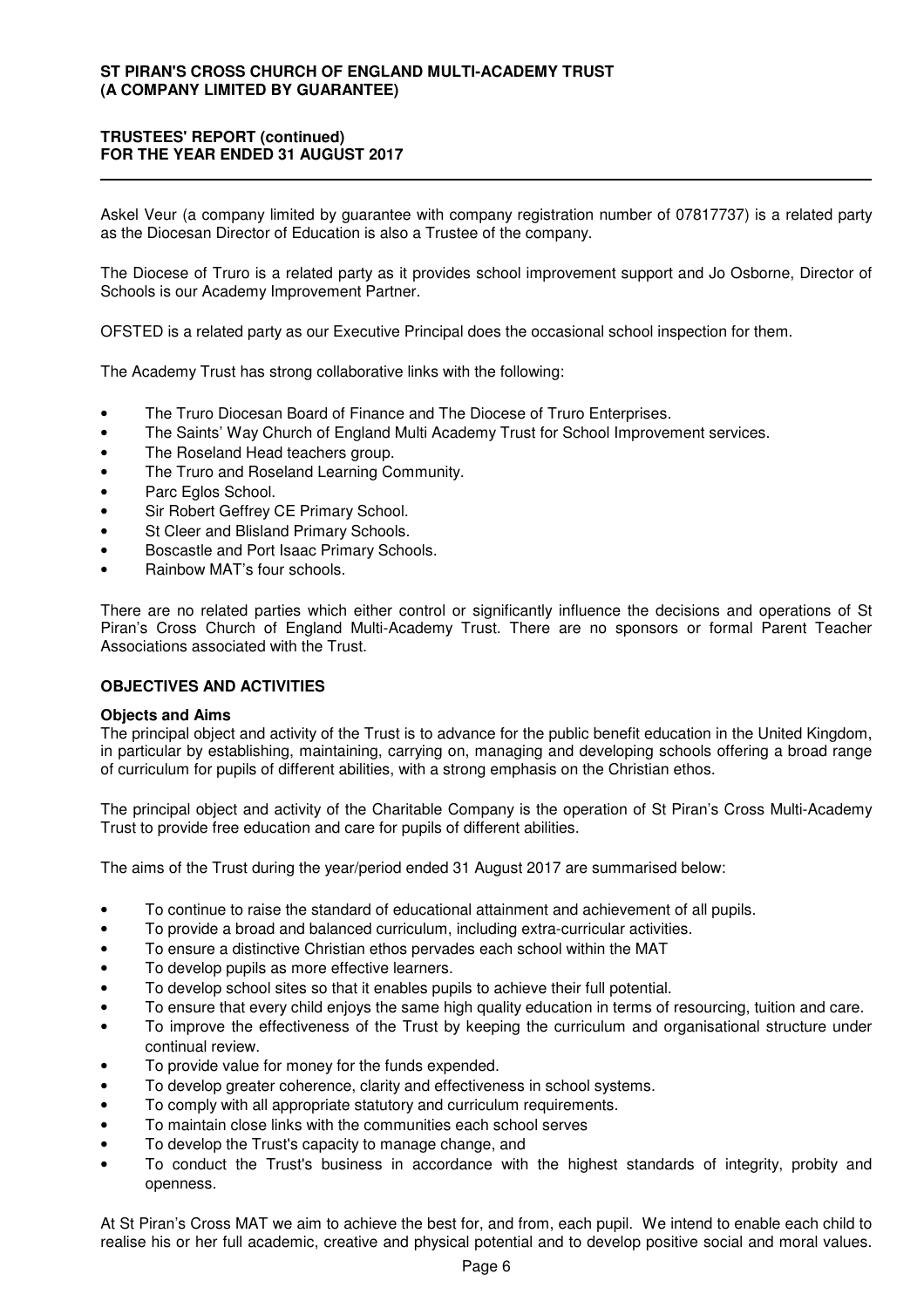## **TRUSTEES' REPORT (continued) FOR THE YEAR ENDED 31 AUGUST 2017**

Our MAT is a community in which children, staff and parents should be part of a happy and caring environment.

## **Objectives, Strategies and Activities**

Key priorities, activities and targets were identified in the Academy Raising Attainment and Development Plans and were influenced by the significant challenges and opportunities arising from national changes in education policy and funding, including the conversion to Academy status. The activities included the following:

## **Outcomes for Children and Learners - Raising Pupil Attainment and Achievement (RAP - 2016/17)**

## **Priority 1 - Mathematics - To raise standards in Mathematics so that attainment and progress levels in all schools meet or exceed the national averages for ARE or GD (70% in 2016)**

- The Maths curriculum and approach is developed and ensures mastery of all learning.
- All children are challenged in each lesson including the most-able who go on to greater depth.
- The gap between school support groups/PP and others closes due to high levels of challenge within effective support
- Focus on the impact of guided maths/high expectations and HAPs/G&T/girls in KS2.
- Evaluate the Impact of Early morning maths on arithmetic skills
- Books and other evidence show strong progress.

## **Priority 2 - Reading - To further improve attainment levels and the rates of progress in reading especially for the more- able to achieve greater depth. (ARE in 2015 – 66%)**

- Strengthening Guided Reading sessions so that they ensure reading skills are well taught.
- Monitoring effectiveness of Guided Reading sessions.
- Developing story-telling and the importance of reading for pleasure.
- Consider the expectation of reading at greater depth.

## **Priority 3 - Writing - To continue to further improve levels of attainment and rates of progress in writing and SPAG so that all schools meet ARE in both (Writing 74% and SPAG 72% in 2016)**

- Continue to embed and improve early writing and phonic skills
- Challenge the more-able writers in KS1 to ensure they meet or exceed the national average
- Develop spelling proficiency in pupils through structured programmes across the school from Year 2 upwards. Ensure any legacy of underperformance is identified and the gaps closed through intervention.
- Ensure the RWI spelling in KS2 is implemented consistently.
- Books and other evidence show strong progress.

Quality of Teaching and Learning Development points:

Science and the wider curriculum:

- Raise standards in Science so that attainment and rates of progress are in line with the ARE. TLP written.
- Receive training in science to improve teaching and learning in Science.
- Establish and develop a MAT Curriculum model that is creative, immersive and exciting. Ensure this model builds subject skills progress for each NC year group.

## SEND:

- All SEND groups make good progress in the core areas and this is monitoring by the SENCO.
- SEND Champions for autism and dyslexia are identified, trained and supporting children to achieve well. Each MAT school has a MAT Thrive champion, fully trained who supports children with behaviour and well-being issues.

Standards in KS1 in all schools:

- To continue the drive to raise standards in all schools in KS1 so that the attainment gap closes and teaching and learning are consistently high.
- Regular monitoring and book review takes place in all KS1 classrooms.
- Good practice is shared across the MAT.
- Standards achieved in writing are achieved.
- Maths mastery is developed in KS1.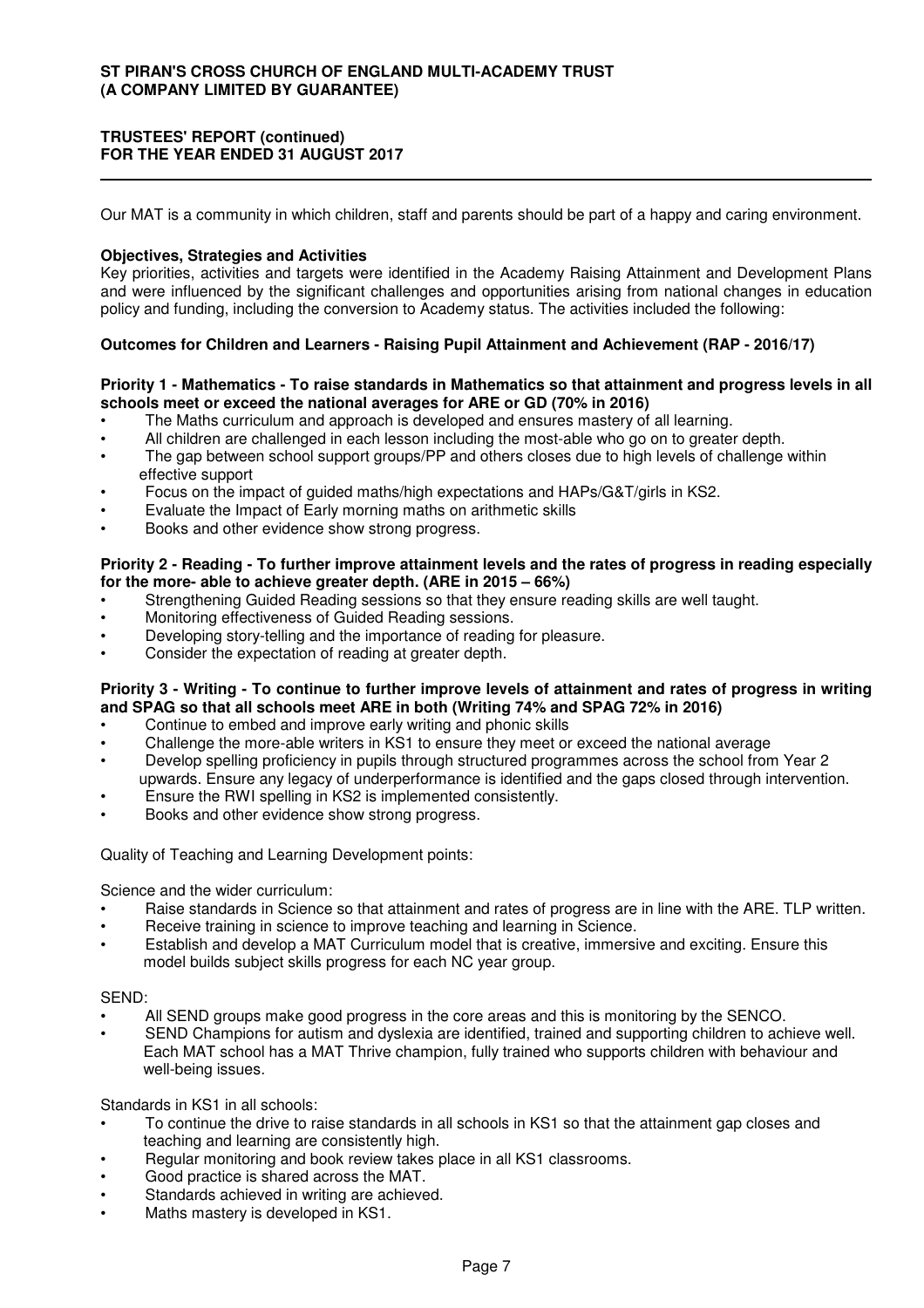## **TRUSTEES' REPORT (continued) FOR THE YEAR ENDED 31 AUGUST 2017**

Christian Ethos, RE teaching and Spirituality:

- There is a rich and stimulating new R.E curriculum/assessment scheme which is embedded into classroom practices.
- Children's spirituality is developed with the use of transformational questioning and clever classroom practices.
- Collective Worship will be an inspiring and enriching aspect of school provision.

SIAMS areas of development are addressed in all schools.

## **Leadership Development Points:**

#### **Middle Leadership/Subject champions**

To ensure middle leaders/subject champions have a clear understanding of how their roles and actions contribute to the improvements needed in achievement, teaching and learning in all MAT Schools

- Clarity of roles expectations set.
- Improvement cycle published including reviews.
- Receive MAT non-contact time.
- Develop subject skills for each NC Year.

#### **Governance**

#### **To review the governance structure of the MAT and in particular the local governance provision:**

- Define the roles and responsibilities of the local community representatives.
- Establish robust feedback to and from the BOD to the LGBs.
- Develop a focused monitoring and evaluation schedule with clear guidance.
- Provide training in relevant areas.

Each of the academies has taken the MAT plan and developed specific school related plans based on this.

#### **Public Benefit**

The Trustees confirm that they have complied with the duty in Section 17(5) of the Charities Act 2011 to have due regard to the Charity Commission's general guidance on public benefit in exercising their powers or duties. They have referred to this guidance when reviewing the Academy Trust's aims and objectives and in planning its future activities.

The Academy Trust aims to advance for public benefit education in the Diocese of Truro. In particular, but without prejudice to the generality of the foregoing by estimating, maintaining, managing and developing schools, offering a broad curriculum set within a distinctly Christian context.

As a MAT, we are working to support all of the schools within the MAT and to develop a culture of mutual support and development across these schools. Within the broader diocesan context, each of these schools remains part of the broader family of Church Schools and part of that network. The commitment to developing a high quality curriculum, delivered by well trained and effective teaching and support staff, and the sharing of expertise is already underway.

## **STRATEGIC REPORT**

#### **Achievements and Performance**

The Multi-Academy Trust is in its fourth year of operation having converted on 1 December 2013.

Pupil numbers have increased slightly. The total funding received for this financial year was on 633 compared with 625 in the previous year.

Of the five schools in the MAT three have above average numbers of pupils with SEN (12%, 14%,19%) and three have above average mobility of in-year admissions (12%, 17%, 19%).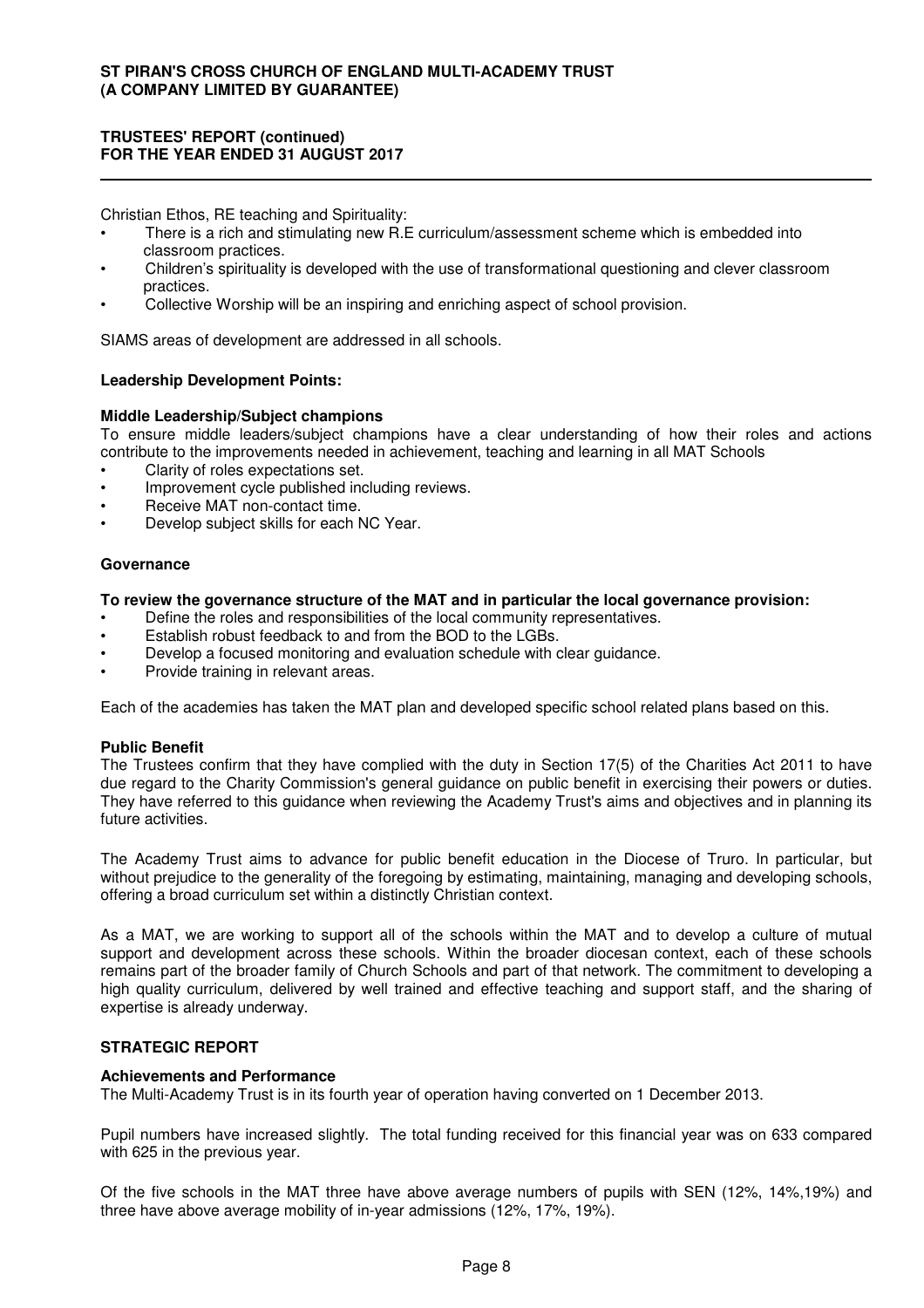#### **TRUSTEES' REPORT (continued) FOR THE YEAR ENDED 31 AUGUST 2017**

One of our schools had an OFSTED inspection during 2016/17 and this school was Grampound Road CE and the outcome was 'good' in all areas.

### **Outcomes for pupils**

We need to note that some of our cohorts are very small in our schools.

| EYFS - good level of development, national average likely to be at 69% plus | <b>Outcome</b> |
|-----------------------------------------------------------------------------|----------------|
| <b>Bishop Bronescombe</b>                                                   | 76%            |
| Grampound Road                                                              | 80%            |
| Grampound with Creed                                                        | 80%            |
| Ladock                                                                      | 86%            |
| Veryan                                                                      | 85%            |
| Year 1 Phonic Screening Test. National average - 81% in 2016                | <b>Outcome</b> |
| <b>Bishop Bronescombe</b>                                                   | 87%            |
| Grampound Road                                                              | 70%            |
| Grampound with Creed                                                        | 75%            |
| Ladock                                                                      | 82%            |

Veryan 86%

| <b>Key Stage 1</b>                             | <b>Bishop</b><br><b>Bronescombe</b> | Road         | <b>Grampound Grampound Ladock</b><br>with Creed |            | Veryan     |
|------------------------------------------------|-------------------------------------|--------------|-------------------------------------------------|------------|------------|
| Reading:<br><b>ARE</b><br><b>Greater Depth</b> | 58%<br>13%                          | 53%<br>11%   | 45%<br>36%                                      | 50%<br>30% | 23%<br>50% |
| Writing:<br><b>ARE</b><br><b>Greater Depth</b> | 56%<br>11%                          | 42%<br>$0\%$ | 43%<br>18%                                      | 50%<br>20% | 75%<br>25% |
| Maths:<br><b>ARE</b><br><b>Greater Depth</b>   | 53%<br>11%                          | 37%<br>21%   | 54%<br>27%                                      | 50%<br>20% | 25%<br>50% |
| Key Stage 2                                    |                                     |              |                                                 |            |            |
| Reading:<br><b>ARE</b><br><b>Greater Depth</b> | 51%<br>20%                          | 67%<br>13%   | 50%<br>29%                                      | 25%<br>13% | 29%<br>29% |
| Writing<br><b>ARE</b><br><b>Greater Depth</b>  | 64%<br>16%                          | 53%<br>27%   | 51%<br>21%                                      | 50%<br>25% | 57%<br>14% |
| GPS:<br><b>ARE</b><br><b>Greater Depth</b>     | 60%<br>7%                           | 53%<br>33%   | 64%<br>7%                                       | 63%<br>25% | 57%<br>14% |
| Maths<br><b>ARE</b><br><b>Greater Depth</b>    | 60%<br>9%                           | 67%<br>20%   | 43%<br>14%                                      | 63%<br>0%  | 42%<br>14% |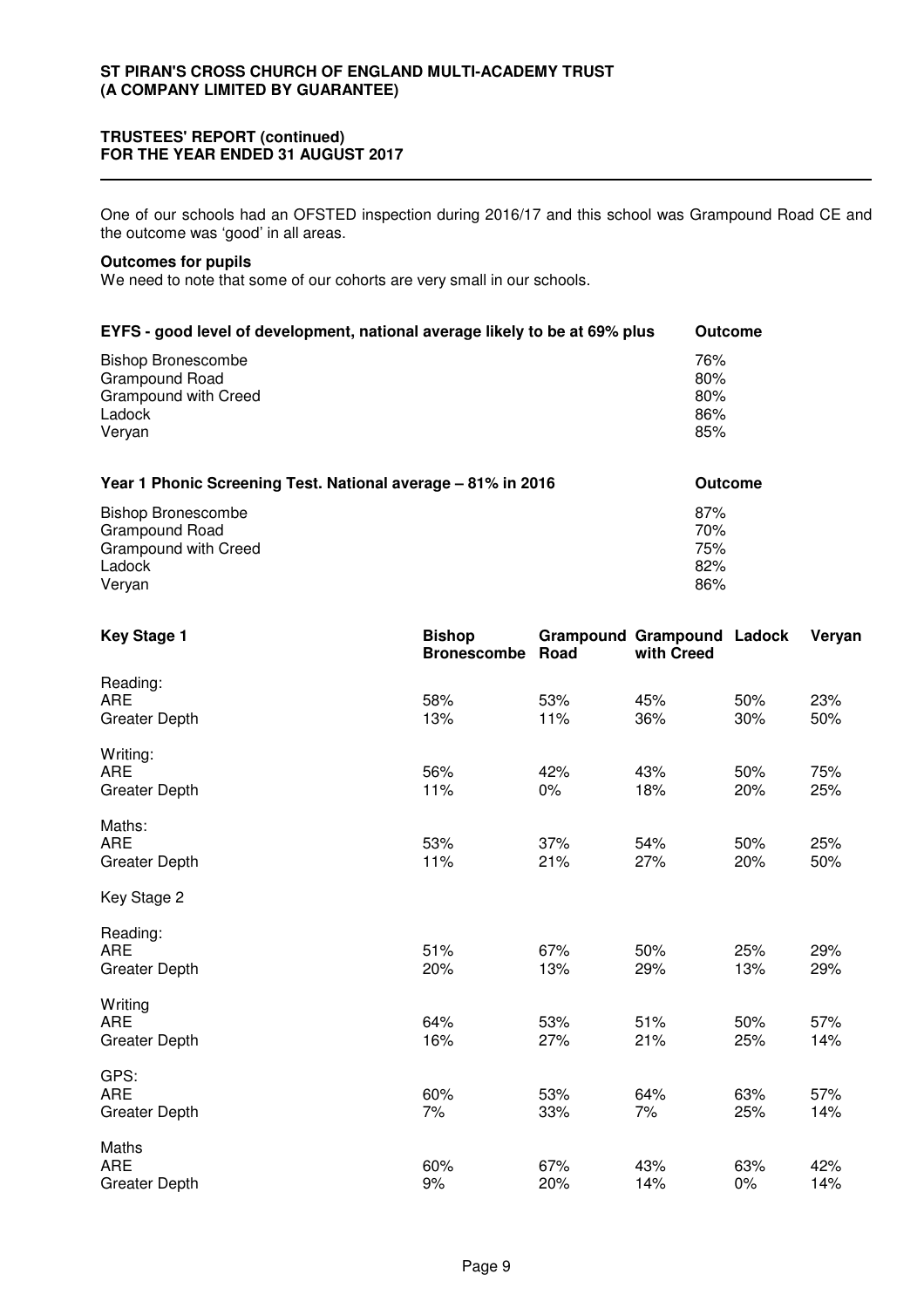## **TRUSTEES' REPORT (continued) FOR THE YEAR ENDED 31 AUGUST 2017**

| Key Stage 2 - Average points progress to<br>Summer 1 as tracked by INCYTE - Year 6 | <b>Bishop</b><br><b>Bronescombe Road</b> | <b>Grampound Grampound Ladock</b> | with Creed  |             | Veryan       |
|------------------------------------------------------------------------------------|------------------------------------------|-----------------------------------|-------------|-------------|--------------|
| Reading:<br>Sch<br>Expected                                                        | 6.43<br>6.0                              | 9.35<br>6.0                       | 7.29<br>6.0 | 8.75<br>6.0 | 6.86<br>6.0  |
| Writing:<br>Sch<br>Expected                                                        | 7.0<br>6.0                               | 9.57<br>6.0                       | 6.64<br>6.0 | 9.38<br>6.0 | 10.29<br>6.0 |
| Maths:<br>Sch<br>Expected                                                          | 6.25<br>6.0                              | 9.07<br>6.0                       | 6.93<br>6.0 | 9.37<br>6.0 | 9.71<br>6.0  |

**Percentage of children in Year 6 attaining expected level in all three subjects: reading, writing and maths (Floor targets). National – likely to be 65% or a scaled progress score of -5 in Reading and Maths and -7 in writing.**

| <b>Bishop Bronescombe</b> | 53% |
|---------------------------|-----|
| Grampound Road            | 57% |
| Grampound with Creed      | 73% |
| Ladock                    | 38% |
| Veryan                    | 29% |

We will need to wait for the Inspection Data Dashboard for us to interpret this data, but it will allow us to reflect on where our schools need to work this year. This will be available after the October half term.

Conclusions from the data:

- We need to take extreme care in 2017 when analysing these outcomes as this is a new and still fairly untried assessment system.
- Four of our schools look likely to be well below floor targets for attainment. It is hoped that they will meet the progress measure and not draw the attention of the Regional Commissioner.
- The good level of development in the EYFS remains a strength of our trust.
- Year 1 phonics screening test scores are also a strength and reflect the good phonics teaching the trust now has.
- Key Stage 1 outcomes are improving in most schools but remain a concern at Bishop Bronescombe and Grampound Road.
- Key Stage 2 outcomes are inconsistent and four of our schools need to work hard to raise standards across all areas.
- Maths remains the weaker outcome in most schools and the trust has been working on why this is.

## **Key Performance Indicators**

The St Piran's Cross Church of England Multi Academy Trust is in its fourth operating year. The trustees monitor performance through close monthly budget monitoring with the support of the Finance Committee. There is a list of key financial and performance indicators which are used.

A number of financial indicators that will be used in the future will assist the trustees in managing the Trust's financial affairs to ensure efficient operation, liquidity and effective use of resources.

As funding is based on pupil numbers this is also a key performance indicator. Pupil numbers at October 2016 were 633, an increase of 8 from 625 in October 2015.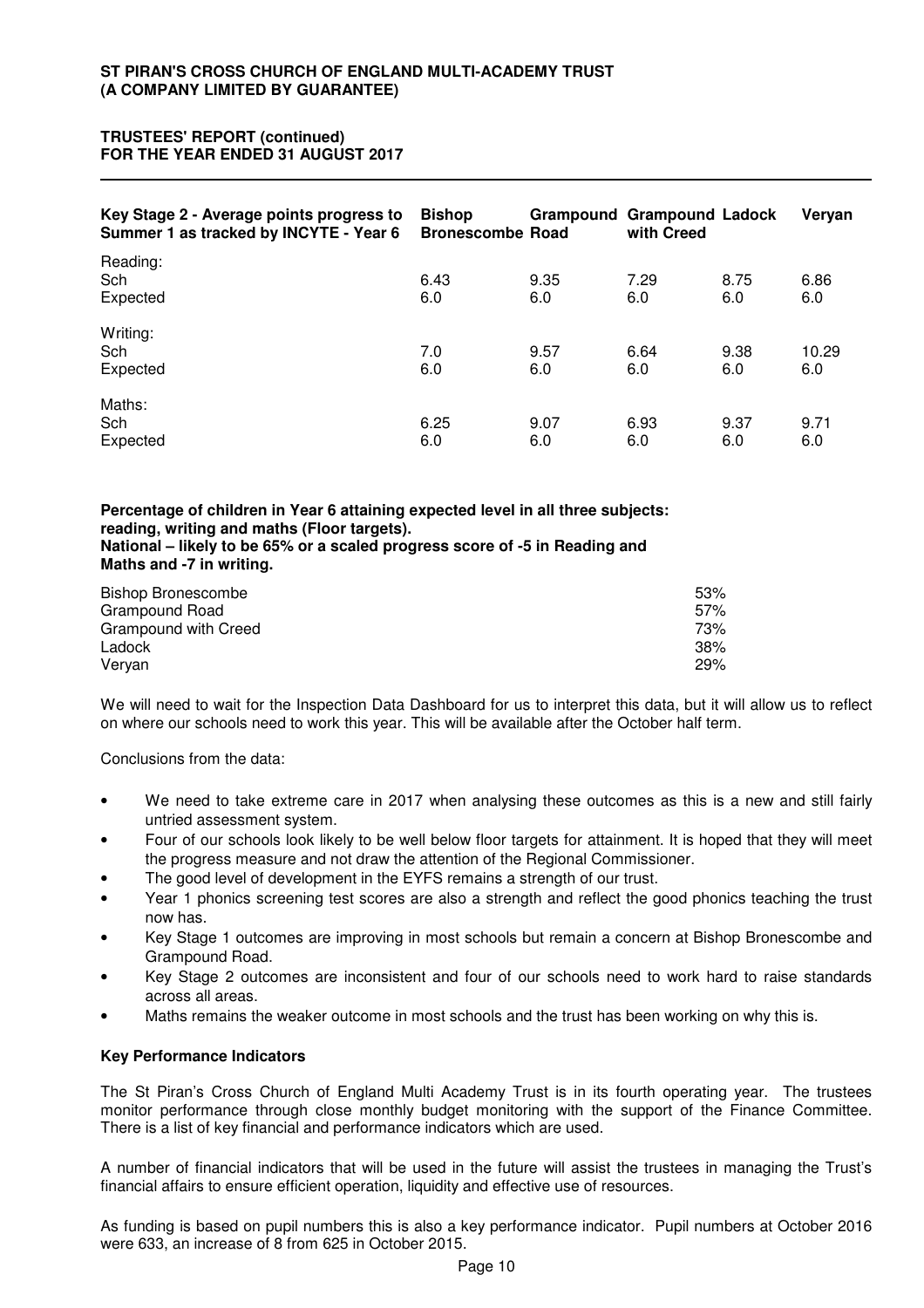#### **TRUSTEES' REPORT (continued) FOR THE YEAR ENDED 31 AUGUST 2017**

Another key financial performance indicator is staffing costs as a percentage of GAG. For 2017 this was 91.8%, compared to 80.52% in 2016.

#### **Going Concern**

After making appropriate enquiries, the Board of Trustees has a reasonable expectation that the Academy Trust has adequate resources to continue in operational existence for the foreseeable future. For this reason it continues to adopt the going concern basis in preparing the financial statements. Further details regarding the adoption of the going concern basis can be found in the Going concern policy.

#### **FINANCIAL REVIEW**

#### **Financial Review**

Most of the Trust's income is obtained from the DfE via the ESFA in the form of recurrent grants, the use of which is restricted to particular purposes. The grants received from the DfE during the year ended 31 August 2017 and the associated expenditure are shown as Restricted Funds in the Statement of Financial Activities.

The Trust also receives grants for fixed assets from the DfE which are shown in the Statement of Financial Activities as restricted income in the Fixed Asset Fund. The Restricted Fixed Asset Fund balance is reduced by annual depreciation charges over the useful life of the assets concerned, as defined in the Trust's accounting policies.

The land, buildings and other assets were transferred to the Trust upon conversion. Land and buildings were professionally valued in May 2014 at £6,159,000. Other assets were included on conversion at a best estimate, taking into account purchase price and remaining useful lives. Additions purchased in the year have been added to the fixed asset list.

The additions in the year includes the costs incurred on the adaptation of existing male and female toilets so as to create a disable toilet with changing facilities at Bishop Bronescombe Academy. The £68,790 project was funded by Cornwall Council, for which the Trustees are grateful.

The balance of the former school's budget share £379,061 was transferred across on conversion as unrestricted funds. The balance of unrestricted at the end of 13/14 was £470,888, at the end of 14/15 was £464,667, at the end of 15/16 was £491,826 and this year for 16/17 is £608,004.

The Trust has taken on the deficit in the Local Government Pension Scheme in respect of its non teaching staff transferred on conversion. The deficit at 13/14 was £460,000, 14/15 £473,000, 15/16 £972,000 and at the end of this financial period 16/17 is £924,000.

Key financial policies adopted or reviewed during the year include the Finance Policy which lays out the framework for financial management, including financial responsibilities of the Board, Executive Principal, Head Teacher, Heads of Schools and other staff, as well as delegated authority for spending. Other policies reviewed and updated included Reserves, Capitalisation and Investment.

#### **Reserves Policy**

The Trustees review the reserve levels of the Academy Trust annually. This review encompasses the nature of income and expenditure streams, the need to match income with commitments and the nature of reserves. The Trustees take into consideration the future plans of the Academy Trust, the uncertainty over future income streams and other key risks identified during the risk review.

The Trustees have determined that the appropriate level of free cash reserves should be approximately two months' running costs for the Academy Trust. The reason for this is to provide sufficient working capital to cover delays between spending and receipt of grants and to provide a cushion to deal with unexected emergencies such as urgent maintenance. The Acadeny Trust's current level of reserves (total funds less the amount held in fixed assets and restricted funds is £608,004).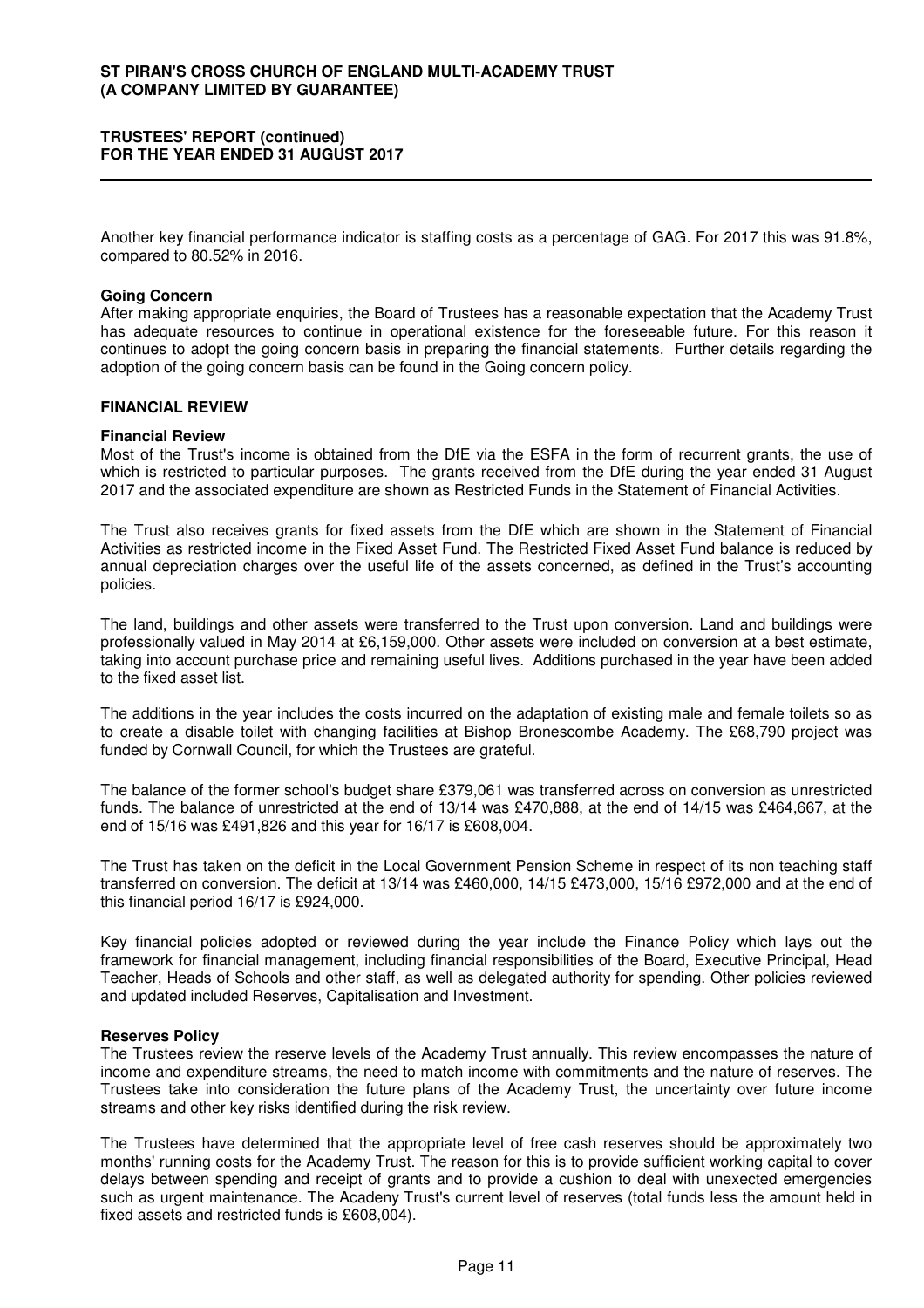#### **TRUSTEES' REPORT (continued) FOR THE YEAR ENDED 31 AUGUST 2017**

The defined benefit pension scheme reserve has a deficit balance. The effect of the deficit position of the pension scheme is that the Academy Trust is paying higher employers' pension contributions over a period of years. The higher employers' pension contributions will be met from the Academy Trust's budgeted annual income, whilst the deficit will not be immediately eliminated, there should be no actual cash flow deficit on the fund, or direct impact on the free reserves of the Trust.

#### **Investment Policy**

The Trustees have determined that the appropriate level of free cash reserves should be approximately two months' running costs for the Trust. The reason for this is to provide sufficient working capital to cover delays between spending and receipt of grants and to provide a cushion to deal with unexpected emergencies such as urgent maintenance.

All funds surplus to immediate requirements are invested to optimal effect. On a daily basis this is achieved by automatic transfer of surplus funds to overnight deposit. Where cash flow allows, sums in excess of £100,000 may be invested on deposit for extended periods.

Due to the nature and timing of receipt of funding, the Trust may at times hold cash balances surplus to its short term requirements. The Trustees have authorised the opening of additional short term bank investment accounts to take advantage of higher interest rates. No other form of investment is authorised.

Trustees are committed to ensuring that all funds under their control are managed in such a way as to maximise return whilst minimising risk. Any cash not required for operating expenses is placed on deposit at the most favourable rate available from providers covered by the Financial Services Compensation Scheme. Day to day management of the surplus funds is delegated to the Headteacher and Finance Director within strict guidelines approved by the Board of Trustees.

#### **Principal Risks And Uncertainties**

The Board of Trustees has reviewed the major risks to which the Academy Trust is exposed together with the operating, financial and compliance controls that have been implemented to mitigate those risks.

The principal risks and uncertainties facing the Trust are as follows:

Financial - the Trust has considerable reliance on continued Government funding through the ESFA. The Trust's incoming resources were ultimately Government funded and whilst this level is expected to continue, there is no assurance that Government policy or practice will remain the same or that public funding will continue at the same levels or on the same terms.

Failures in governance and/or management - the risk in this area arises from potential failure to effectively manage the Trust's finances, internal controls, compliance with regulations and legislation, statutory returns, etc. The Trustees continue to review and ensure that appropriate measures are in place to mitigate these risks.

Reputational - the continuing success of the Trust is dependent on continuing to attract applicants in sufficient numbers by maintaining the highest educational standards. To mitigate this risk Trustees ensure that student success and achievement are closely monitored and reviewed.

Safeguarding and child protection - the Trustees continue to ensure that the highest standards are maintained in the areas of selection and monitoring of staff, the operation of child protection policies and procedures, health & safety and discipline.

Staffing - the success of the Trust is reliant upon the quality of its staff and so the Trustees monitor and review policies and procedures to ensure continued development and training of staff as well as ensuring there is clear succession planning.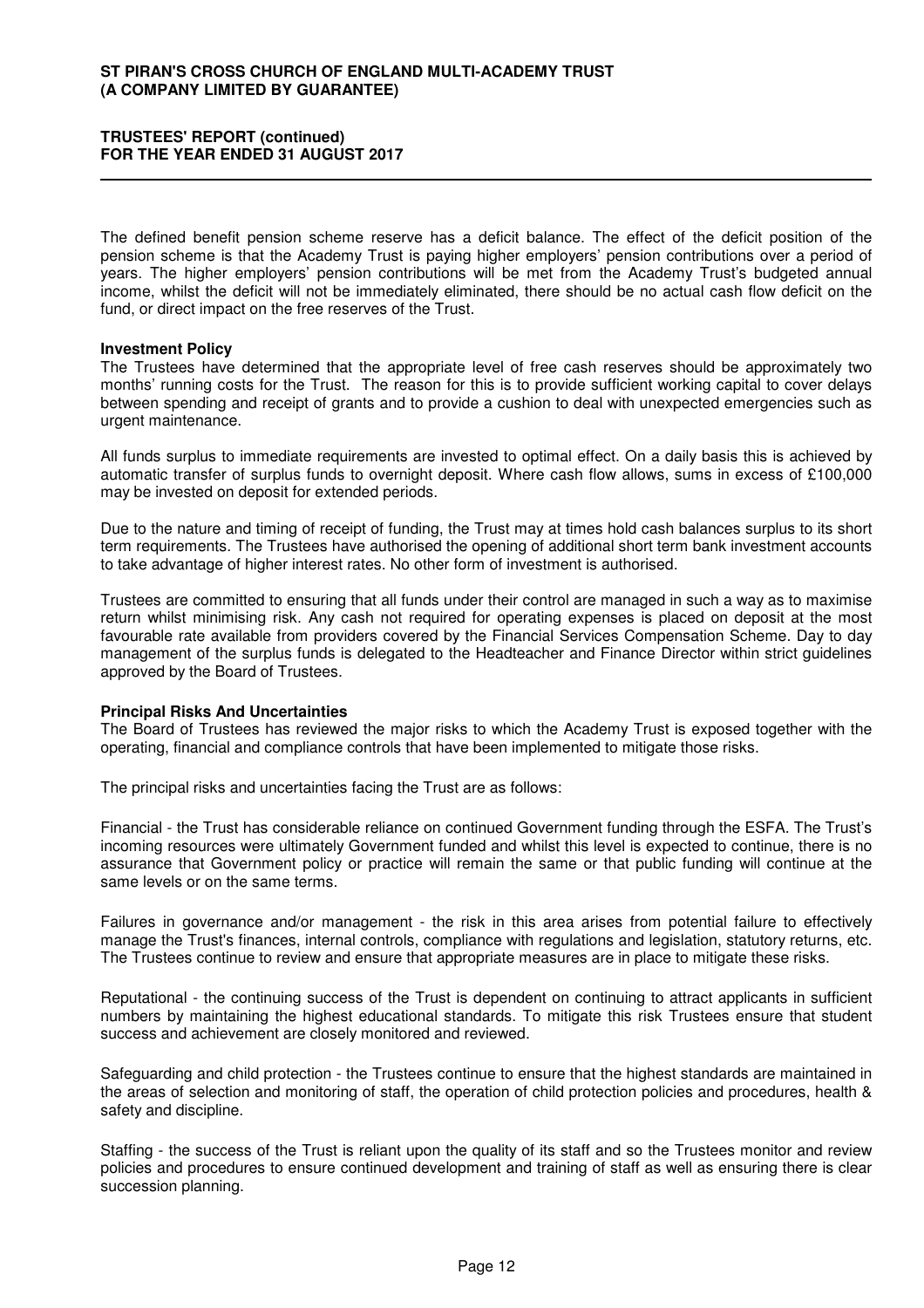#### **TRUSTEES' REPORT (continued) FOR THE YEAR ENDED 31 AUGUST 2017**

Educational standards – The Trust recognises the importance of ensuring that high educational standards are present. Through teaching and learning, monitoring, systems, professional development the trust is mitigating against an OFSTED inspection which judges either the MAT or any individual school as less than 'good'.

Fraud and mismanagement of funds - The Trust has appointed a Responsible Officer/internal audit to carry out checks on financial systems and records as required by the Academy Financial Handbook. All finance staff receive training to keep them up to date with financial practice requirements and develop their skills in this area.

The Trust has continued to strengthen its risk management process throughout the year by improving the process and ensuring staff awareness. A risk register is maintained and reviewed and updated on a regular basis.

The Trustees examine the financial health formally every term. They review performance against budgets and overall expenditure by means of regular update reports at all Finance Committee meetings. The Trustees also regularly review cash flow forecasts and ensure sufficient funds are held to cover all known and anticipated commitments.

At the year end, the Trust had no significant liabilities arising from trade creditors or debtors that would have a significant effect on liquidity.

The Board of Trustees recognises that the defined benefit pension scheme deficit (Local Government Pension Scheme), which is set out in note 22 to the financial statements, represents a significant potential liability. However as the Trustees consider that the Academy Trust is able to meet its known annual contribution commitments for the foreseeable future, this risk from this liability is minimised.

## **PLANS FOR FUTURE PERIODS**

The overriding priority for the Trust will be to continue to strive to provide outstanding education and improve the levels of performance of its pupils at all levels. The Trust will continue to aim to attract high quality teachers and support staff in order to deliver its objectives.

The Trust will continue to develop systems to improve the financial and educational provision for all those within the organisation

The Board of Trustees continually strives to achieve the best outcomes for the children in the Trust and financial sustainability for its schools. In planning for the Executive Principal's retirement at the end of August 2017, a recruitment process was undertaken alongside consideration of the option to merge with another multi-academy trust. After much consideration the Board of Trustees decided to apply to join The Saints' Way MAT and merge the trusts into one organisation with the following potential benefits:

- Extended opportunities for school improvement.
- Increased opportunities for children to participate in a wider range of curricular and sporting activities.
- Increased school-to-school support for improved outcomes for RE, collective worship and Christian leadership in schools.
- Governance that gives a protection to church school distinction.
- Extended expertise to support schools falling below required standards.
- Increased opportunities for staff development across a larger group of schools.
- Wider opportunities for leadership across schools and hubs within the trust.
- Increased capacity across all levels of initial teacher training, staff development and leadership from achieving Teaching School status.
- Increased skills, knowledge and understanding for a strategic board of directors to hold school leaders to account.
- Increased opportunities to provide for the well-being of all staff across the trust.
- The Saints' Way Multi-Academy Trust (to be called Celtic Cross Education) is the employer of all the staff. This makes it easier to deploy staff flexibly, draw on a wider pool of opportunities for CPD, and develop a trust-wide approach to staff development and succession planning.
- The central funding agreement can make it easier to pool resources and achieve economies of scale in providing contracts and services.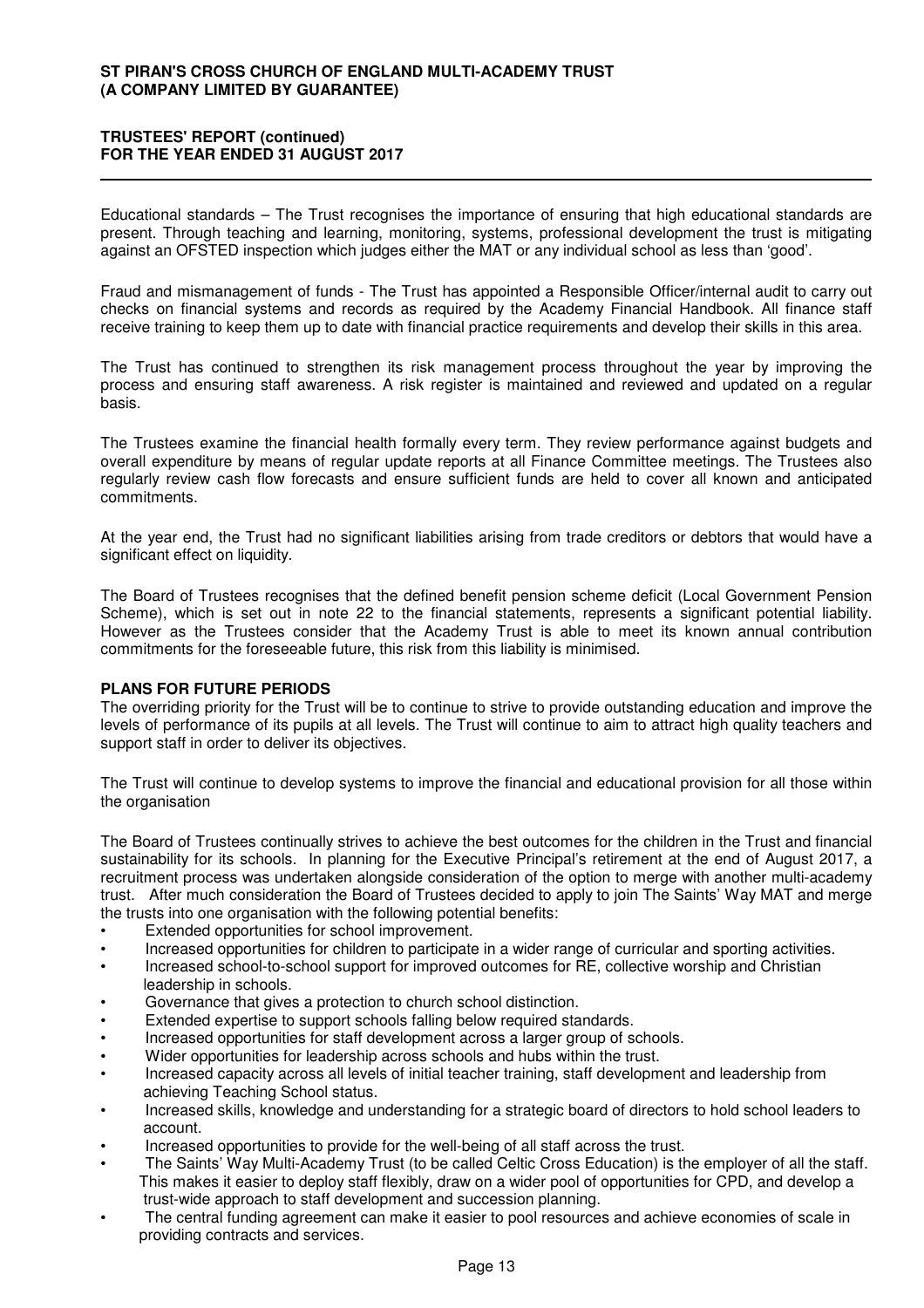## **TRUSTEES' REPORT (continued) FOR THE YEAR ENDED 31 AUGUST 2017**

Full details of our plans for the future are given in our Trust Development Plan, which is available on our website or from the Clerk to the Trustees.

#### **FUNDS HELD AS CUSTODIAN TRUSTEE ON BEHALF OF OTHERS**

The Trust and its Trustees do not act as the Custodian Trustees of any other Charity.

#### **AUDITORS**

In so far as the Trustees are aware:

- there is no relevant audit information of which the charitable company's auditors are unaware; and
- the Trustees have taken all steps that they ought to have taken to make themselves aware of any relevant audit information and to establish that the auditors are aware of that information.

The auditors, Bishop Fleming LLP, are willing to continue in office and a resolution to appoint them will be proposed at the annual general meeting.

Trustees' report, incorporating a strategic report, approved by order of the Board of Trustees, as company directors, on 11 December 2017 and signed on the board's behalf by:

**Mr R Best Chair of Trustees**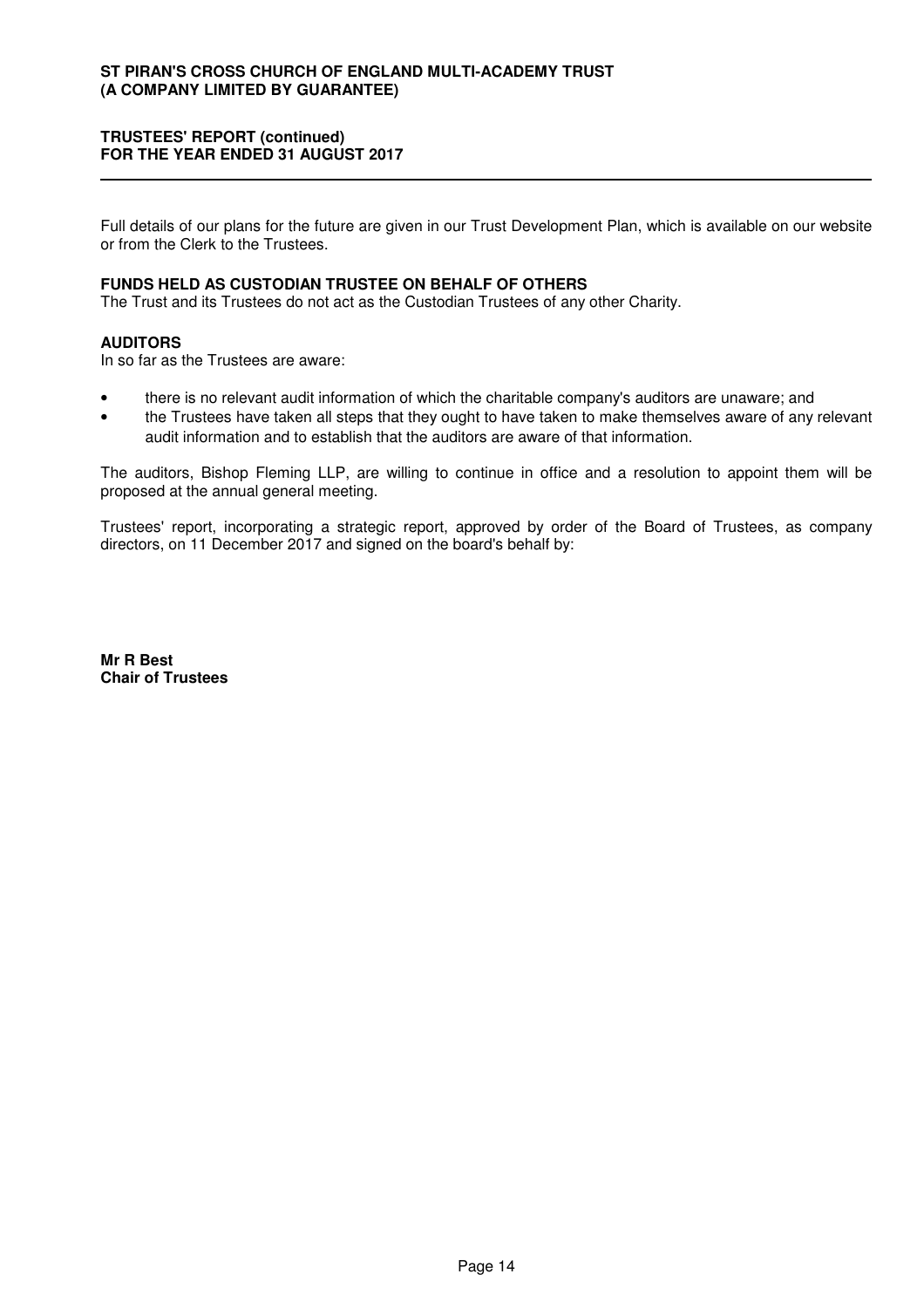#### **GOVERNANCE STATEMENT**

#### **SCOPE OF RESPONSIBILITY**

As Trustees, we acknowledge we have overall responsibility for ensuring that St Piran's Cross Church of England Multi-Academy Trust has an effective and appropriate system of control, financial and otherwise. However such a system is designed to manage rather than eliminate the risk of failure to achieve business objectives, and can provide only reasonable and not absolute assurance against material misstatement or loss.

The Board of Trustees has delegated the day-to-day responsibility to the Executive Principal, as Accounting Officer, for ensuring financial controls conform with the requirements of both propriety and good financial management and in accordance with the requirements and responsibilities assigned to it in the funding agreement between St Piran's Cross Church of England Multi-Academy Trust and the Secretary of State for Education. They are also responsible for reporting to the Board of Trustees any material weaknesses or breakdowns in internal control.

#### **GOVERNANCE**

The information on governance included here supplements that described in the Trustees' report and in the Statement of Trustees' responsibilities. The Board of Trustees has formally met 8 times during the year. Attendance during the year at meetings of the Board of Trustees was as follows:

| Trustee                                   | Meetings attended | Out of a possible |
|-------------------------------------------|-------------------|-------------------|
| Mr R Best, Chair of Trustees              |                   | 8                 |
| Mrs S Adams                               |                   |                   |
| Mrs T Copping - resigned 16 May 2017      |                   |                   |
| Mrs S Daniel                              |                   |                   |
| Mr J Keast                                | n                 | 8                 |
| Mr M Lees, Executive principal            | 8                 |                   |
| Reverend D Michael                        |                   |                   |
| Mr J Murfitt - resigned 10 October 2016   |                   |                   |
| Mr S Renshaw - appointed 1 September 2017 |                   |                   |
| Reverend A Wade                           |                   |                   |
| Reverend J Williams                       |                   |                   |
| Mr P Wootton                              |                   |                   |

The Board continues to review the skills of its Trustees to ensure it has a range of experience and knowledge, and to ensure recruitment of new Trustees increases its skills-base. The Board reviews and updates the membership and terms of reference of its committees annually to ensure they achieve sufficient impact and effectiveness.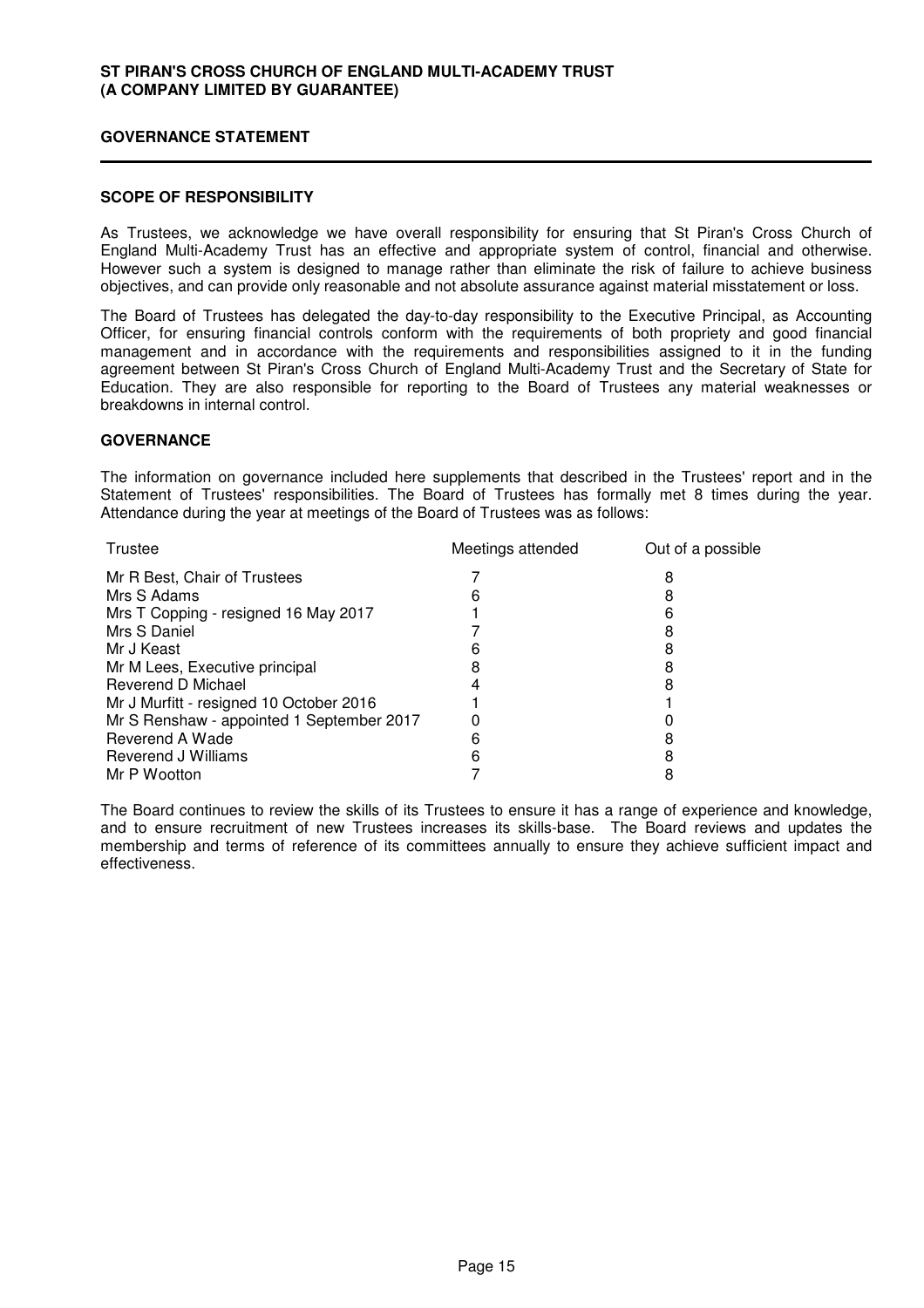## **GOVERNANCE STATEMENT (continued)**

The Finance and Resources Committee is a sub-committee of the main Board of Trustees. Its purpose is to monitor, evaluate and review policy and performance in relation to financial management, monitor compliance with reporting and regulatory requirements, as well as reporting and drafting the annual budget including setting staffing levels.

Attendance at meetings in the year was as follows:

| Trustee                        | Meetings attended | Out of a possible |
|--------------------------------|-------------------|-------------------|
| Mr M Lees, Executive principal | 5                 | b                 |
| Mrs T Copping                  |                   |                   |
| Mr R Best, Chair of Trustees   | 5                 | 5                 |
| Reverend D Michael             |                   | 5                 |
| Mr J Keast                     |                   |                   |
| Mrs S Daniel                   |                   | h                 |

The Audit and Risk Committee is also a sub-committee of the main Board of Trustees. Its purpose is to review the actions and judgements of management in relation to financial reporting, monitoring the integrity and effectiveness of internal controls, assess the scope and effectiveness of systems for risk management, be responsible for the internal audit function and management the relationship with external auditors.

Attendance at meetings in the year was as follows:

| Trustee                      | Meetings attended | Out of a possible |
|------------------------------|-------------------|-------------------|
| Mr R Best, Chair of Trustees |                   |                   |
| Mrs S Daniel                 |                   |                   |

## **REVIEW OF VALUE FOR MONEY**

As Accounting Officer, the Executive Principal has responsibility for ensuring that the Academy Trust delivers good value in the use of public resources. The Accounting Officer understands that value for money refers to the educational and wider societal outcomes achieved in return for the taxpayer resources received.

The Accounting Officer considers how the Academy Trust's use of its resources has provided good value for money during each academic year, and reports to the Board of Trustees where value for money can be improved, including the use of benchmarking data where appropriate. The Accounting Officer for the Academy Trust has delivered improved value for money during the year by:

- The economic, efficient and effective use of all the resources in their charge to produce better educational results. For example, the Trust has kept the staffing structure under review and monthly management reports and personnel updates have been communicated to the Accounting Officer, Finance and Resources Committee and Board of Trustees. Staff have been deployed to ensure funding streams, for example Pupil Premium, are being utilised fully.
- The avoidance of waste and extravagance.
- The prudent and economical administration of the organisation.
- The establishment and maintenance of a system of financial governance, including sound internal spending controls, keeping up to date financial records, continuous financial monitoring and timely reporting.
- Ensuring all financial transactions represent value for money. For example the Trust has shared good practice with local cluster groups and collaborates between schools in the Trust by joint moderation and subject leader meetings.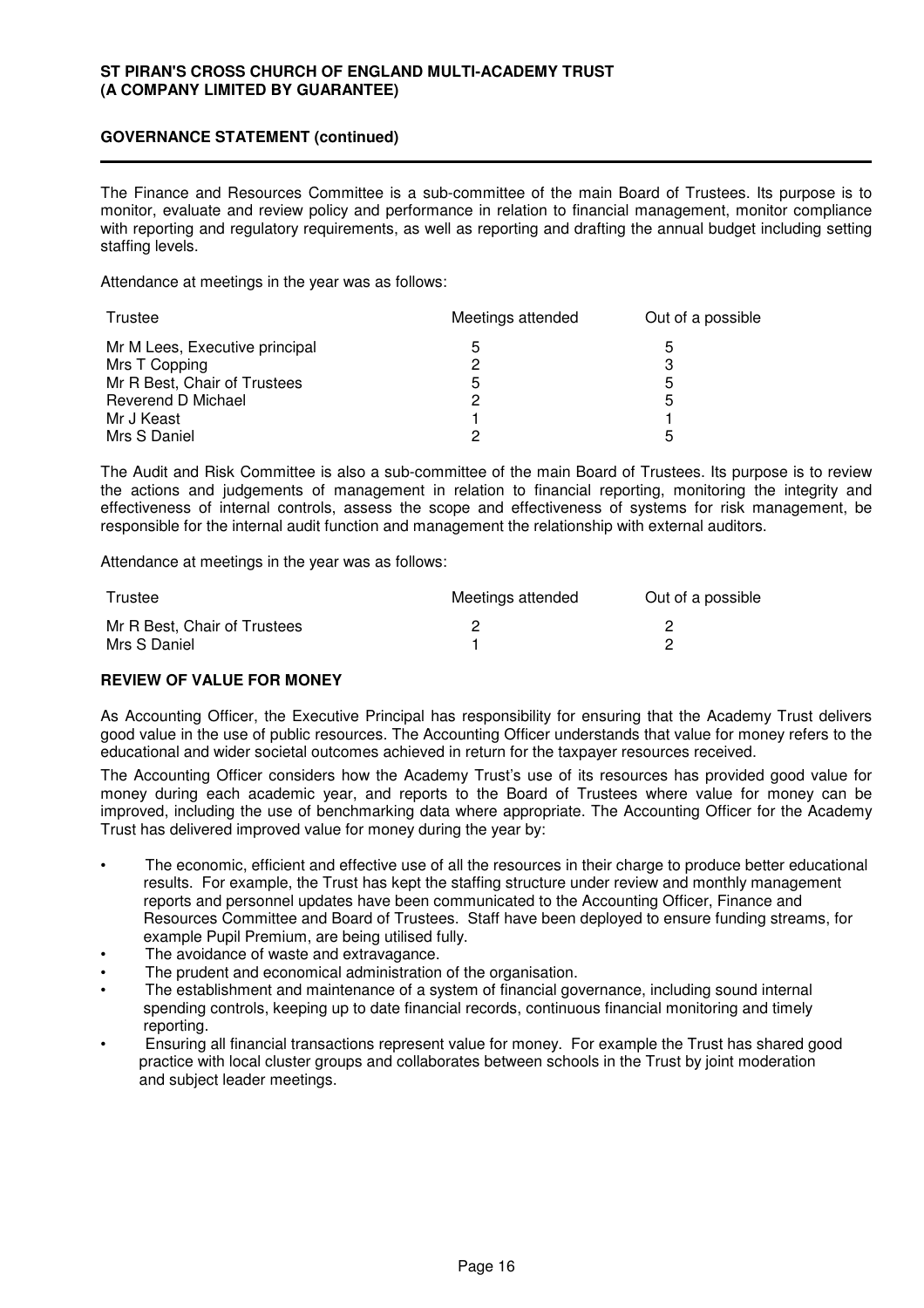## **GOVERNANCE STATEMENT (continued)**

## **THE PURPOSE OF THE SYSTEM OF INTERNAL CONTROL**

The system of internal control is designed to manage risk to a reasonable level rather than to eliminate all risk of failure to achieve policies, aims and objectives; it can therefore only provide reasonable and not absolute assurance of effectiveness. The system of internal control is based on an ongoing process designed to identify and prioritise the risks to the achievement of Academy Trust policies, aims and objectives, to evaluate the likelihood of those risks being realised and the impact should they be realised, and to manage them efficiently, effectively and economically. The system of internal control has been in place in St Piran's Cross Church of England Multi-Academy Trust for the year 1 September 2016 to 31 August 2017 and up to the date of approval of the annual report and financial statements.

#### **CAPACITY TO HANDLE RISK**

The Board of Trustees has reviewed the key risks to which the Academy Trust is exposed together with the operating, financial and compliance controls that have been implemented to mitigate those risks. The Board of Trustees is of the view that there is a formal ongoing process for identifying, evaluating and managing the Academy Trust's significant risks, that has been in place for the year 1 September 2016 to 31 August 2017 and up to the date of approval of the annual report and financial statements. This process is regularly reviewed by the Board of Trustees.

## **THE RISK AND CONTROL FRAMEWORK**

The Academy Trust's system of internal financial control is based on a framework of regular management information and administrative procedures including the segregation of duties and a system of delegation and accountability. In particular, it includes:

- comprehensive budgeting and monitoring systems with an annual budget and periodic financial reports which are reviewed and agreed by the Board of Trustees;
- regular reviews by the Finance and Resources Committee of reports which indicate financial performance against the forecasts and of major purchase plans, capital works and expenditure programmes;
- setting targets to measure financial and other performance;
- clearly defined purchasing (asset purchase or capital investment) guidelines.
- delegation of authority and segregation of duties;
- identification and management of risks.

The Board of Trustees has considered the need for a specific internal audit function and has decided not to appoint an internal auditor. However, the Trustees have appointed Bishop Fleming LLP, the external auditors, to perform additional checks.

The auditors' role includes giving advice on financial matters and performing a range of checks on the Academy Trust's financial systems. In particular the checks carried out in the current period included:

- Testing of payroll systems
- Testing of purchase systems
- Testing of control account/bank account reconciliations
- Budgets and financial monitoring
- Fixed assets
- Strategic and operational review

On a termly basis, the auditors report to the Board of Trustees through the audit committee on the operation of the systems of control and on the discharge of the Board of Trustees' financial responsibilities.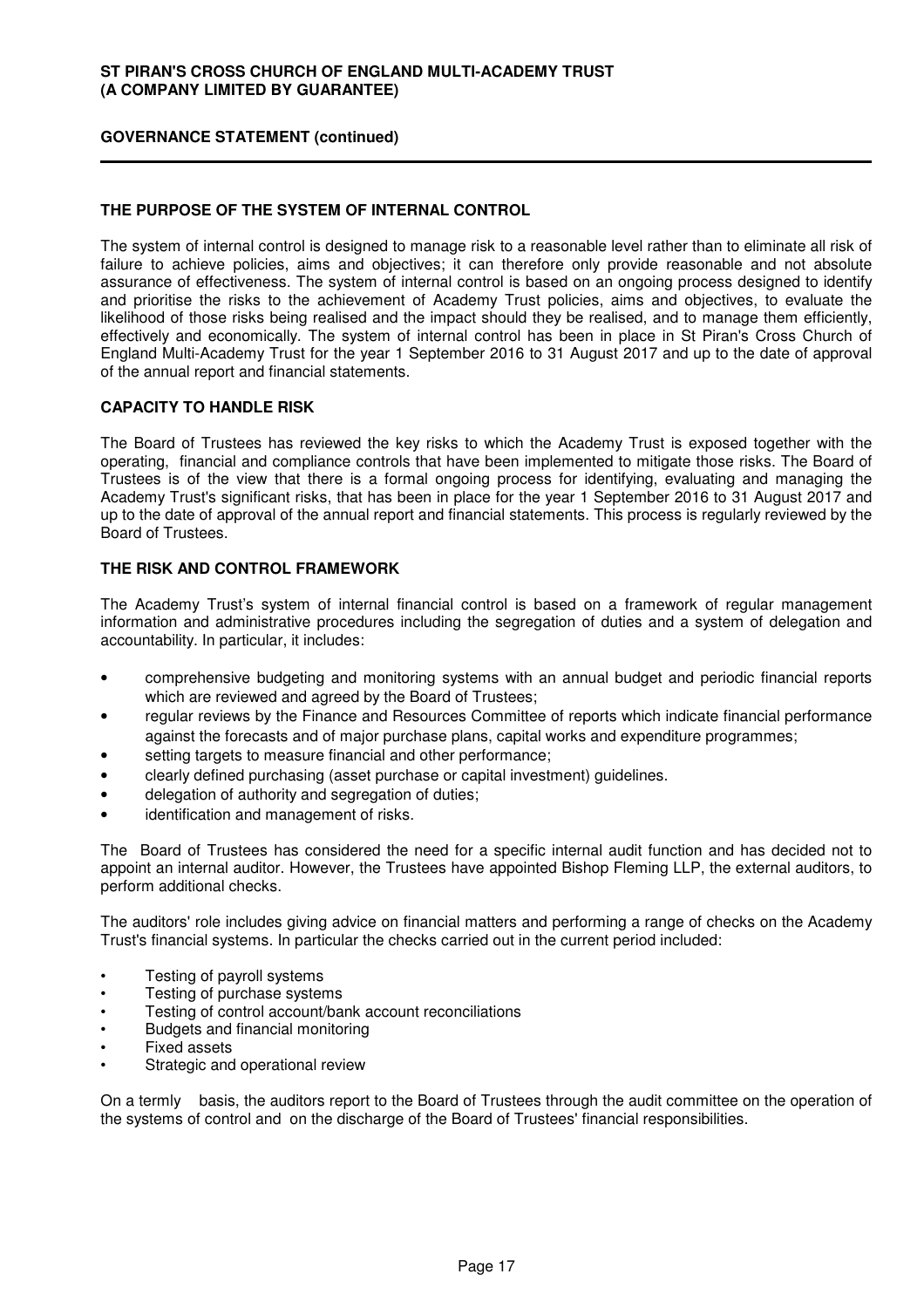## **GOVERNANCE STATEMENT (continued)**

## **REVIEW OF EFFECTIVENESS**

As Accounting Officer, the Executive Principal has responsibility for reviewing the effectiveness of the system of internal control. During the year in question the review has been informed by:

- the work of the external auditors;
- the financial management and governance self-assessment process;
- the work of the executive managers within the Academy Trust who have responsibility for the development and maintenance of the internal control framework.

The Accounting Officer has been advised of the implications of the result of their review of the system of internal control by the Finance and Resources Committee and Audit and Risk Committee and a plan to address weaknesses and ensure continuous improvement of the system is in place.

Approved by order of the members of the Board of Trustees on 11 December 2017 and signed on their behalf, by:

**Mr R Best, Chair Chair of Trustees** **Mr S Renshaw Accounting Officer**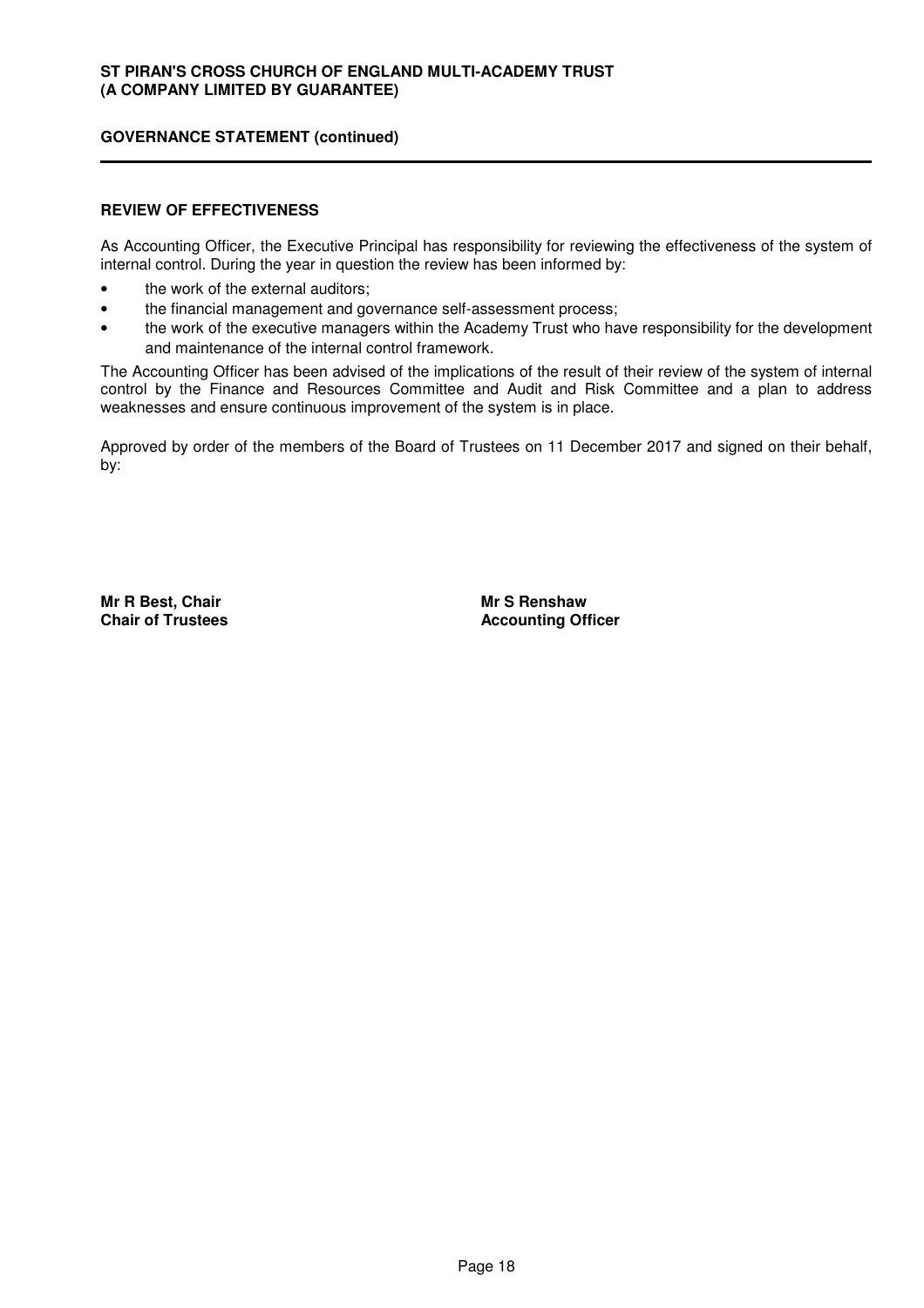## **STATEMENT ON REGULARITY, PROPRIETY AND COMPLIANCE**

As Accounting Officer of St Piran's Cross Church of England Multi-Academy Trust I have considered my responsibility to notify the academy trust Board of Trustees and the Education and Skills Funding Agency (ESFA) of material irregularity, impropriety and non-compliance with ESFA terms and conditions of funding, under the funding agreement in place between the academy trust and the Secretary of State for Education. As part of my consideration I have had due regard to the requirements of the Academies Financial Handbook 2016.

I confirm that I and the academy trust Board of Trustees are able to identify any material irregular or improper use of funds by the academy trust, or material non-compliance with the terms and conditions of funding under the academy trust's funding agreement and the Academies Financial Handbook 2016.

I confirm that no instances of material irregularity, impropriety or funding non-compliance have been discovered to date. If any instances are identified after the date of this statement, these will be notified to the Board of Trustees and ESFA.

**Mr S Renshaw Accounting Officer**

Date: 11 December 2017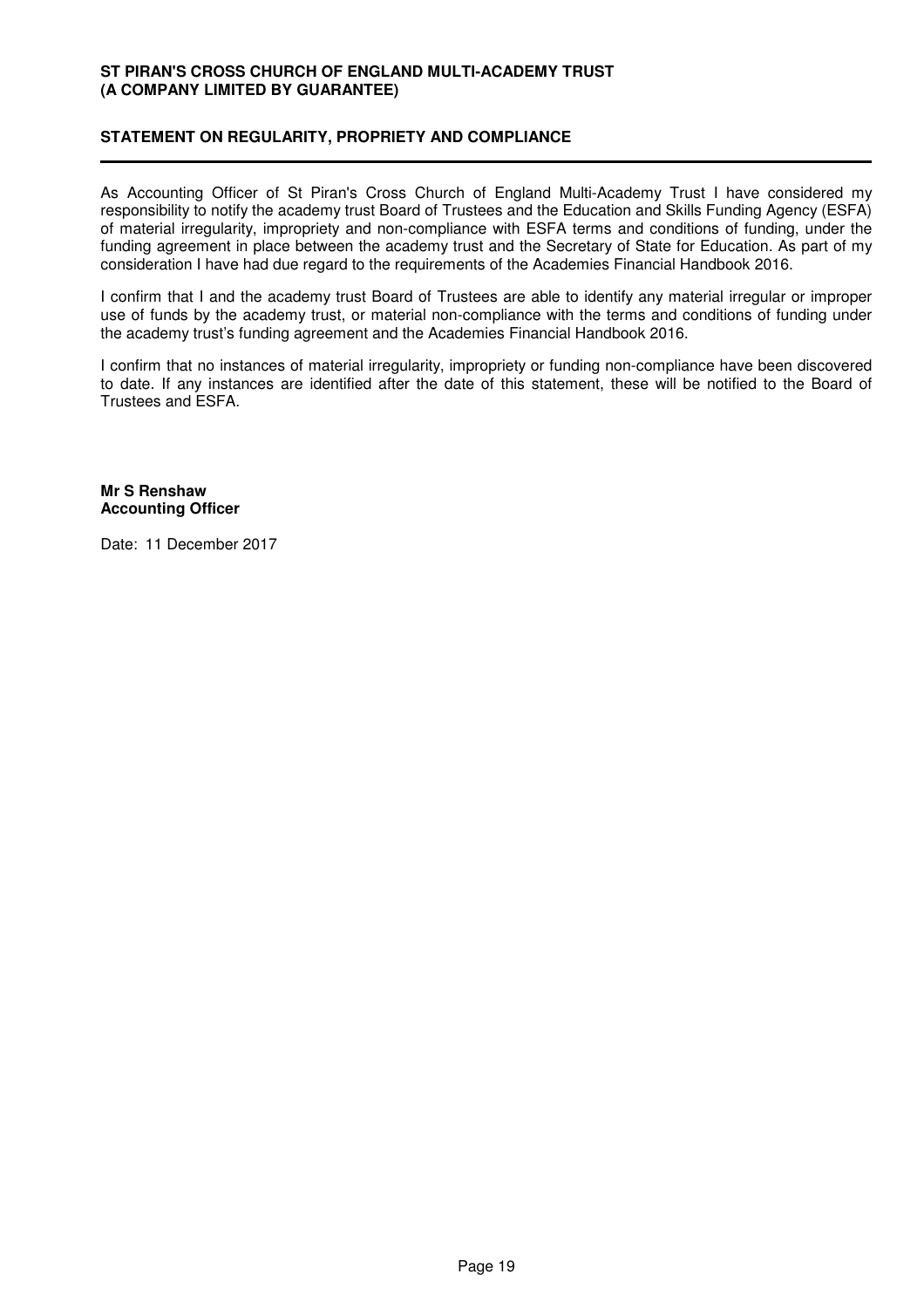## **STATEMENT OF TRUSTEES' RESPONSIBILITIES FOR THE YEAR ENDED 31 AUGUST 2017**

The Trustees (who act as governors of St Piran's Cross Church of England Multi-Academy Trust and are also the directors of the charitable company for the purposes of company law) are responsible for preparing the Strategic report, the Trustees' report and the financial statements in accordance with the Annual Accounts Direction issued by the Education and Skills Funding Agency, United Kingdom Accounting Standards (United Kingdom Generally Accepted Accounting Practice) and applicable law and regulations.

Company law requires the Trustees to prepare financial statements for each financial year. Under company law the Trustees must not approve the financial statements unless they are satisfied that they give a true and fair view of the state of affairs of the charitable company and of its incoming resources and application of resources, including its income and expenditure, for that period. In preparing these financial statements, the Trustees are required to:

- select suitable accounting policies and then apply them consistently;
- observe the methods and principles of the Charities SORP 2015 and the Academies Accounts Direction 2016 to 2017;
- make judgments and accounting estimates that are reasonable and prudent:
- state whether applicable UK Accounting Standards (FRS 102) have been followed, subject to any material departures disclosed and explained in the financial statements;
- prepare the financial statements on the going concern basis unless it is inappropriate to presume that the charitable company will continue in business.

The Trustees are responsible for keeping adequate accounting records that are sufficient to show and explain the charitable company's transactions and disclose with reasonable accuracy at any time the financial position of the charitable company and enable them to ensure that the financial statements comply with the Companies Act 2006. They are also responsible for safeguarding the assets of the charitable company and hence for taking reasonable steps for the prevention and detection of fraud and other irregularities.

The Trustees are responsible for ensuring that in its conduct and operation the charitable company applies financial and other controls, which conform with the requirements both of propriety and of good financial management. They are also responsible for ensuring grants received from ESFA/DfE have been applied for the purposes intended.

The Trustees are responsible for the maintenance and integrity of the corporate and financial information included on the charitable company's website. Legislation in the United Kingdom governing the preparation and dissemination of financial statements may differ from legislation in other jurisdictions.

Approved by order of the members of the Board of Trustees and signed on its behalf by:

**Mr R Best Chair of Trustees**

**Date: 11 December 2017**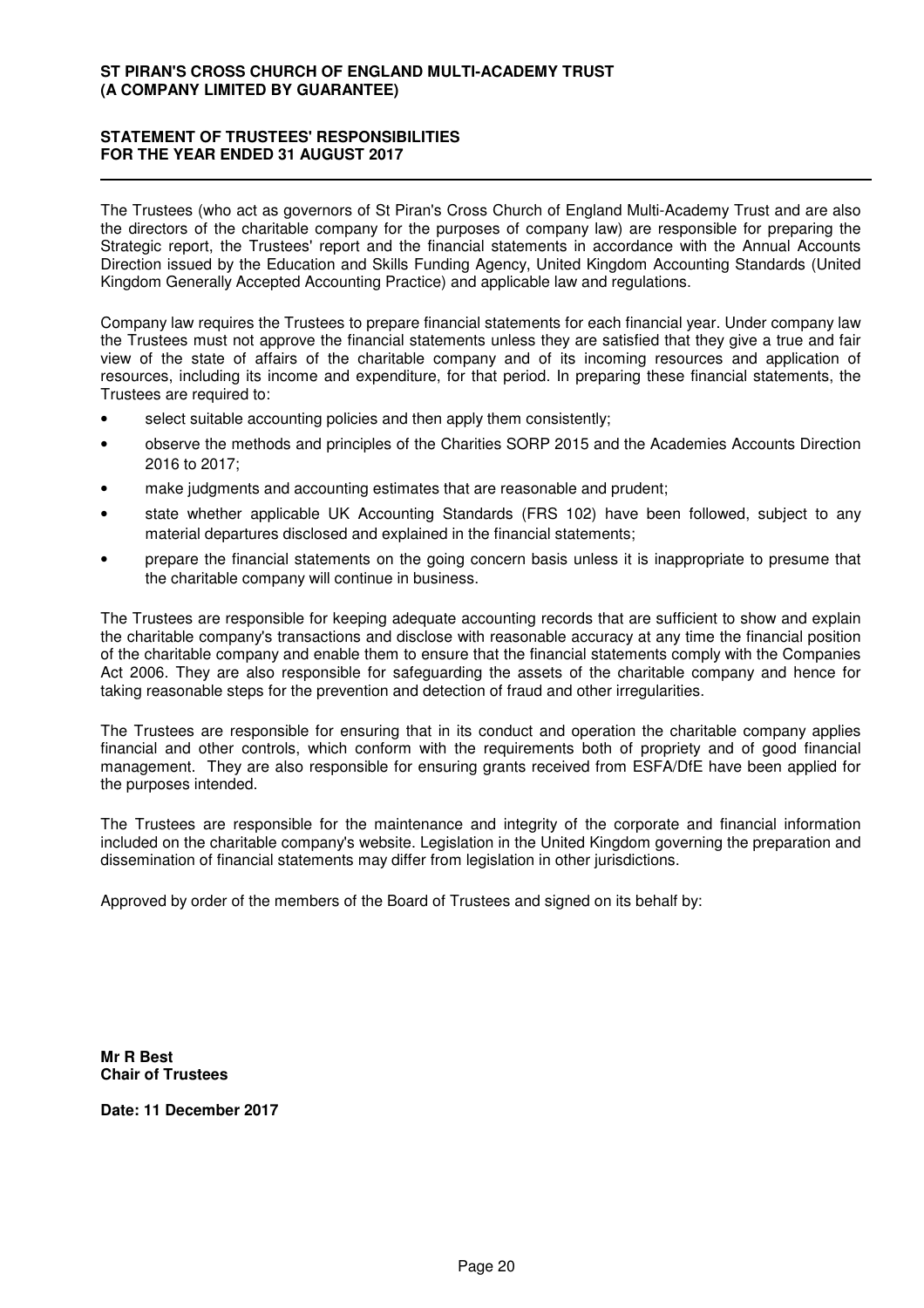### **INDEPENDENT AUDITORS' REPORT ON THE FINANCIAL STATEMENTS TO THE MEMBERS OF ST PIRAN'S CROSS CHURCH OF ENGLAND MULTI-ACADEMY TRUST**

#### **OPINION**

We have audited the financial statements of St Piran's Cross Church of England Multi-Academy Trust for the year ended 31 August 2017 which comprise the Statement of Financial Activities, the Balance Sheet, the Cash Flow Statement and the related notes, including a summary of significant accounting policies. The financial reporting framework that has been applied in their preparation is applicable law, United Kingdom Accounting Standards (United Kingdom Generally Accepted Accounting Practice), including FRS 102 'The Financial Reporting Standard applicable in the UK and Republic of Ireland', the Charities SORP 2015 and the Academies Accounts Direction 2016 to 2017 issued by the Education and Skills Funding Agency.

This report is made solely to the Academy Trust's members, as a body, in accordance with Chapter 3 of Part 16 of the Companies Act 2006. Our audit work has been undertaken so that we might state to the Academy Trust's members those matters we are required to state to them in an Auditor's report and for no other purpose. To the fullest extent permitted by law, we do not accept or assume responsibility to anyone other than the Academy Trust and its members, as a body, for our audit work, for this report, or for the opinions we have formed.

In our opinion the financial statements:

- give a true and fair view of the state of the Academy Trust's affairs as at 31 August 2017 and of its incoming resources and application of resources, including its income and expenditure for the year then ended;
- have been properly prepared in accordance with United Kingdom Generally Accepted Accounting Practice; and
- have been prepared in accordance with the requirements of the Companies Act 2006, the Charities SORP 2015 and the Academies Accounts Direction 2016 to 2017 issued by the Education and Skills Funding Agency.

## **BASIS OF OPINION**

We conducted our audit in accordance with International Standards on Auditing (UK) (ISAs (UK)) and applicable law. Our responsibilities under those standards are further described in the Auditor's responsibilities for the audit of the financial statements section of our report. We are independent of the Academy Trust in accordance with the ethical requirements that are relevant to our audit of the financial statements in the United Kingdom, including the Financial Reporting Council's Ethical Standard, and we have fulfilled our other ethical responsibilities in accordance with these requirements. We believe that the audit evidence we have obtained is sufficient and appropriate to provide a basis for our opinion.

## **CONCLUSIONS RELATING TO GOING CONCERN**

We have nothing to report in respect of the following matters in relation to which the ISAs (UK) require us to report to you where:

- the Trustees' use of the going concern basis of accounting in the preparation of the financial statements is not appropriate; or
- the Trustees have not disclosed in the financial statements any identified material uncertainties that may cast significant doubt about the Academy Trust's ability to continue to adopt the going concern basis of accounting for a period of at least twelve months from the date when the financial statements are authorised for issue.

#### **OTHER INFORMATION**

The Trustees are responsible for the other information. The other information comprises the information included in the Annual report, other than the financial statements and our Auditor's report thereon. Our opinion on the financial statements does not cover the other information and, except to the extent otherwise explicitly stated in our report, we do not express any form of assurance conclusion thereon.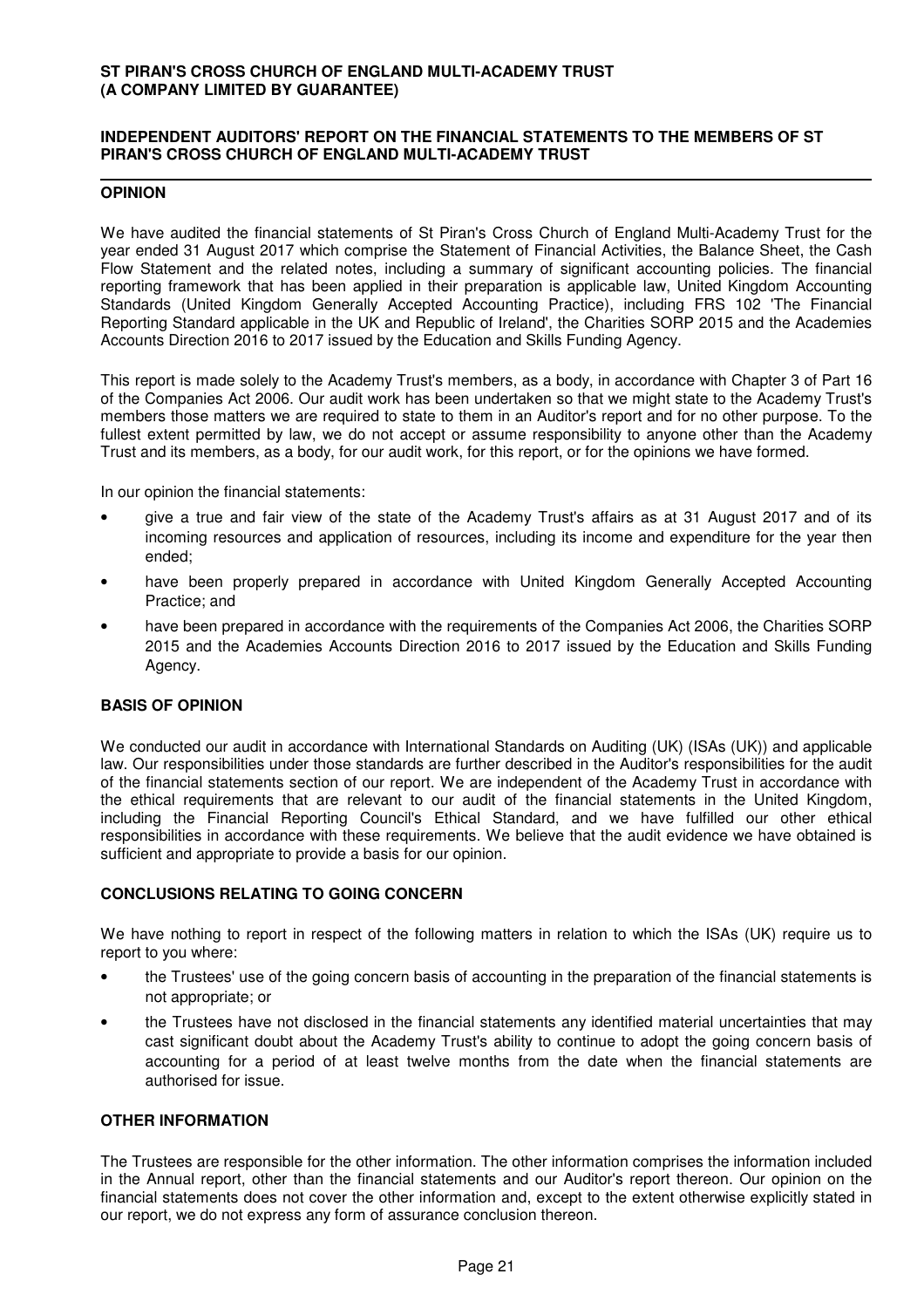## **INDEPENDENT AUDITORS' REPORT ON THE FINANCIAL STATEMENTS TO THE MEMBERS OF ST PIRAN'S CROSS CHURCH OF ENGLAND MULTI-ACADEMY TRUST**

In connection with our audit of the financial statements, our responsibility is to read the other information and, in doing so, consider whether the other information is materially inconsistent with the financial statements or our knowledge obtained in the audit or otherwise appears to be materially misstated. If we identify such material inconsistencies or apparent material misstatements, we are required to determine whether there is a material misstatement in the financial statements or a material misstatement of the other information. If, based on the work we have performed, we conclude that there is a material misstatement of this other information, we are required to report that fact.

We have nothing to report in this regard.

## **OPINION ON OTHER MATTERS PRESCRIBED BY THE COMPANIES ACT 2006**

In our opinion, based on the work undertaken in the course of the audit:

- the information given in the Trustees' report for which the financial statements are prepared is consistent with the financial statements.
- the Trustees' report and the Strategic report have been prepared in accordance with applicable legal requirements.

## **MATTERS ON WHICH WE ARE REQUIRED TO REPORT BY EXCEPTION**

In the light of our knowledge and understanding of the Academy Trust and its environment obtained in the course of the audit, we have not identified material misstatements in the Trustees' report.

We have nothing to report in respect of the following matters in relation to which the Companies Act 2006 requires us to report to you if, in our opinion:

- adequate accounting records have not been kept, or returns adequate for our audit have not been received from branches not visited by us; or
- the financial statements are not in agreement with the accounting records and returns; or
- certain disclosures of Trustees' remunerations specified by law not made; or
- we have not received all the information and explanations we require for our audit.

## **RESPONSIBILITIES OF TRUSTEES**

As explained more fully in the Statement of Trustees' responsibilities, the Trustees (who are also the directors of the Academy Trust for the purposes of company law) are responsible for the preparation of the financial statements and for being satisfied that they give a true and fair view, and for such internal control as the Trustees determine is necessary to enable the preparation of financial statements that are free from material misstatement, whether due to fraud or error.

In preparing the financial statements, the Trustees are responsible for assessing the Academy Trust's ability to continue as a going concern, disclosing, as applicable, matters related to going concern and using the going concern basis of accounting unless the Trustees either intend to liquidate the Academy Trust's or to cease operations, or have no realistic alternative but to do so.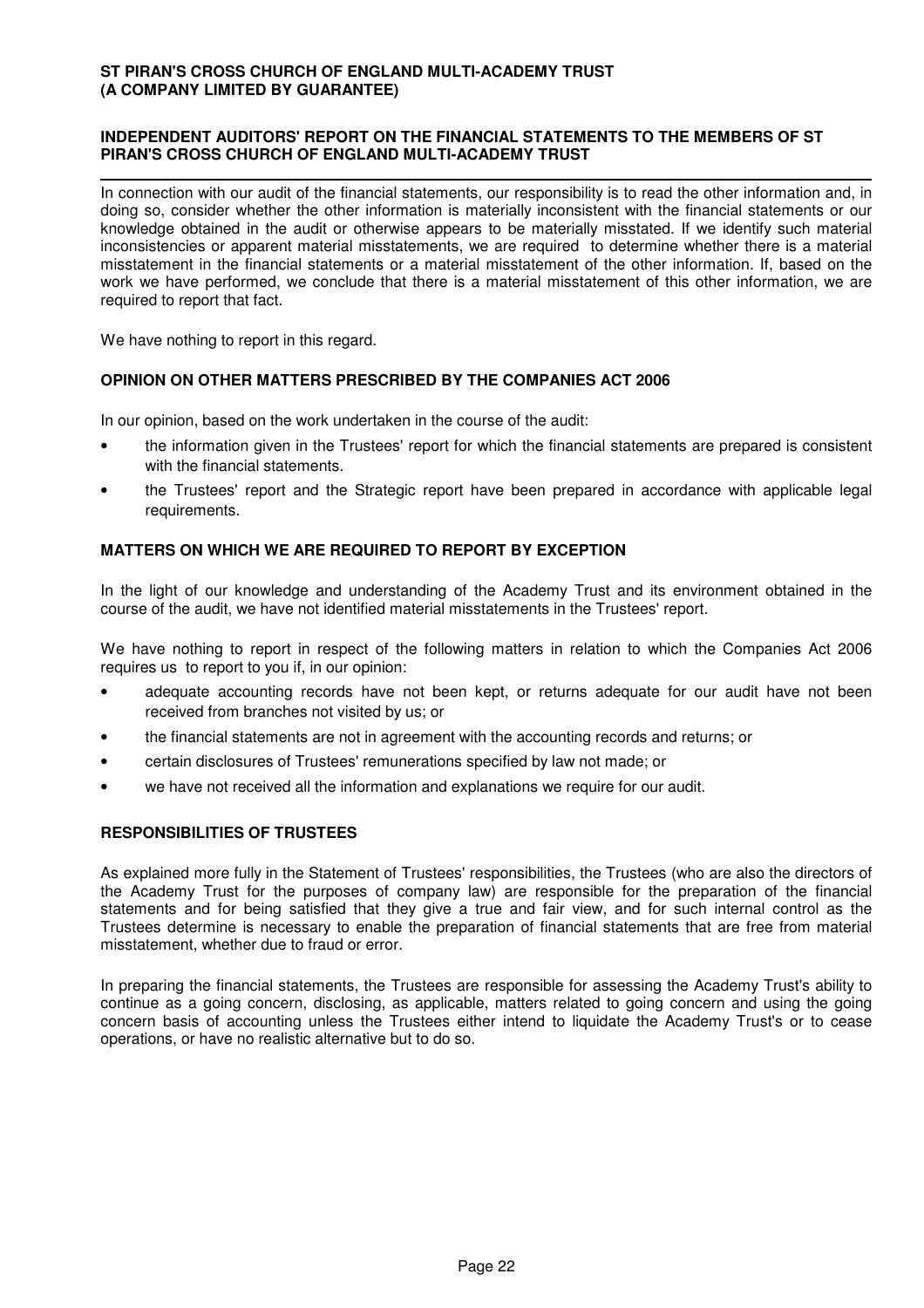### **INDEPENDENT AUDITORS' REPORT ON THE FINANCIAL STATEMENTS TO THE MEMBERS OF ST PIRAN'S CROSS CHURCH OF ENGLAND MULTI-ACADEMY TRUST**

## **AUDITOR'S RESPONSIBILITIES FOR THE AUDIT OF THE FINANCIAL STATEMENTS**

Our objectives are to obtain reasonable assurance about whether the financial statements as a whole are free from material misstatement, whether due to fraud or error, and to issue an Auditor's report that includes our opinion. Reasonable assurance is a high level of assurance, but is not a guarantee that an audit conducted in accordance with ISAs (UK) will always detect a material misstatement when it exists. Misstatements can arise from fraud or error and are considered material if, individually or in the aggregate, they could reasonably be expected to influence the economic decisions of users taken on the basis of these financial statements.

A further description of our responsibilities for the audit of the financial statements is located on the Financial Reporting Council's website at: www.frc.org.uk/auditorsresponsibilities. The description forms part of our Auditor's report.

Alison Oliver FCA (Senior Statutory Auditor) for and on behalf of **Bishop Fleming LLP** Chartered Accountants Statutory Auditors Chy Nyverow Newham Road **Truro Cornwall** TR1 2DP Date: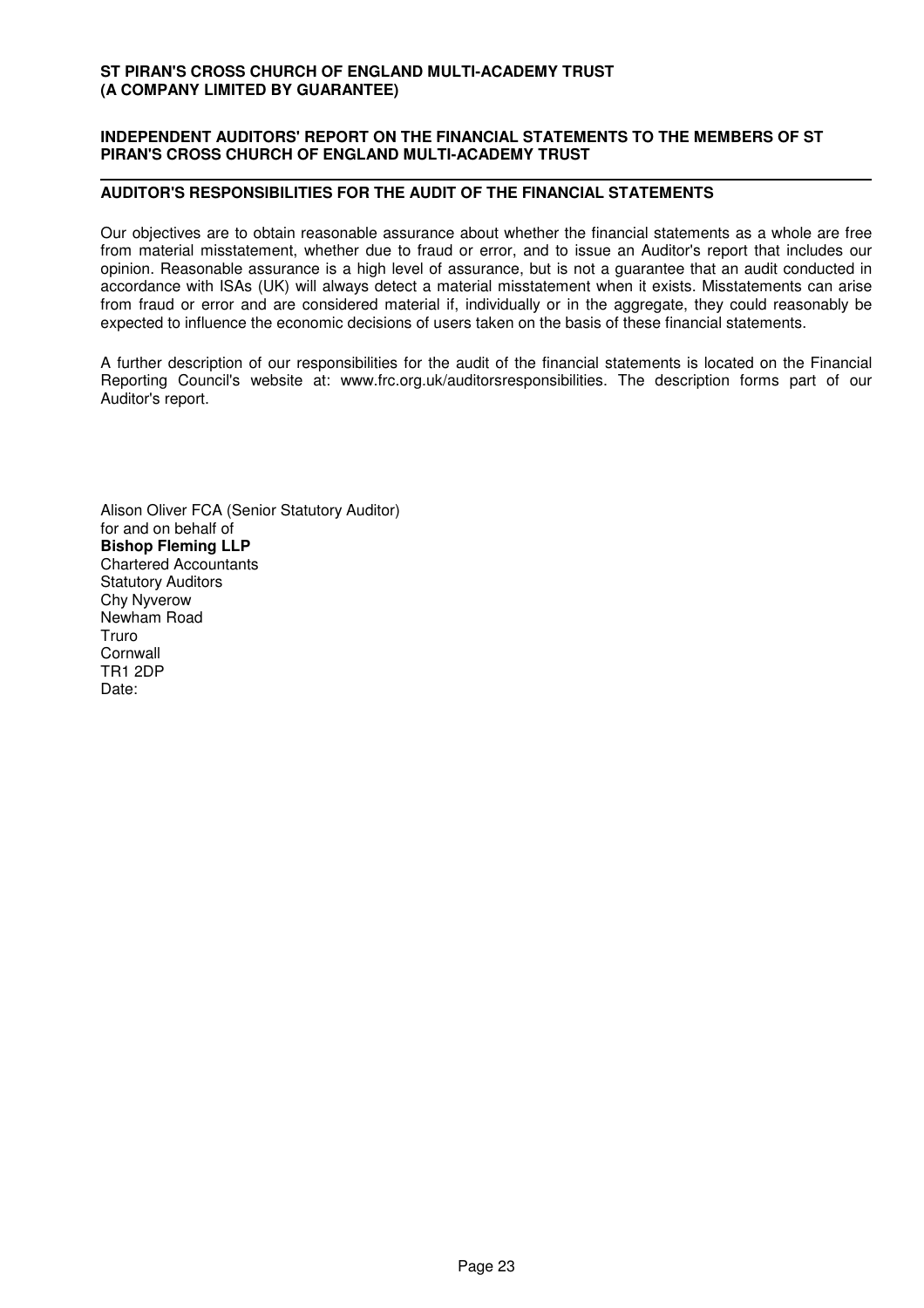#### **INDEPENDENT REPORTING ACCOUNTANTS' ASSURANCE REPORT ON REGULARITY TO ST PIRAN'S CROSS CHURCH OF ENGLAND MULTI-ACADEMY TRUST AND THE EDUCATION AND SKILLS FUNDING AGENCY**

In accordance with the terms of our engagement letter dated 27 June 2017 and further to the requirements of the Education and Skills Funding Agency (ESFA) as included in the Academies Accounts Direction 2016 to 2017, we have carried out an engagement to obtain limited assurance about whether the expenditure disbursed and income received by St Piran's Cross Church of England Multi-Academy Trust during the year 1 September 2016 to 31 August 2017 have been applied to the purposes identified by Parliament and the financial transactions conform to the authorities which govern them.

This report is made solely to St Piran's Cross Church of England Multi-Academy Trust and the ESFA in accordance with the terms of our engagement letter. Our work has been undertaken so that we might state to St Piran's Cross Church of England Multi-Academy Trust and the ESFA those matters we are required to state in a report and for no other purpose. To the fullest extent permitted by law, we do not accept or assume responsibility to anyone other than St Piran's Cross Church of England Multi-Academy Trust and the ESFA, for our work, for this report, or for the conclusion we have formed.

#### **RESPECTIVE RESPONSIBILITIES OF ST PIRAN'S CROSS CHURCH OF ENGLAND MULTI-ACADEMY TRUST'S ACCOUNTING OFFICER AND THE REPORTING ACCOUNTANT**

The Accounting Officer is responsible, under the requirements of St Piran's Cross Church of England Multi-Academy Trust's funding agreement with the Secretary of State for Education dated 26 November 2013, and the Academies Financial Handbook extant from 1 September 2016, for ensuring that expenditure disbursed and income received is applied for the purposes intended by Parliament and the financial transactions conform to the authorities which govern them.

Our responsibilities for this engagement are established in the United Kingdom by our profession's ethical guidance and are to obtain limited assurance and report in accordance with our engagement letter and the requirements of the Academies Accounts Direction 2016 to 2017. We report to you whether anything has come to our attention in carrying out our work which suggests that in all material respects, expenditure disbursed and income received during the year 1 September 2016 to 31 August 2017 have not been applied to purposes intended by Parliament or that the financial transactions do not conform to the authorities which govern them.

## **APPROACH**

We conducted our engagement in accordance with the Academies Accounts Direction 2016 to 2017 issued by the ESFA. We performed a limited assurance engagement as defined in our engagement letter.

The objective of a limited assurance engagement is to perform such procedures as to obtain information and explanations in order to provide us with sufficient appropriate evidence to express a negative conclusion on regularity.

A limited assurance engagement is more limited in scope than a reasonable assurance engagement and consequently does not enable us to obtain assurance that we would become aware of all significant matters that might be identified in a reasonable assurance engagement. Accordingly, we do not express a positive opinion.

Our engagement includes examination, on a test basis, of evidence relevant to the regularity and propriety of the Academy Trust's income and expenditure.

Our work on regularity included a review of the internal controls policies and procedures that have been implemented and an assessment of their design and effectiveness to understand how the academy complied with the framework of authorities. We also reviewed the reports commissioned by the trustees to assess the internal controls throughout the year.

We performed detailed testing based on our assessment of the risk of material irregularity, impropriety and noncompliance. This work was integrated with our audit on the financial statements where appropriate and included analytical review and detailed substantive testing of transactions.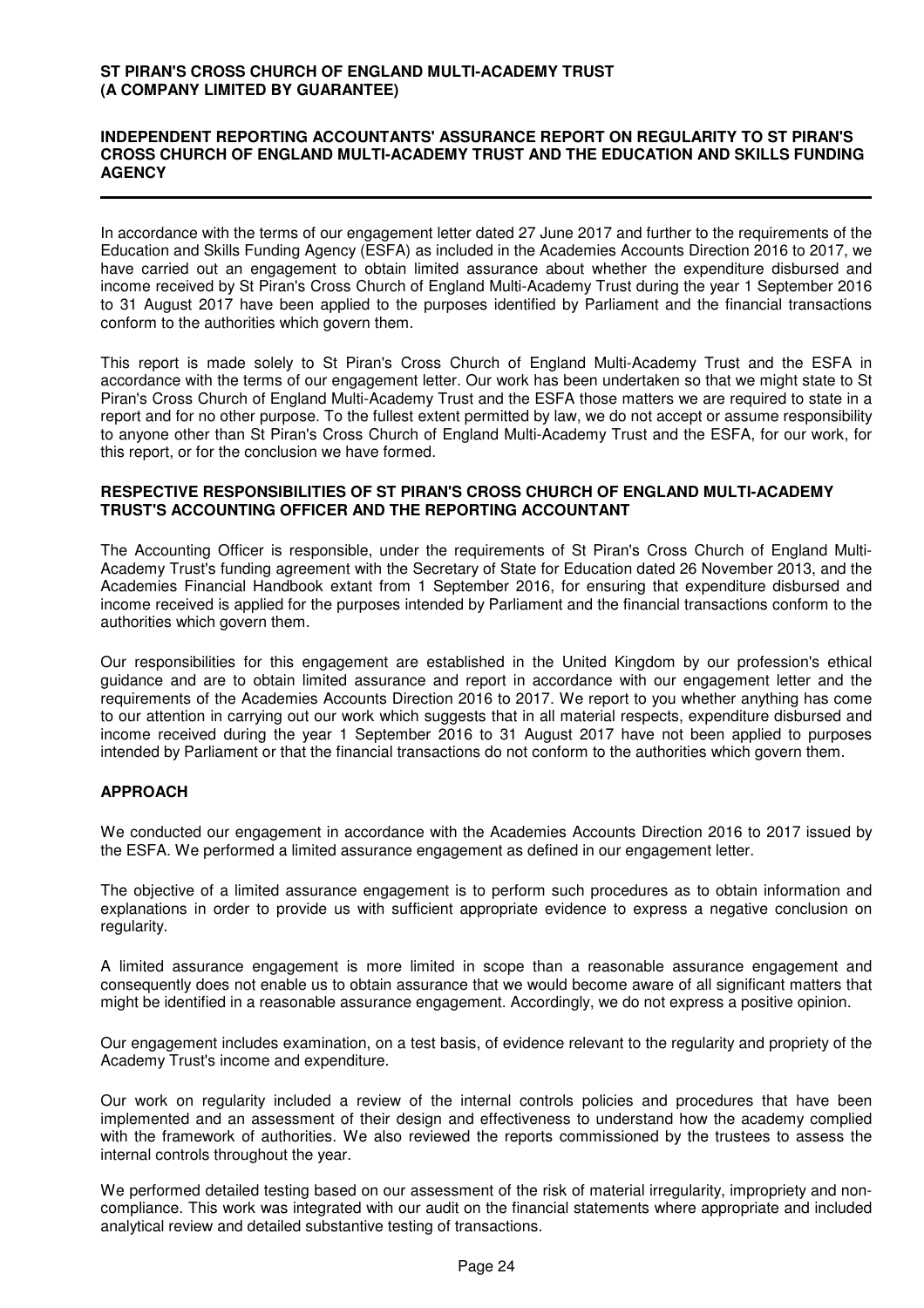#### **INDEPENDENT REPORTING ACCOUNTANTS' ASSURANCE REPORT ON REGULARITY TO ST PIRAN'S CROSS CHURCH OF ENGLAND MULTI-ACADEMY TRUST AND THE EDUCATION AND SKILLS FUNDING AGENCY (continued)**

## **CONCLUSION**

In the course of our work, nothing has come to our attention which suggests that in all material respects the expenditure disbursed and income received during the year 1 September 2016 to 31 August 2017 have not been applied to purposes intended by Parliament and the financial transactions do not conform to the authorities which govern them.

Alison Oliver FCA (Reporting Accountant)

**Bishop Fleming LLP** Chartered Accountants Statutory Auditors Chy Nyverow Newham Road Truro **Cornwall** TR1 2DP

Date: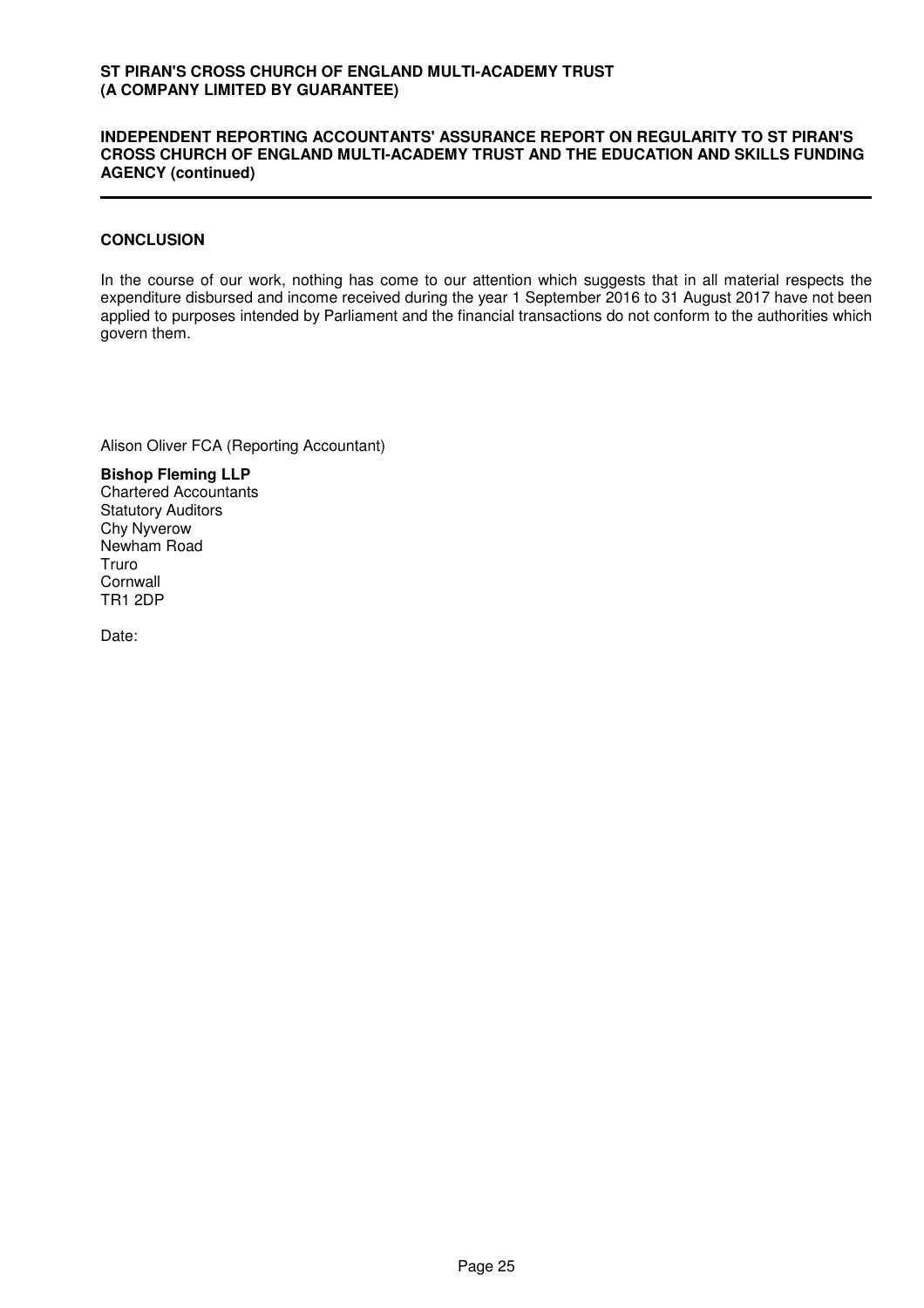#### **STATEMENT OF FINANCIAL ACTIVITIES INCORPORATING INCOME AND EXPENDITURE ACCOUNT FOR THE YEAR ENDED 31 AUGUST 2017**

| <b>Unrestricted</b><br>funds<br>2017<br>£    | <b>Restricted</b><br>funds<br>2017<br>£ | <b>Restricted</b><br>fixed asset<br>funds<br>2017<br>£ | Total<br>funds<br>2017<br>£                     | As restated<br>Total<br>funds<br>2016<br>£        |
|----------------------------------------------|-----------------------------------------|--------------------------------------------------------|-------------------------------------------------|---------------------------------------------------|
|                                              |                                         |                                                        |                                                 |                                                   |
| 13,511<br>230,454<br>87,021<br>654<br>24,500 | 108,732<br>2,994,201                    | 239,152                                                | 361,395<br>3,224,655<br>87,021<br>654<br>24,500 | 242,148<br>3,252,705<br>67,722<br>1,006<br>34,237 |
| 356,140                                      | 3,102,933                               | 239,152                                                | 3,698,225                                       | 3,597,818                                         |
|                                              |                                         |                                                        |                                                 |                                                   |
| 59,599<br>205,370                            | 3,507,067                               | 87,260                                                 | 59,599<br>3,799,697                             | 56,839<br>3,385,853                               |
| 264,969                                      | 3,507,067                               | 87,260                                                 | 3,859,296                                       | 3,442,692                                         |
| 91,171<br>25,008                             | (404, 134)<br>264,014                   | 151,892<br>(289, 022)                                  | (161, 071)                                      | 155,126                                           |
| 116,179                                      | (140, 120)                              | (137, 130)                                             | (161, 071)                                      | 155,126                                           |
|                                              | 134,000                                 |                                                        | 134,000                                         | (474,000)                                         |
| 116,179                                      | (6, 120)                                | (137, 130)                                             | (27,071)                                        | (318, 874)                                        |
|                                              |                                         |                                                        |                                                 |                                                   |
| 491,824                                      | (719, 318)                              | 6,576,861<br>(6, 335, 776)                             | 6,349,367<br>(6, 335, 776)                      | 332,465                                           |
| 608,003                                      | (725, 438)                              | 103,955                                                | (13, 480)                                       | 13,591                                            |
|                                              | <b>Note</b>                             |                                                        |                                                 |                                                   |

The notes on pages 29 to 53 form part of these financial statements.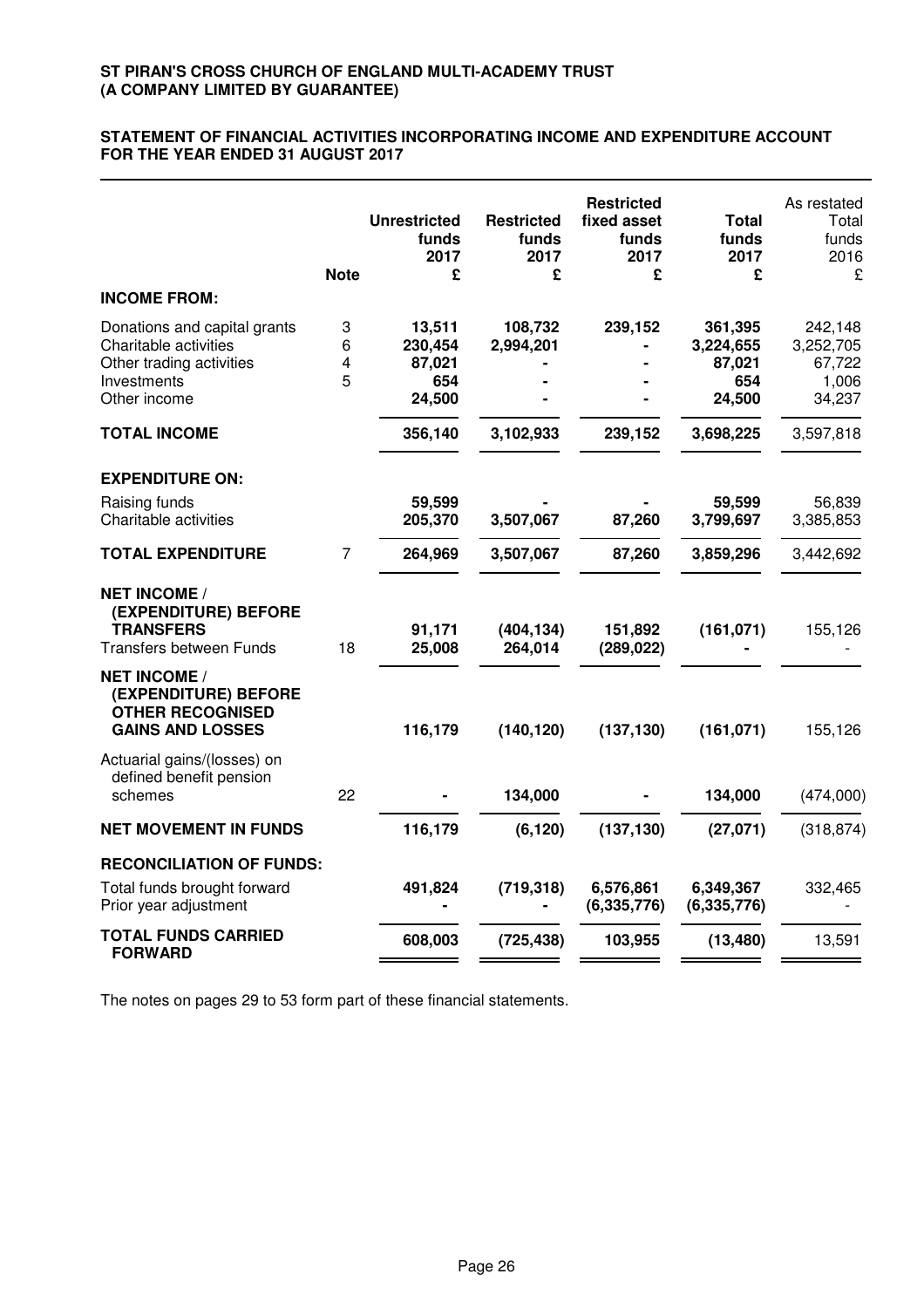## **BALANCE SHEET**

**AS AT 31 AUGUST 2017**

|                                                                  | <b>Note</b> | £          | 2017<br>£  | £          | As restated<br>2016<br>£ |
|------------------------------------------------------------------|-------------|------------|------------|------------|--------------------------|
| <b>FIXED ASSETS</b>                                              |             |            |            |            |                          |
| Tangible assets                                                  | 14          |            | 145,177    |            | 165,360                  |
| <b>CURRENT ASSETS</b>                                            |             |            |            |            |                          |
| <b>Debtors</b>                                                   | 15          | 116,251    |            | 112,525    |                          |
| Cash at bank and in hand                                         |             | 976,825    |            | 1,014,245  |                          |
|                                                                  |             | 1,093,076  |            | 1,126,770  |                          |
| <b>CREDITORS: amounts falling due within</b><br>one year         | 16          | (319, 524) |            | (306, 539) |                          |
| <b>NET CURRENT ASSETS</b>                                        |             |            | 773,552    |            | 820,231                  |
| TOTAL ASSETS LESS CURRENT LIABILITIES                            |             |            | 918,729    |            | 985,591                  |
| Provisions for Liabilities                                       | 17          |            | (8, 209)   |            |                          |
| <b>NET ASSETS EXCLUDING PENSION</b><br><b>SCHEME LIABILITIES</b> |             |            | 910,520    |            | 985,591                  |
| Defined benefit pension scheme liability                         | 22          |            | (924,000)  |            | (972,000)                |
| <b>NET ASSETS</b>                                                |             |            | (13, 480)  |            | 13,591                   |
| <b>FUNDS OF THE ACADEMY TRUST</b><br>Restricted funds:           |             |            |            |            |                          |
| General funds                                                    | 18          | 198,562    |            | 252,682    |                          |
| Fixed asset funds                                                | 18          | 103,955    |            | 241,085    |                          |
| Restricted funds excluding pension liability                     |             | 302,517    |            | 493,767    |                          |
| Pension reserve                                                  |             | (924,000)  |            | (972,000)  |                          |
| <b>Total restricted funds</b>                                    |             |            | (621, 483) |            | (478, 233)               |
| Unrestricted funds                                               | 18          |            | 608,003    |            | 491,824                  |
| <b>TOTAL (DEFICIT)/FUNDS</b>                                     |             |            | (13, 480)  |            | 13,591                   |

The financial statements on pages 26 to 53 were approved by the Trustees, and authorised for issue, on 11 December 2017 and are signed on their behalf, by:

**Mr R Best Chair of Trustees**

The notes on pages 29 to 53 form part of these financial statements.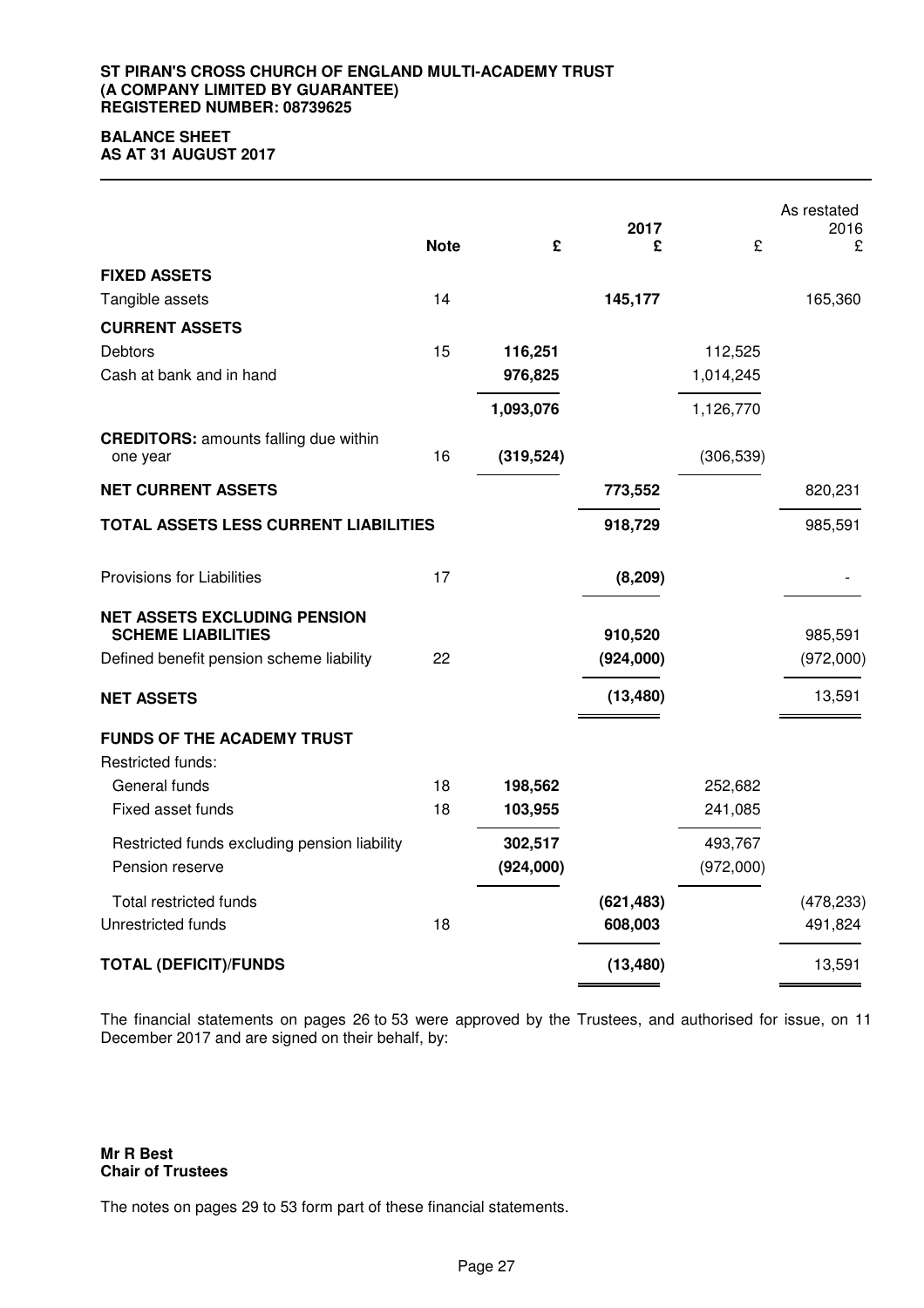## **STATEMENT OF CASH FLOWS FOR THE YEAR ENDED 31 AUGUST 2017**

|                                                     | <b>Note</b> | 2017<br>£  | As restated<br>2016<br>£ |
|-----------------------------------------------------|-------------|------------|--------------------------|
| Cash flows from operating activities                |             |            |                          |
| Net cash (used in)/provided by operating activities | 20          | (210, 151) | 100,490                  |
| Cash flows from investing activities:               |             |            |                          |
| Dividends, interest and rents from investments      |             | 656        | 1,006                    |
| Purchase of tangible fixed assets                   |             | (67, 077)  | (94, 909)                |
| Capital grants from DfE/ESFA                        |             | 239,152    | 208,457                  |
| Net cash provided by investing activities           |             | 172,731    | 114,554                  |
| Change in cash and cash equivalents in the year     |             | (37, 420)  | 215,044                  |
| Cash and cash equivalents brought forward           |             | 1,014,245  | 799,201                  |
| Cash and cash equivalents carried forward           | 21          | 976,825    | 1,014,245                |

The notes on pages 29 to 53 form part of these financial statements.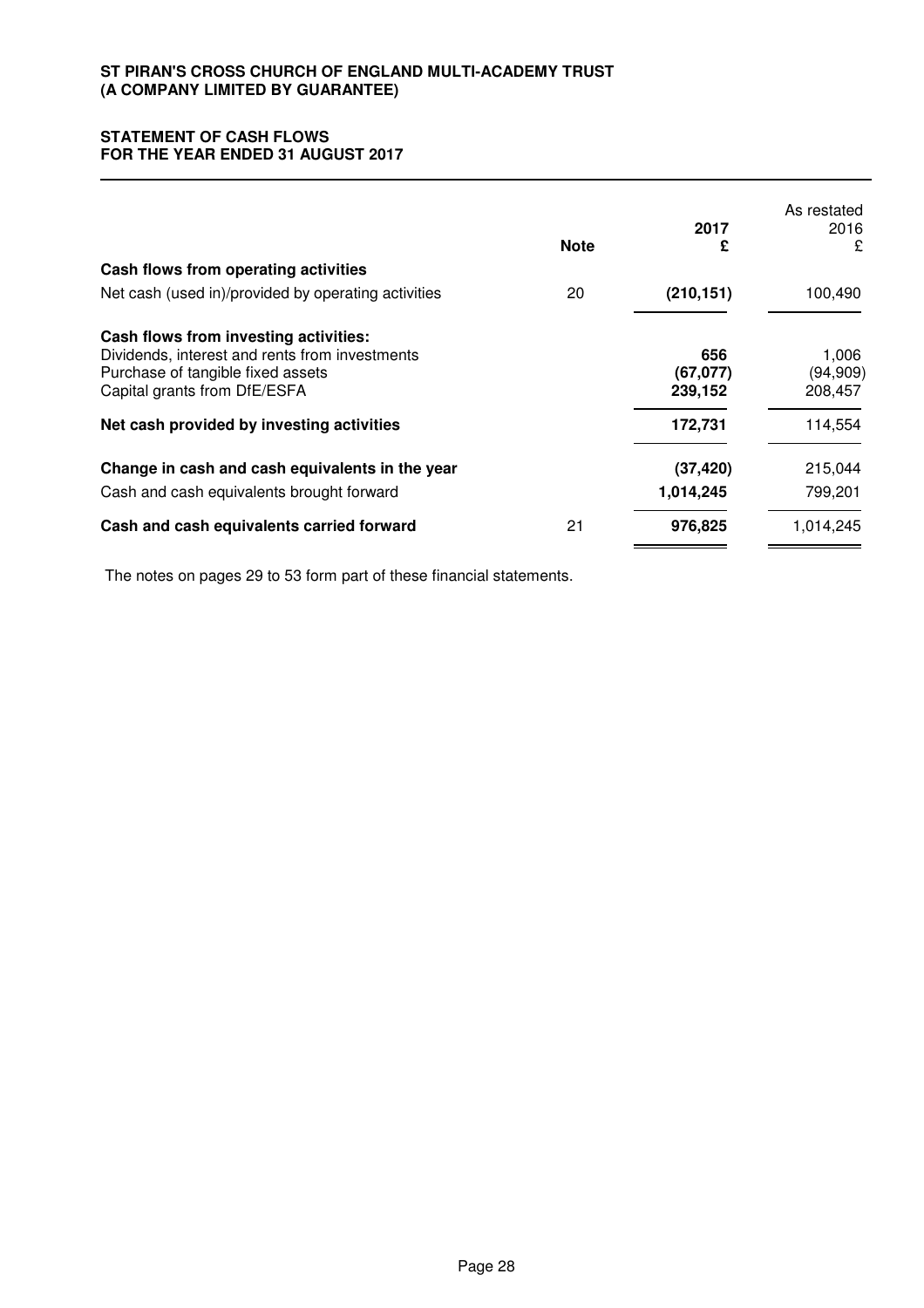### **1. ACCOUNTING POLICIES**

A summary of the principal accounting policies adopted (which have been applied consistently, except where noted), judgments and key sources of estimation uncertainty, is set out below.

### **1.1 BASIS OF PREPARATION OF FINANCIAL STATEMENTS**

The financial statements of the academy trust, which is a public benefit entity under FRS 102, have been prepared under the historical cost convention in accordance with the Financial Reporting Standard Applicable in the UK and Republic of Ireland (FRS 102), the Accounting and Reporting by Charities: Statement of Recommended Practice applicable to charities preparing their accounts in accordance with the Financial Reporting Standard applicable in the UK and Republic of Ireland (FRS 102) (Charities SORP (FRS 102)), the Academies Accounts Direction 2016 to 2017 issued by ESFA, the Charities Act 2011 and the Companies Act 2006.

St Piran's Cross Church of England Multi-Academy Trust constitutes a public benefit entity as defined by FRS 102.

#### **1.2 FUND ACCOUNTING**

Unrestricted income funds represent those resources which may be used towards meeting any of the charitable objects of the Academy Trust at the discretion of the Trustees.

Restricted fixed asset funds are resources which are to be applied to specific capital purposes imposed by funders where the asset acquired or created is held for a specific purpose.

Restricted general funds comprise all other restricted funds received with restrictions imposed by the funder and include grants from the Department for Education.

Investment income, gains and losses are allocated to the appropriate fund.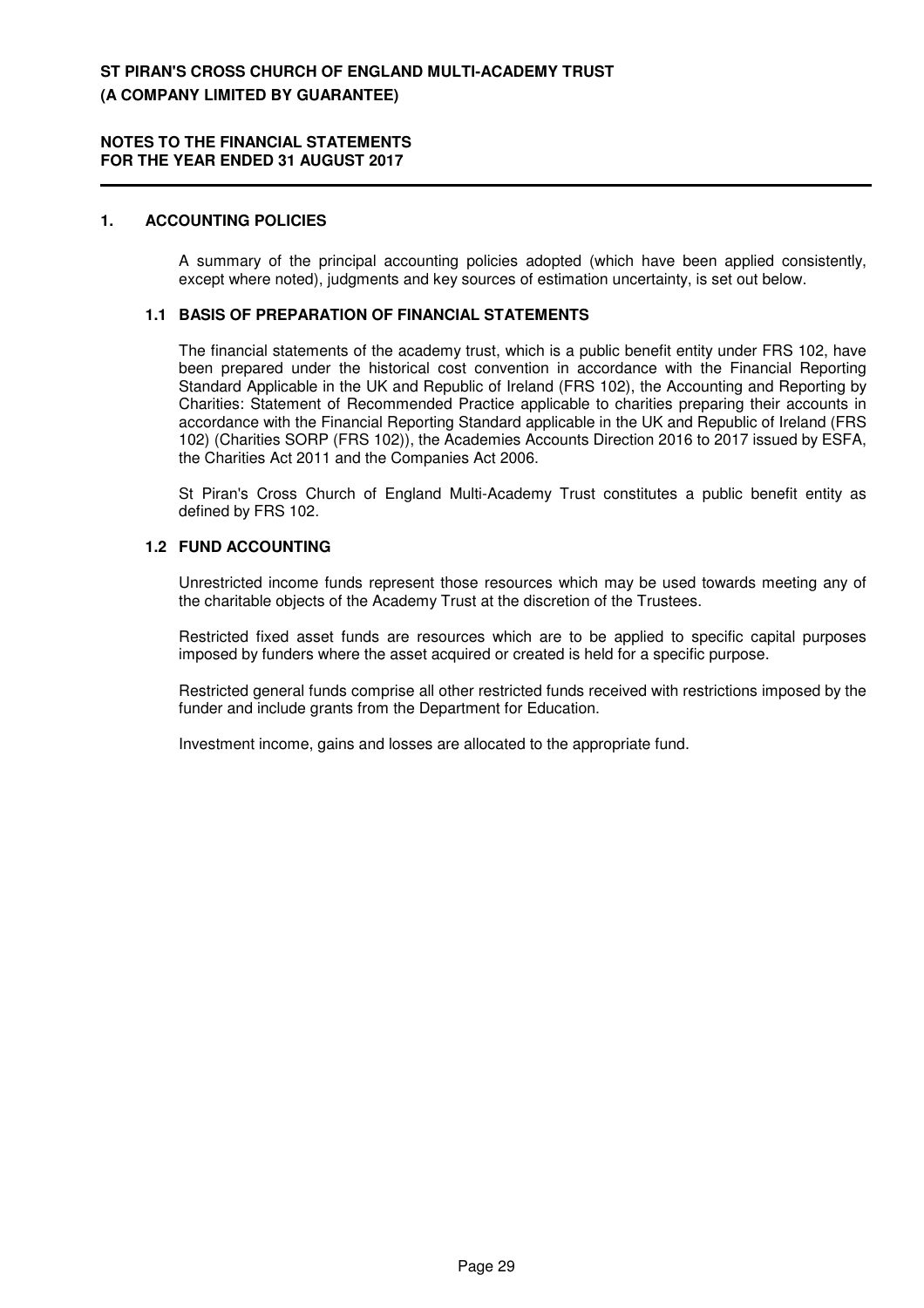#### **NOTES TO THE FINANCIAL STATEMENTS FOR THE YEAR ENDED 31 AUGUST 2017**

#### **1. ACCOUNTING POLICIES (continued)**

#### **1.3 INCOME**

All income is recognised once the Academy Trust has entitlement to the income, it is probable that the income will be received and the amount of income receivable can be measured reliably.

Grants are included in the Statement of Financial Activities on a receivable basis. The balance of income received for specific purposes but not expended during the period is shown in the relevant funds on the Balance sheet. Where income is received in advance of entitlement of receipt, its recognition is deferred and included in creditors as deferred income. Where entitlement occurs before income is received, the income is accrued.

General Annual Grant is recognised in full in the Statement of Financial Activities in the year for which it is receivable and any abatement in respect of the period is deducted from income and recognised as a liability.

Capital grants are recognised when there is entitlement and are not deferred over the life of the asset on which they are expended. Unspent amounts of capital grant are reflected in the balance in the restricted fixed asset fund.

Capital grants received towards capital improvement of diocesan owned premises, is recognised as restricted donations from non-charitable activities. The corresponding expenditure is recongnised a revenue expenditure in the SOFA and disclosed as grant expenditure in note 9.

Sponsorship income provided to the Academy Trust which amounts to a donation is recognised in the Statement of Financial Activities in the period in which it is receivable, where receipt is probable and it is measurable.

Donations are recognised on a receivable basis where receipt is probable and the amount can be reliably measured.

Other income, including the hire of facilities, is recognised in the period in which it is receivable and to the extent the goods have been provided or on completion of the service.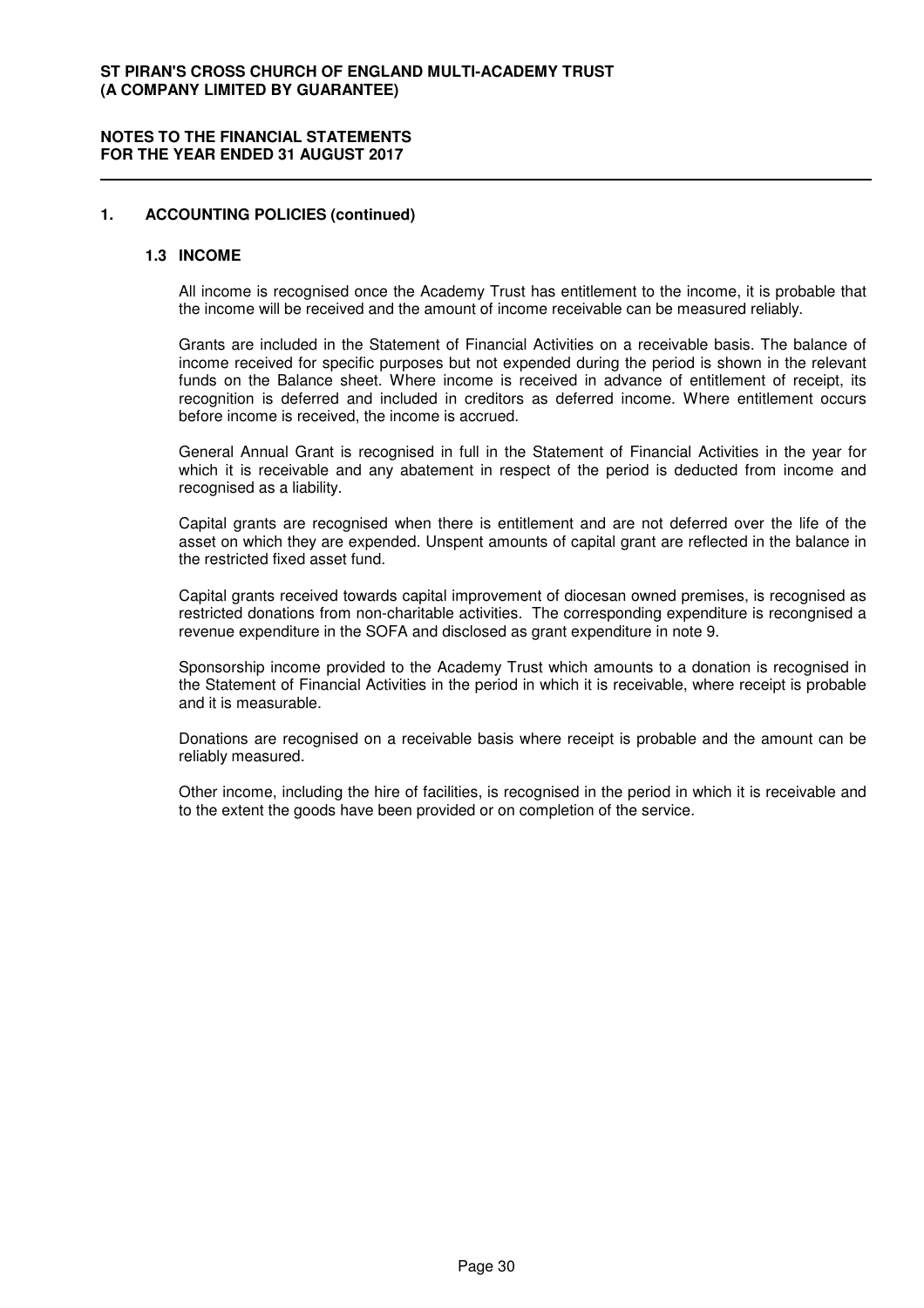#### **NOTES TO THE FINANCIAL STATEMENTS FOR THE YEAR ENDED 31 AUGUST 2017**

## **1. ACCOUNTING POLICIES (continued)**

#### **1.4 EXPENDITURE**

Expenditure is recognised once there is a legal or constructive obligation to transfer economic benefit to a third party, it is probable that a transfer of economic benefits will be required in settlement and the amount of the obligation can be measured reliably. Expenditure is classified by activity. The costs of each activity are made up of the total of direct costs and shared costs, including support costs involved in undertaking each activity. Direct costs attributable to a single activity are allocated directly to that activity. Shared costs which contribute to more than one activity and support costs which are not attributable to a single activity are apportioned between those activities on a basis consistent with the use of resources. Central staff costs are allocated on the basis of time spent, and depreciation charges allocated on the portion of the asset's use.

Expenditure on raising funds includes all expenditure incurred by the Academy Trust to raise funds for its charitable purposes and includes costs of all fundraising activities events and non-charitable trading.

Expenditure on charitable activities are costs incurred on the Academy Trust's educational operations, including support costs and those costs relating to the governance of the Academy Trust appointed to charitable activities.

All expenditure is inclusive of irrecoverable VAT.

## **1.5 GOING CONCERN**

The Trustees assess whether the use of going concern is appropriate, i.e. whether there are any material uncertainties related to events or conditions that may cast significant doubt on the ability of the Academy Trust to continue as a going concern. The Trustees make this assessment in respect of a period of at least one year from the date of authorisation for issue of the financial statements and have concluded that the academy trust has adequate resources to continue in operational existence for the foreseeable future and there are no material uncertainties about the academy trust's ability to continue as a going concern, thus they continue to adopt the going concern basis of accounting in preparing the financial statements.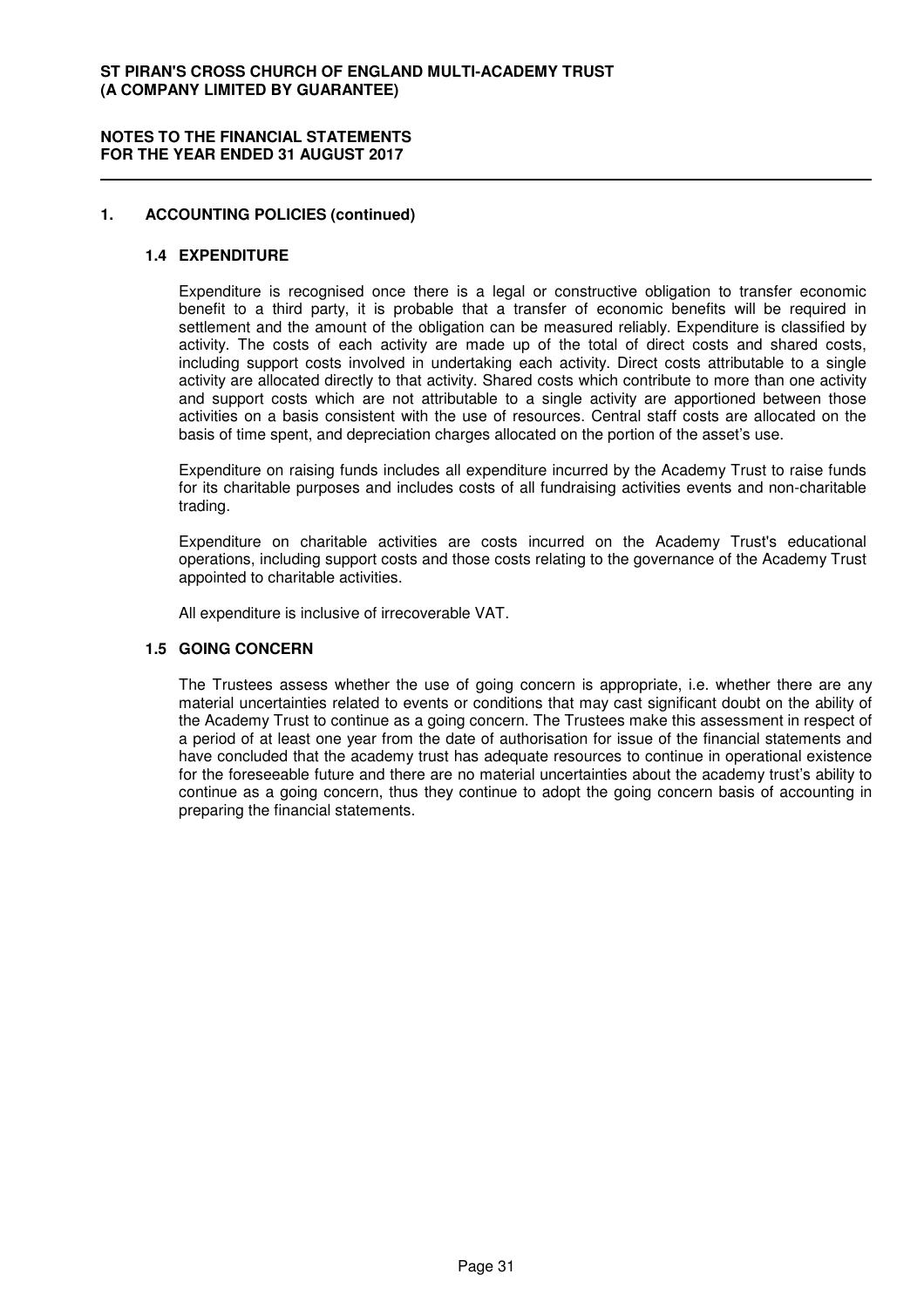#### **NOTES TO THE FINANCIAL STATEMENTS FOR THE YEAR ENDED 31 AUGUST 2017**

#### **1. ACCOUNTING POLICIES (continued)**

#### **1.6 TANGIBLE FIXED ASSETS AND DEPRECIATION**

All assets costing more than £500 are capitalised and are carried at cost, net of depreciation and any provision for impairment.

Where tangible fixed assets have been acquired with the aid of specific grants, either from the government or from the private sector, they are included in the Balance sheet at cost and depreciated over their expected useful economic life. Where there are specific conditions attached to the funding requiring the continued use of the asset, the related grants are credited to a restricted fixed asset fund in the Statement of Financial Activities and carried forward in the Balance sheet. Depreciation on the relevant assets is charged directly to the restricted fixed asset fund in the Statement of Financial Activities. Where tangible fixed assets have been acquired with unrestricted funds, depreciation on such assets is charged to the unrestricted fund.

Where the Academy Trust has been granted use of school buildings from the Diocese of Truro under Supplemental Agreements, the Academies Accounts Direction prescribes that under this agreement the risks and rewards of ownership remain with the Diocese. A donation from the Diocese has been recognised equal to the deemed rental expense, based on the rateable value of the buildings. This approach differs to the 2016 accounts where the risks and rewards were deemed with the Academy Trust under the ESFA guidance, hence a prior year adjustment has been made to remove these assets.

The Supplemental Agreement includes the right for the Diocese of Truro Trustees to give not less than 2 years written notice to the Academy Trust and Secretary of State for Education to terminate the agreement. No such written notice has been received as at the date of the approval of the financial statements.

Depreciation is provided on all tangible fixed assets other than freehold land, at rates calculated to write off the cost of these assets, less their estimated residual value, over their expected useful lives on the following bases:

| Motor vehicles        | $\sim$ | 25% reducing balance |
|-----------------------|--------|----------------------|
| Fixtures and fittings | $\sim$ | 20% straight line    |
| Computer equipment    | $\sim$ | 33% straight line    |

A review for impairment of a fixed asset is carried out if events or changes in circumstances indicate that the carrying value of any fixed asset may not be recoverable. Shortfalls between the carrying value of fixed assets and their recoverable amounts are recognised as impairments. Impairment losses are recognised in the Statement of Financial Activities.

#### **1.7 OPERATING LEASES**

Rentals under operating leases are charged to the Statement of Financial Activities on a straight line basis over the lease term.

#### **1.8 TAXATION**

The Academy Trust is considered to pass the tests set out in Paragraph 1 Schedule 6 of the Finance Act 2010 and therefore it meets the definition of a charitable company for UK corporation tax purposes. Accordingly, the Academy Trust is potentially exempt from taxation in respect of income or capital gains received within categories covered by Chapter 3 Part 11 of the Corporation Tax Act 2010 or Section 256 of the Taxation of Chargeable Gains Act 1992, to the extent that such income or gains are applied exclusively to charitable purposes.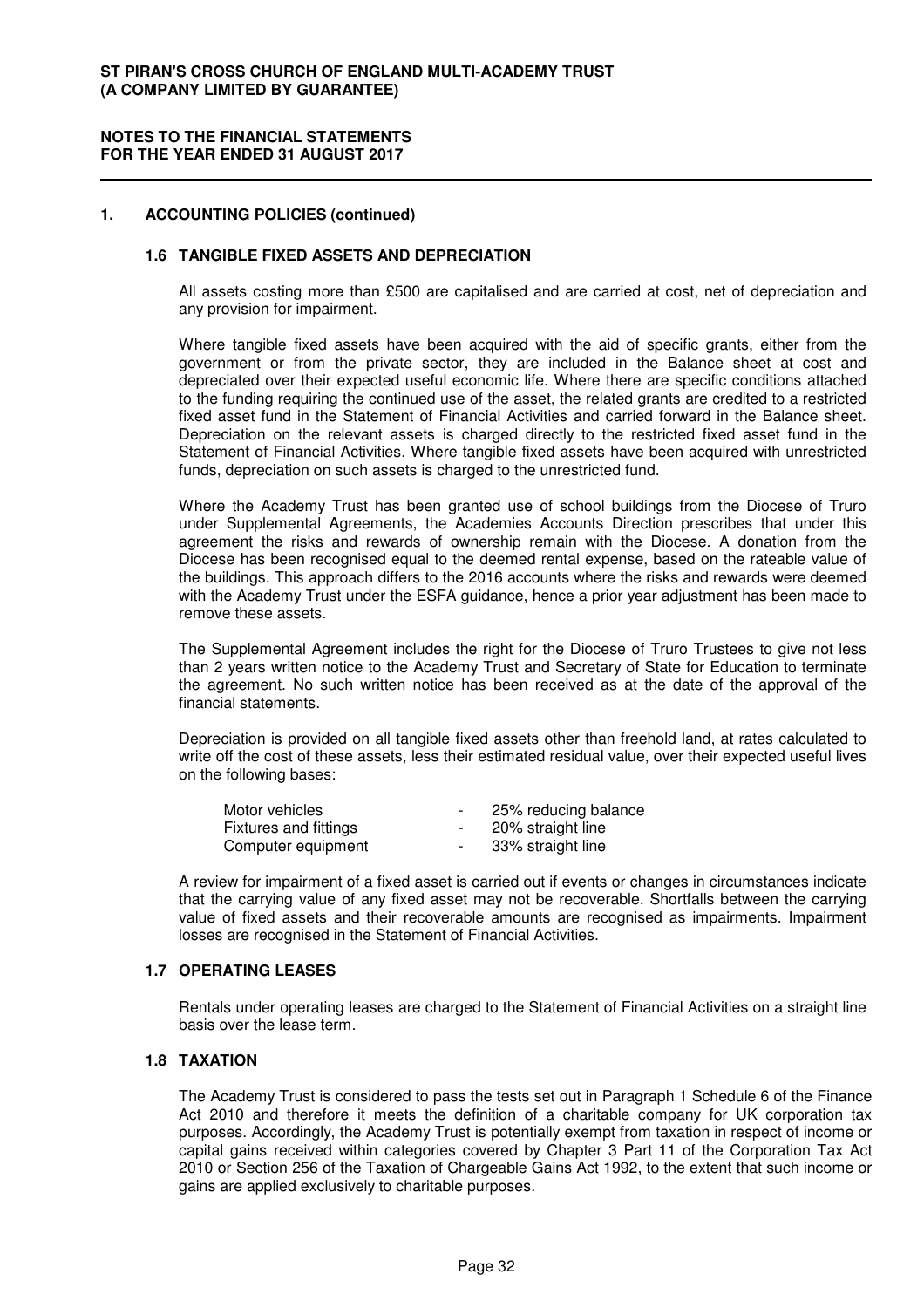#### **1. ACCOUNTING POLICIES (continued)**

#### **1.9 DEBTORS**

Trade and other debtors are recognised at the settlement amount after any trade discount offered. Prepayments are valued at the amount prepaid net of any trade discounts due.

#### **1.10 CASH AT BANK AND IN HAND**

Cash at bank and in hand includes cash and short term highly liquid investments with a short maturity of three months or less from the date of acquisition or opening of the deposit or similar account.

#### **1.11 LIABILITIES AND PROVISIONS**

Liabilities and provisions are recognised when there is an obligation at the Balance sheet date as a result of a past event, it is probable that a transfer of economic benefit will be required in settlement, and the amount of the settlement can be estimated reliably. Liabilities are recognised at the amount that the Academy Trust anticipates it will pay to settle the debt or the amount it has received as advanced payments for the goods or services it must provide. Provisions are measured at the best estimate of the amounts required to settle the obligation. Where the effect of the time value of money is material, the provision is based on the present value of those amounts, discounted at the pre-tax discount rate that reflects the risks specific to the liability. The unwinding of the discount is recognised within interest payable and similar charges.

## **1.12 FINANCIAL INSTRUMENTS**

The Academy Trust only holds basic financial instruments as defined in FRS 102. The financial assets and financial liabilities of the Academy Trust and their measurement basis are as follows:

Financial assets - trade and other debtors are basic financial instruments and are debt instruments measured at amortised cost as detailed in note 15. Prepayments are not financial instruments. Amounts due to the Academy Trust's wholly owned subsidiary are held at face value less any impairment. Cash at bank is classified as a basic financial instrument and is measured at face value.

Financial liabilities - trade creditors, accruals and other creditors are financial instruments, and are measured at amortised costs as detailed in note 16. Taxation and social security are not included in the financial instruments disclosure definition. Deferred income is not deemed to be a financial liability, as the cash settlement has already taken place and there is an obligation to deliver services rather than cash or another financial instruments. Amounts due to the Academy Trust's wholly owned subsidiary are held at face value less any impairment.

## **1.13 PENSIONS**

Retirement benefits to employees of the academy trust are provided by the Teachers' Pension Scheme ("TPS") and the Local Governments Pension Scheme ("LGPS"). These are defined benefit schemes.

The TPS is an unfunded scheme and contributions are calculated so as to spread the cost of pensions over employees' working lives with the Academy Trust in such a way that the pension cost is a substantially level percentage of current and future pensionable payroll. The contributions are determined by the Government Actuary on the basis of quadrennial valuations using a prospective unit credit method. As stated in note 22, the TPS is a multi-employer scheme and there is insufficient information available to use defined benefit accounting. The TPS is therefore treated as a defined contribution scheme for accounting purposes and the contributions recognised in the period to which they relate.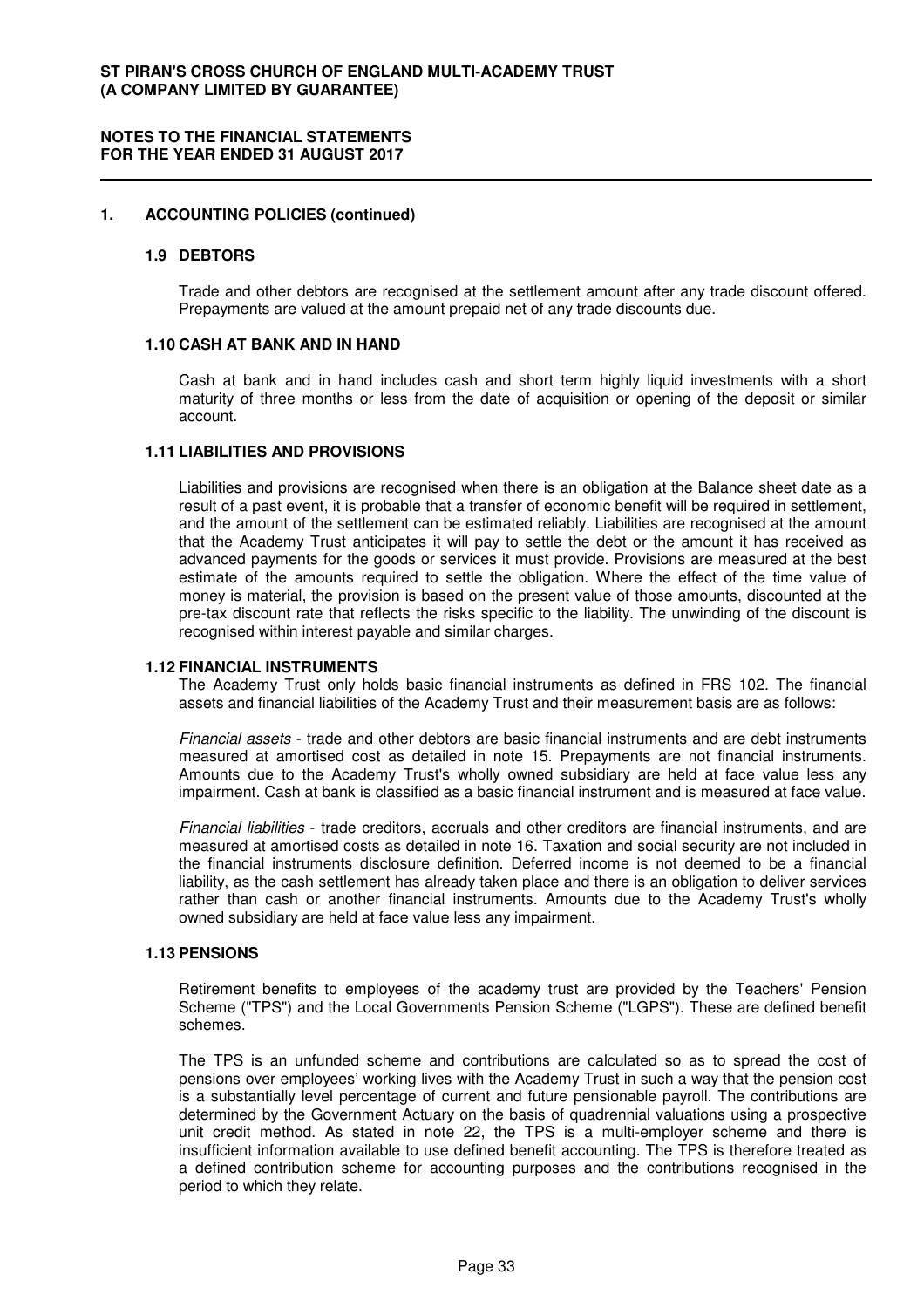#### **NOTES TO THE FINANCIAL STATEMENTS FOR THE YEAR ENDED 31 AUGUST 2017**

## **1. ACCOUNTING POLICIES (continued)**

The LGPS is a funded scheme and the assets are held separately from those of the academy trust in separate trustee administered funds. Pension scheme assets are measured at fair value and liabilities are measured on an actuarial basis using the projected unit credit method and discounted at a rate equivalent to the current rate of return on a high quality corporate bond of equivalent term and currency to the liabilities. The actuarial valuations are obtained at least triennially and are updated at each Balance sheet date. The amounts charged to operating surplus are the current service costs and the costs of scheme introductions, benefit changes, settlements and curtailments. They are included as part of staff costs as incurred. Net interest on the net defined benefit liability/asset is also recognised in the Statement of financial activities incorporating income and expenditure account and comprises the interest cost on the defined benefit obligation and interest income on the scheme assets, calculated by multiplying the fair value of the scheme assets at the beginning of the period by the rate used to discount the benefit obligations. The difference between the interest income on the scheme assets and the actual return on the scheme assets is recognised in other recognised gains and losses.

Actuarial gains and losses are recognised immediately in other recognised gains and losses.

#### **1.14 CRITICAL ACCOUNTING ESTIMATES AND AREAS OF JUDGEMENT**

Estimates and judgements are continually evaluated and are based on historical experience and other factors, including expectations of future events that are believed to be reasonable under the circumstances.

Critical accounting estimates and assumptions:

The Academy Trust trust makes estimates and assumptions concerning the future. The resulting accounting estimates and assumptions will, by definition, seldom equal the related actual results. The estimates and assumptions that have a significant risk of causing a material adjustment to the carrying amounts of assets and liabilities within the next financial year are discussed below.

The present value of the Local Government Pension Scheme defined benefit liability depends on a number of factors that are determined on an actuarial basis using a variety of assumptions. The assumptions used in determining the net cost (income) for pensions include the discount rate. Any changes in these assumptions, which are disclosed in note 22, will impact the carrying amount of the pension liability. Furthermore a roll forward approach which projects results from the latest full actuarial valuation performed at 31 March 2017 has been used by the actuary in valuing the pensions liability at 31 August 2017. Any differences between the figures derived from the roll forward approach and a full actuarial valuation would impact on the carrying amount of the pension liability.

#### Critical areas of judgement:

The Academy Trust obtains use of fixed assets as a lesse. The classification of such leases as operating or finance lease requires the Academy Trust to determine, based on an evaluation of the terms and conditions of the arrangements, whetherit retains or acquires the significant risks and rewards of ownership of these assets and accordingly whether the lease requires an asset and liability to be recognised in the Balance Sheet.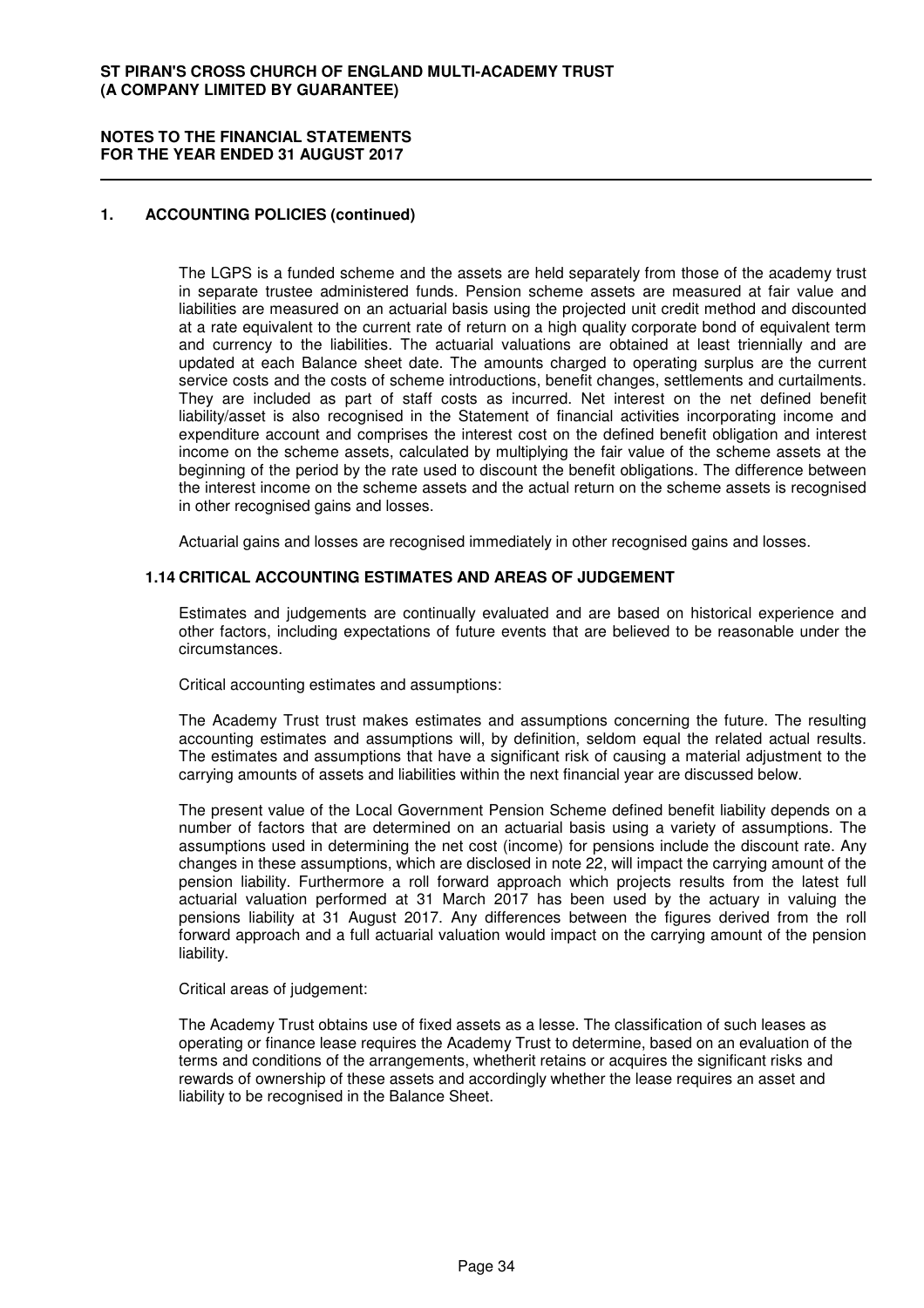## **2. NET INCOME/(EXPENDITURE)**

This is stated after charging:

|                                         | 2017   | 2016<br>£ |
|-----------------------------------------|--------|-----------|
| Depreciation of tangible fixed assets:  |        |           |
| - owned by the charity                  | 81.955 | 108,613   |
| Auditors' remuneration - audit          | 8,750  | 4.550     |
| Auditors' remuneration - other services | 4,063  | 7,935     |
| Loss on disposal of fixed assets        |        | 19.349    |

## **3. INCOME FROM DONATIONS AND CAPITAL GRANTS**

|                                    | <b>Unrestricted</b><br>funds<br>2017<br>£ | <b>Restricted</b><br>funds<br>2017<br>£ | <b>Restricted</b><br>fixed asset<br>funds<br>2017<br>£ | Total<br>funds<br>2017<br>£ | Total<br>funds<br>2016<br>£ |
|------------------------------------|-------------------------------------------|-----------------------------------------|--------------------------------------------------------|-----------------------------|-----------------------------|
| Donations<br><b>Capital Grants</b> | 13,511                                    | 108,732                                 | $\blacksquare$<br>239,152                              | 122,243<br>239,152          | 84,522<br>157,626           |
|                                    | 13,511                                    | 108,732                                 | 239,152                                                | 361,395                     | 242,148                     |
| Total 2016                         | 11,023                                    | 22,668                                  | 208,457                                                | 242,148                     |                             |

## **4. OTHER TRADING ACTIVITIES**

|                         | <b>Unrestricted</b> | <b>Restricted</b> | <b>Total</b> | Total  |
|-------------------------|---------------------|-------------------|--------------|--------|
|                         | funds               | funds             | funds        | funds  |
|                         | 2017                | 2017              | 2017         | 2016   |
|                         | £                   | £                 | £            | £      |
| Lettings                | 1,931               | ۰                 | 1,931        | 1,118  |
| Fees received and other | 85,090              | ۰                 | 85,090       | 66,604 |
|                         | 87,021              |                   | 87,021       | 67,722 |
| <b>Total 2016</b>       | 67,722              |                   | 67,722       |        |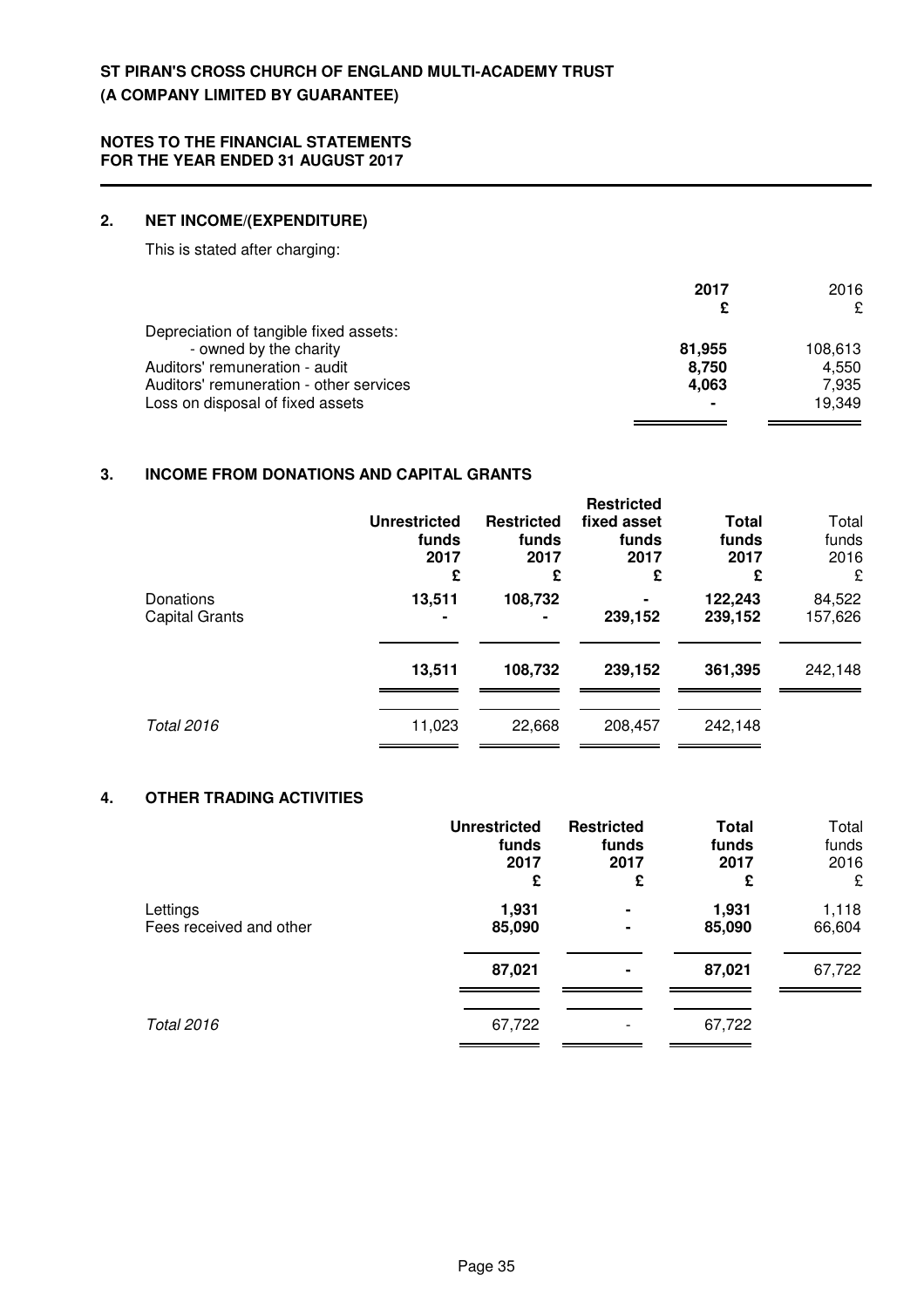### **5. INVESTMENT INCOME**

|                      | <b>Unrestricted</b><br>funds<br>2017<br>£ | <b>Restricted</b><br>funds<br>2017<br>£ | <b>Total</b><br>funds<br>2017<br>£ | Total<br>funds<br>2016<br>£ |
|----------------------|-------------------------------------------|-----------------------------------------|------------------------------------|-----------------------------|
| <b>Bank interest</b> | 654                                       | ۰                                       | 654                                | 1,006                       |
| <b>Total 2016</b>    | 1,006                                     |                                         | 1,006                              |                             |

## **6. INCOME FROM CHARITABLE ACTIVITIES**

|                | <b>Unrestricted</b> | <b>Restricted</b> | Total     | Total     |
|----------------|---------------------|-------------------|-----------|-----------|
|                | funds               | funds             | funds     | funds     |
|                | 2017                | 2017              | 2017      | 2016      |
|                | £                   | £                 | £         | £         |
| Education      | 64,936              | 2,990,604         | 3,055,540 | 3,099,239 |
| <b>Nursery</b> | 165,518             | 3,597             | 169,115   | 153,466   |
|                | 230,454             | 2,994,201         | 3,224,655 | 3,252,705 |
| Total 2016     | 27,778              | 3,224,927         | 3,252,705 |           |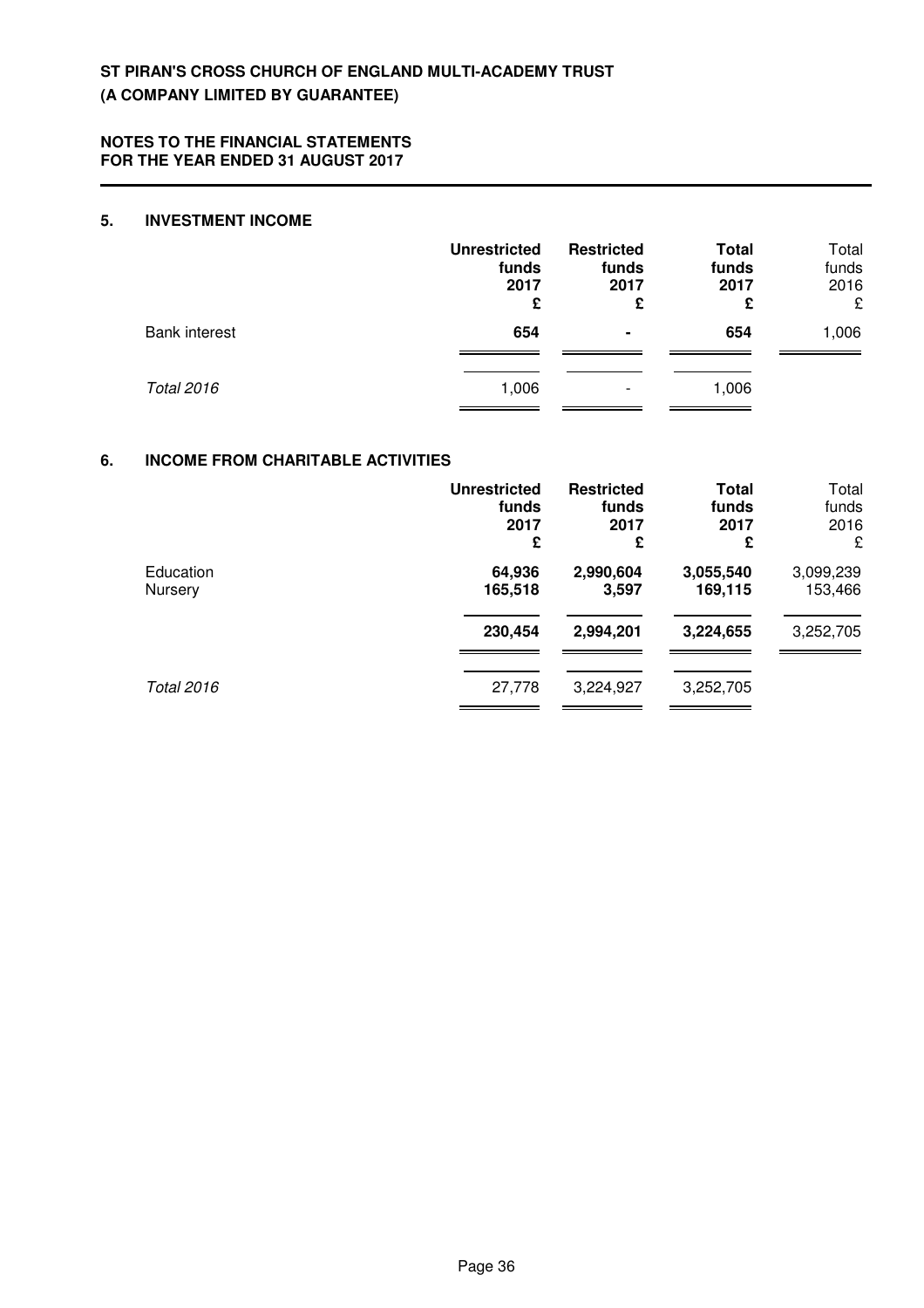## **FUNDING FOR ACADEMY'S EDUCATIONAL OPERATIONS**

| <b>Unrestricted</b><br>funds<br>2017<br>£ | <b>Restricted</b><br>funds<br>2017<br>£ | <b>Total</b><br>funds<br>2017<br>£ | Total<br>funds<br>2016<br>£ |
|-------------------------------------------|-----------------------------------------|------------------------------------|-----------------------------|
|                                           |                                         |                                    |                             |
|                                           | 2,659,661<br>278,372                    | 2,659,661<br>278,372               | 2,661,150<br>350,914        |
|                                           | 2,938,033                               | 2,938,033                          | 3,012,064                   |
|                                           |                                         |                                    |                             |
|                                           | 42,655                                  | 42,655                             | 3,000                       |
|                                           | 42,655                                  | 42,655                             | 3,000                       |
|                                           |                                         |                                    |                             |
| 33,513<br>2,453<br>28,970                 | 9,916                                   | 33,513<br>2,453<br>38,886          | 37,342<br>3,063<br>43,770   |
| 64,936                                    | 9,916                                   | 74,852                             | 84,175                      |
| 64,936                                    | 2,990,604                               | 3,055,540                          | 3,099,239                   |
| 3,063                                     | 3,096,176                               | 3,099,239                          |                             |
|                                           |                                         |                                    |                             |

## **7. EXPENDITURE**

|                                             | <b>Staff costs</b><br>2017<br>£ | <b>Premises</b><br>2017<br>£ | Other costs<br>2017<br>£ | Total<br>2017<br>£     | As restated<br>Total<br>2016<br>£ |
|---------------------------------------------|---------------------------------|------------------------------|--------------------------|------------------------|-----------------------------------|
| Expenditure on fundraising<br>trading       | 47,588                          |                              | 12,011                   | 59,599                 | 56,839                            |
| Education:<br>Direct costs<br>Support costs | 2,036,517<br>314,621            | 683,158                      | 303,689<br>307,927       | 2,340,206<br>1,305,706 | 2,162,545<br>1,102,533            |
| Nursery: Direct costs                       | 109,128                         |                              | 44,657                   | 153,785                | 120,775                           |
|                                             | 2,507,854                       | 683,158                      | 668,284                  | 3,859,296              | 3,442,692                         |
| <b>Total 2016</b>                           | 2,324,123                       | 571,759                      | 546,810                  | 3,442,692              |                                   |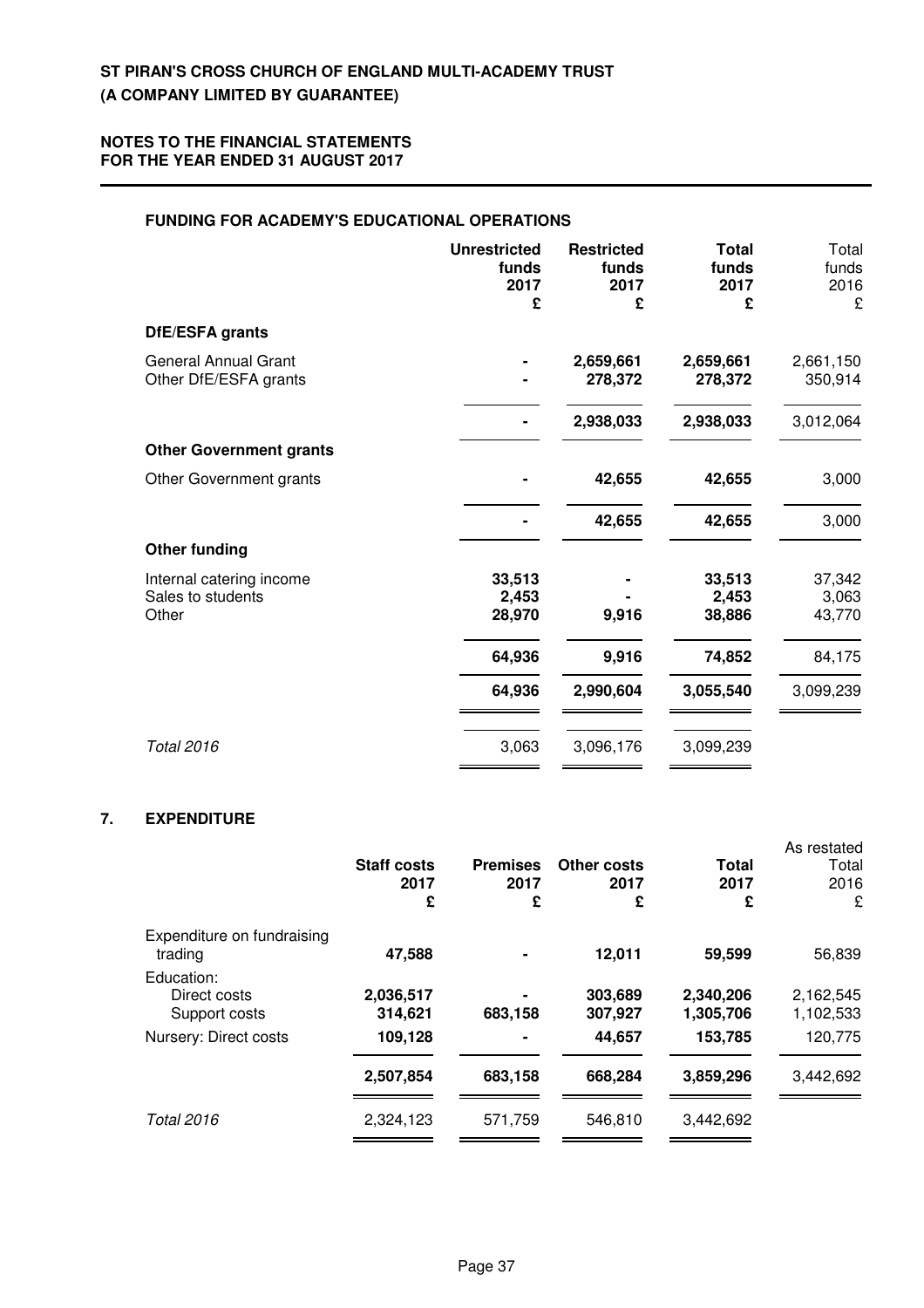## **8. DIRECT COSTS**

|                             | <b>Education</b><br>£ | <b>Nursery</b><br>£ | <b>Total</b><br>2017<br>£ | Total<br>2016<br>£ |
|-----------------------------|-----------------------|---------------------|---------------------------|--------------------|
| Pension finance costs       | 12,000                |                     | 12,000                    |                    |
| <b>Educational supplies</b> | 169,535               | 6,939               | 176,474                   | 191,412            |
| Staff development           | 34,961                |                     | 34,961                    | 21,149             |
| Other costs                 | 14,484                | $\blacksquare$      | 14,484                    | 19,547             |
| Technology costs            | 38,154                |                     | 38,154                    | 50,731             |
| Wages and salaries          | 1,582,844             | 115,149             | 1,697,993                 | 1,595,884          |
| National insurance          | 120,192               | 7,719               | 127,911                   | 106,139            |
| Pension cost                | 299,587               | 20,244              | 319,831                   | 262,194            |
| Depreciation                | 68,449                | 3,734               | 72,183                    |                    |
|                             | 2,340,206             | 153,785             | 2,493,991                 | 2,247,056          |
| <b>Total 2016</b>           | 2,128,308             | 118,748             | 2,247,056                 |                    |

## **9. SUPPORT COSTS**

|                                       | <b>Education</b><br>£ | <b>Total</b><br>2017<br>£ | Total<br>2016<br>£ |
|---------------------------------------|-----------------------|---------------------------|--------------------|
| Pension finance costs                 | 9,000                 | 9,000                     | 18,000             |
| Recruitment and support               | 2,944                 | 2,944                     | 2,717              |
| Maintenance of premises and equipment | 376,277               | 376,277                   | 232,728            |
| Cleaning                              | 69,603                | 69,603                    | 76,544             |
| Rent and rates                        | 150,452               | 150,452                   | 66,673             |
| Energy costs                          | 35,084                | 35,084                    | 29,315             |
| Insurance                             | 44,278                | 44,278                    | 48,747             |
| Security and transport                | 37,236                | 37,236                    | 17,230             |
| Catering                              | 147,406               | 147,406                   | 137,211            |
| Technology costs                      | 20,974                | 20,974                    | 3,277              |
| Office overheads                      | 40,614                | 40,614                    | 33,385             |
| Legal and professional                | 27,001                | 27,001                    | 17,296             |
| Bank interest and charges             | 1,136                 | 1,136                     | 1,172              |
| Loss on disposal of fixed assets      | 5,305                 | 5,305                     | 9,139              |
| Governance                            | 14,093                | 14,093                    | 13,024             |
| Wages and salaries                    | 228,641               | 228,641                   | 256,742            |
| National insurance                    | 15,013                | 15,013                    | 9,825              |
| Pension cost                          | 70,877                | 70,877                    | 57,159             |
| Depreciation                          | 9,772                 | 9,772                     | 108,613            |
|                                       | 1,305,706             | 1,305,706                 | 1,138,797          |
| <b>Total 2016</b>                     | 1,114,875             | 1,114,875                 |                    |
|                                       |                       |                           |                    |

During the year ended 31 August 2017, the Academy Trust incurred the following Governance costs:

£14,093 (2016: £13,024) included within the table above in respect of Education.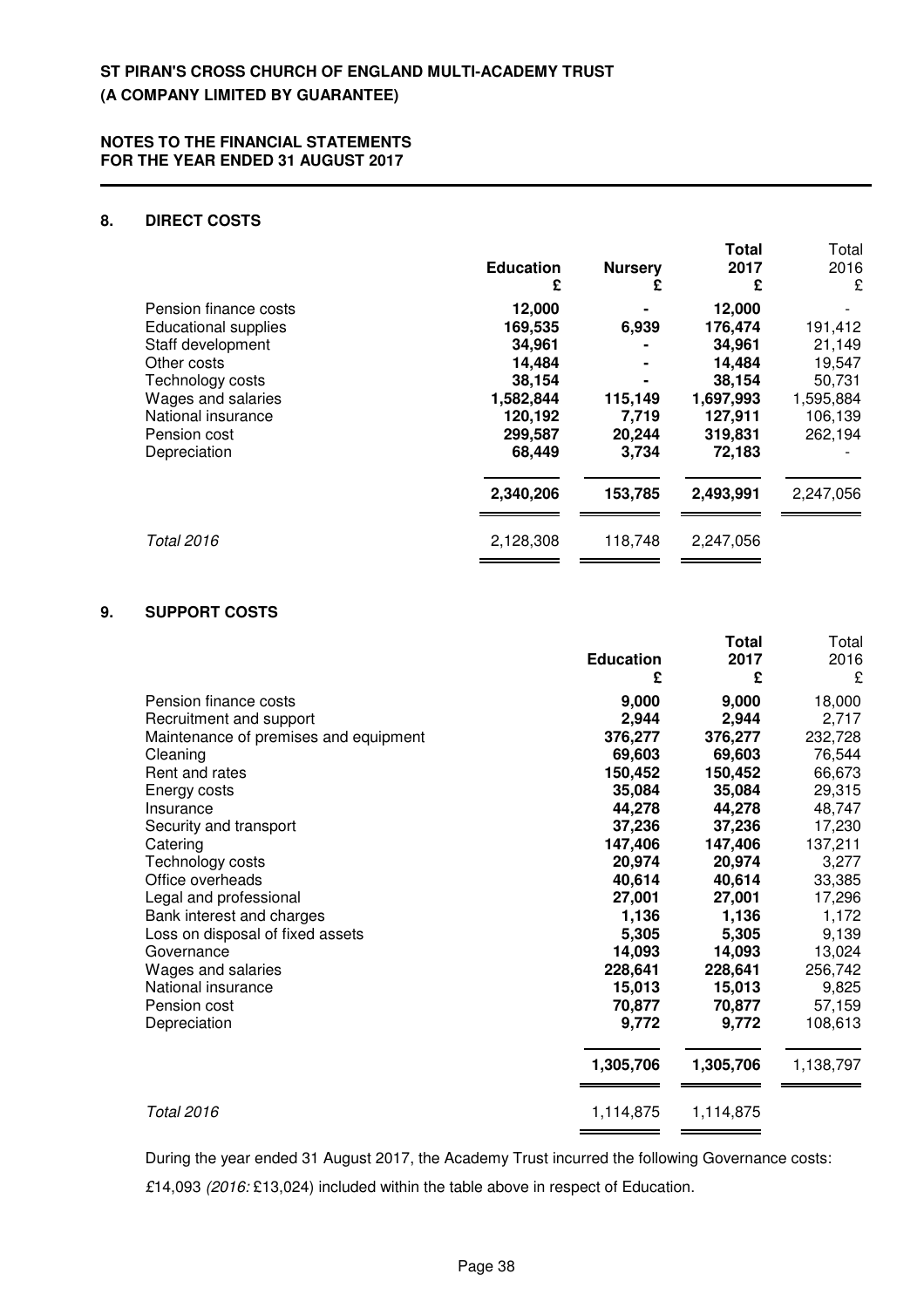#### **10. STAFF COSTS**

Staff costs were as follows:

|                                                                                                   | 2017<br>£                       | 2016<br>£                       |
|---------------------------------------------------------------------------------------------------|---------------------------------|---------------------------------|
| Wages and salaries<br>Social security costs<br>Operating costs of defined benefit pension schemes | 1,858,550<br>144,770<br>396,618 | 1,805,957<br>117,230<br>324,726 |
| Supply teacher costs<br>Staff restructuring costs                                                 | 2,399,938<br>97,727<br>10,189   | 2,247,913<br>40,614<br>35,596   |
|                                                                                                   | 2,507,854                       | 2,324,123                       |
| Staff restructuring costs comprise:                                                               |                                 |                                 |
|                                                                                                   | 2017<br>£                       | 2016<br>£                       |
| Redundancy payments<br>Severance payments                                                         | 10,189                          | 11,364<br>24,232                |
|                                                                                                   | 10,189                          | 35,596                          |

Included in staff restructuring costs are non-statutory/non-contractual severance payments totalling £2,008 (2016: £132) paid to one individual.

The average number of persons employed by the Academy Trust during the year was as follows:

|                            | 2017 | 2016 |
|----------------------------|------|------|
|                            | No.  | No.  |
| Teachers                   | 30   | 31   |
| Administration and support | 76   | 65   |
| Management                 | 9    | 9    |
|                            | 115  | 105  |
|                            |      |      |

The number of employees whose employee benefits (excluding employer pension costs) exceeded £60,000 was:

|                               | 2017<br>No. | 2016<br>No. |
|-------------------------------|-------------|-------------|
| In the band £60,001 - £70,000 |             |             |

The key management personnel of the Academy Trust comprise the Trustees and the Senior Leadership Team as listed on page 1. The total amount of employee benefits (including pension contributions) received by key management personnel for their services to the Academy Trust was £126,647 (2016: £187,476).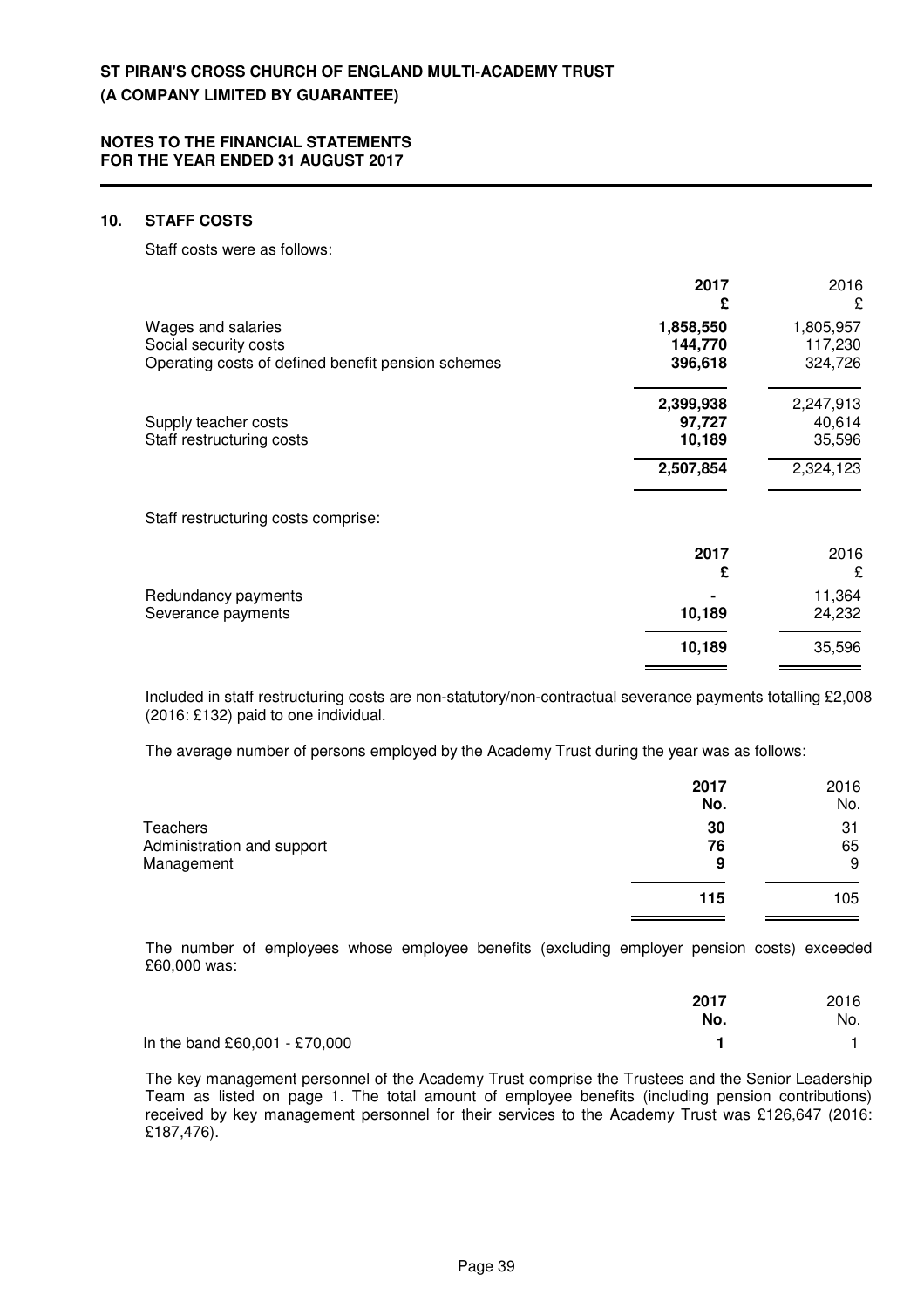#### **NOTES TO THE FINANCIAL STATEMENTS FOR THE YEAR ENDED 31 AUGUST 2017**

## **11. TRUSTEES' REMUNERATION AND EXPENSES**

The Executive Principal and other staff Trustees only receive remuneration in respect of services they provide undertaking the roles of Principal and staff, and not in respect of their services as Trustees. Other Trustees did not receive any payments from the Academy Trust in respect of their role as Trustees. The value of Trustees' remuneration in the year was as follows: Mr M Lees - sixty-five to seventy thousand pounds. The value of trustees' pension contributions in respect of defined benefit schemes made in the year was as follows: Mr M Lees - ten to fifteen thousand pounds.

The value of Trustees' remuneration in the prior year was as follows: Mr M Lees - sixty to sixty-five thousand pounds. The value of of Trustees' pension contributions in respect of defined benefit schemes made in the prior year was as follows: Mr M Lees - ten to fifteen thousand pounds.

Other related party transactions involving the Trustees are set out in note 25.

During the year, no Trustees received any remuneration (2016: £NIL). During the year, no Trustees received any benefits in kind (2016: £NIL). During the year ended 31 August 2017, expenses totalling £23 (2016: £NIL) were reimbursed to 1 Trustee (2016: £NIL).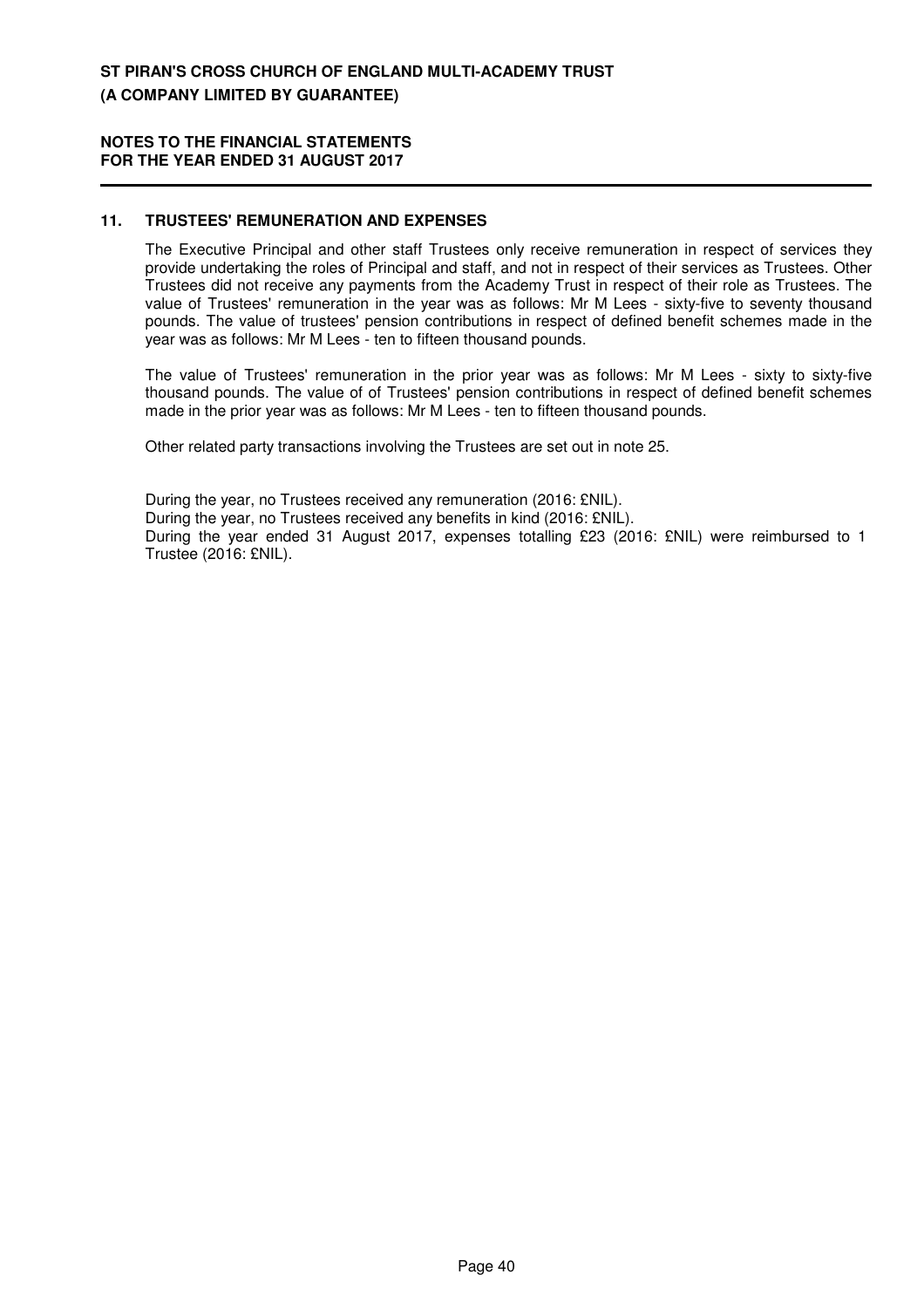#### **NOTES TO THE FINANCIAL STATEMENTS FOR THE YEAR ENDED 31 AUGUST 2017**

## **12. CENTRAL SERVICES**

The Academy Trust has provided the following central services to its academies during the year:

- Finance, administration and budget management
- Building and Supply Insurance
- Staff INSET training
- HR and Payroll Management Processing and associated costs
- Educational and Strategic Leadership from the Executive Principal
- School Improvement
- Health & Safety
- **Thrive Practitioner training**
- Plant Engineering Inspection & Insurance
- Premises support and Contractor and Statutory Compliance management
- Legal Support
- **Clerking**
- Pension Deficit costs
- Fixed Asset Register Management
- IT services

The Academy Trust charges for these services on the following basis:

The full cost of the provision of central services is recharged to the academies proportionately based on pupil numbers.

The actual amounts charged during the year were as follows:

|                                                         | 2017    | 2016    |
|---------------------------------------------------------|---------|---------|
|                                                         |         | £       |
| Bishop Bronescombe Church of England Primary School     | 161.028 | 152.556 |
| Grampound with Creed Church of England Primary School   | 30.252  | 36,180  |
| Grampound Road Village Church of England Primary School | 62.052  | 60,144  |
| Ladock Church of England Primary School                 | 38,964  | 37.164  |
| Veryan Church of England Primary School                 | 28.188  | 27.384  |
| Total                                                   | 320,484 | 313,428 |
|                                                         |         |         |

## **13. TRUSTEES' AND OFFICERS' INSURANCE**

The academy trust has opted into the Department for Education's risk protection arrangement (RPA), an alternative to insurance where UK government funds cover losses that arise. This scheme protects trustees and officers from claims arising from negligent acts, errors or omissions occurring whilst on academy business, and provides cover up to £10,000,000. It is not possible to quantify the Trustees and officers indemnity element from the overall cost of the RPA scheme.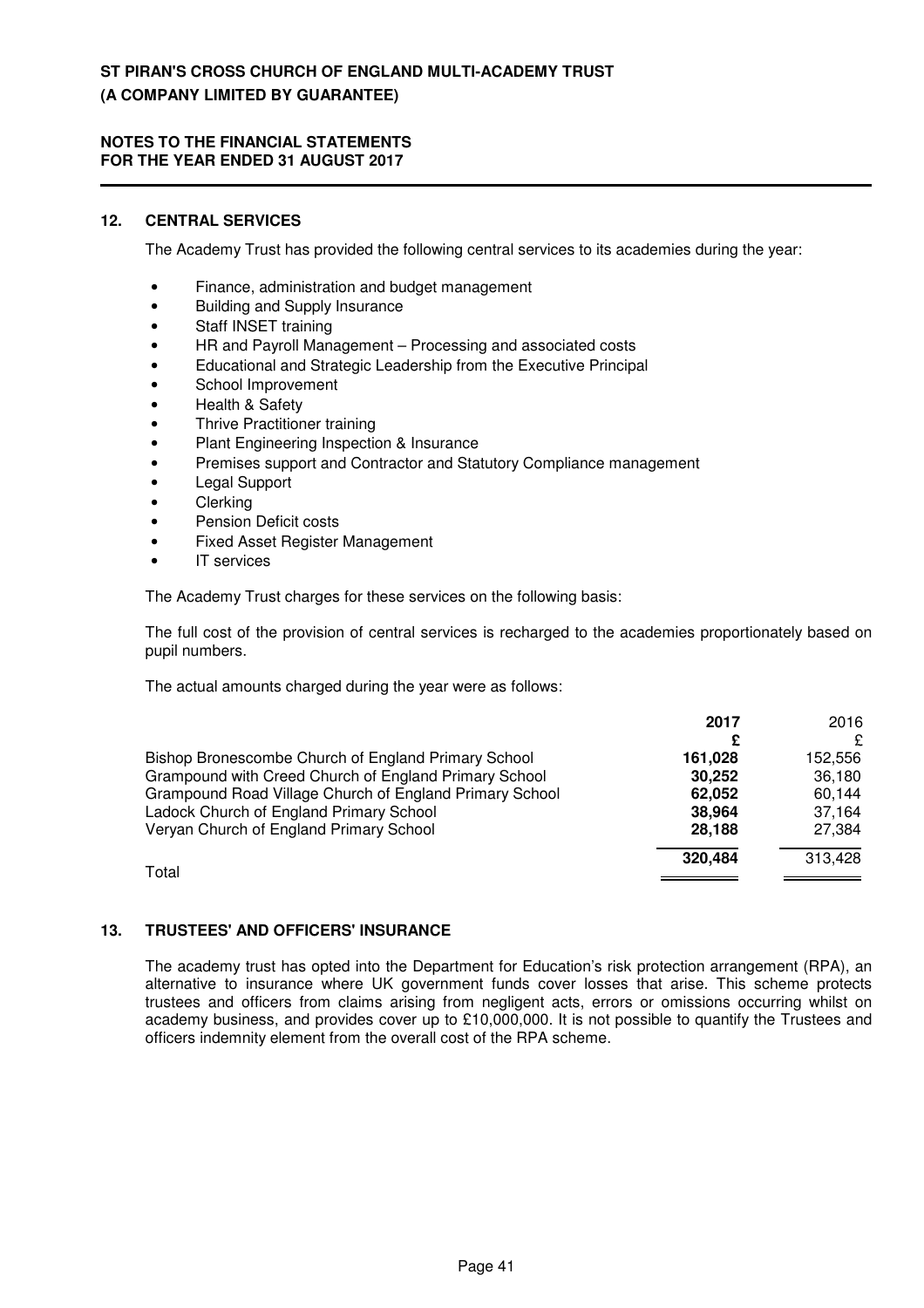## **14. TANGIBLE FIXED ASSETS**

|                                 | <b>Motor</b><br>vehicles<br>£ | <b>Fixtures &amp;</b><br>fittings<br>£ | Computer<br>equipment<br>£ | Total<br>£ |
|---------------------------------|-------------------------------|----------------------------------------|----------------------------|------------|
| <b>COST</b>                     |                               |                                        |                            |            |
| At 1 September 2016 as restated | 4,500                         | 229,706                                | 192,481                    | 426,687    |
| Additions                       |                               | 22,801                                 | 44,276                     | 67,077     |
| <b>Disposals</b>                |                               | (12, 509)                              |                            | (12,509)   |
| At 31 August 2017               | 4,500                         | 239,998                                | 236,757                    | 481,255    |
| <b>DEPRECIATION</b>             |                               |                                        |                            |            |
| At 1 September 2016 as restated | 4,012                         | 103,197                                | 154,118                    | 261,327    |
| Charge for the year             | 83                            | 47,327                                 | 34,545                     | 81,955     |
| On disposals                    |                               | (7, 204)                               |                            | (7, 204)   |
| At 31 August 2017               | 4,095                         | 143,320                                | 188,663                    | 336,078    |
| <b>NET BOOK VALUE</b>           |                               |                                        |                            |            |
| At 31 August 2017               | 405                           | 96,678                                 | 48,094                     | 145,177    |
| At 31 August 2016 as restated   | 488                           | 126,509                                | 38,363                     | 165,360    |
|                                 |                               |                                        |                            |            |

#### **15. DEBTORS**

|                                                 | 2017<br>£        | 2016<br>£       |
|-------------------------------------------------|------------------|-----------------|
| Trade debtors                                   | 12,336<br>55,536 | 3,040<br>36,462 |
| Other debtors<br>Prepayments and accrued income | 48,379           | 73,023          |
|                                                 | 116,251          | 112,525         |

## **16. CREDITORS: AMOUNTS FALLING DUE WITHIN ONE YEAR**

|                                    | 2017<br>£ | 2016<br>£ |
|------------------------------------|-----------|-----------|
| Trade creditors                    | 59,247    | 54,007    |
| Other taxation and social security | 36,800    | 33,962    |
| Other creditors                    | 58,925    | 67,712    |
| Accruals and deferred income       | 164,552   | 150,858   |
|                                    | 319,524   | 306,539   |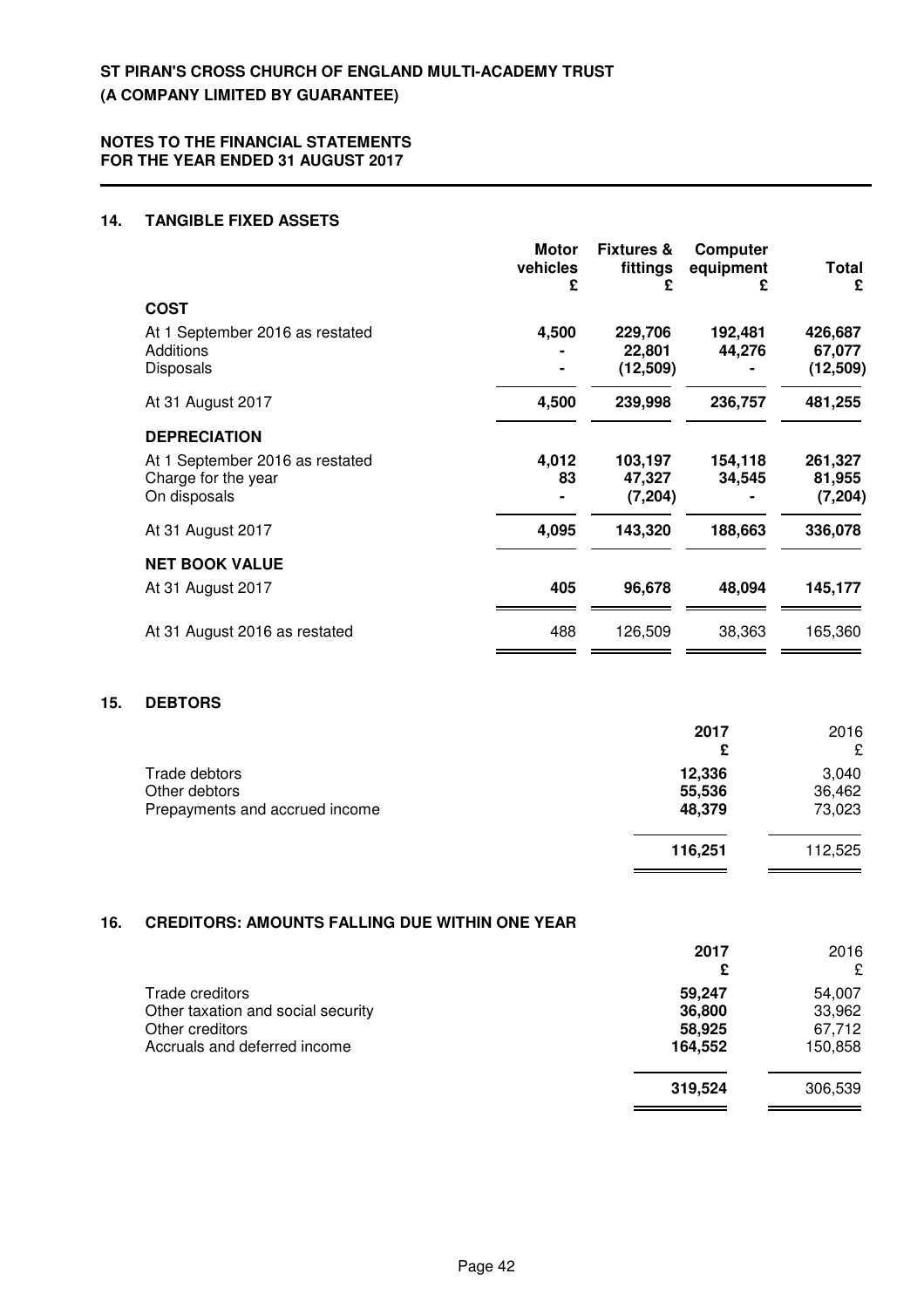## **16. CREDITORS: AMOUNTS FALLING DUE WITHIN ONE YEAR (continued)**

|                                                                                                                   | 2017<br>£                     | 2016<br>£                    |
|-------------------------------------------------------------------------------------------------------------------|-------------------------------|------------------------------|
| <b>DEFERRED INCOME</b>                                                                                            |                               |                              |
| Deferred income at 1 September 2016<br>Resources deferred during the year<br>Amounts released from previous years | 53,391<br>46,396<br>(53, 391) | 59,073<br>53,391<br>(59,073) |
| Deferred income at 31 August 2017                                                                                 | 46,396                        | 53,391                       |

At the balance sheet date the Academy Trust was holding funds received in advance for Universal Infant Free School meals of £46,396 (2016: 46,398), as well as Condition Improvement funding of £Nil (2016: £6,993.

## **17. PROVISIONS**

|                   | <b>Provision</b><br>£ |
|-------------------|-----------------------|
| <b>Additions</b>  | 8,209                 |
| At 31 August 2017 | 8,209                 |

## **REDUNDANCY**

At the end of the year there was a severance payment that would become payable in September 2017.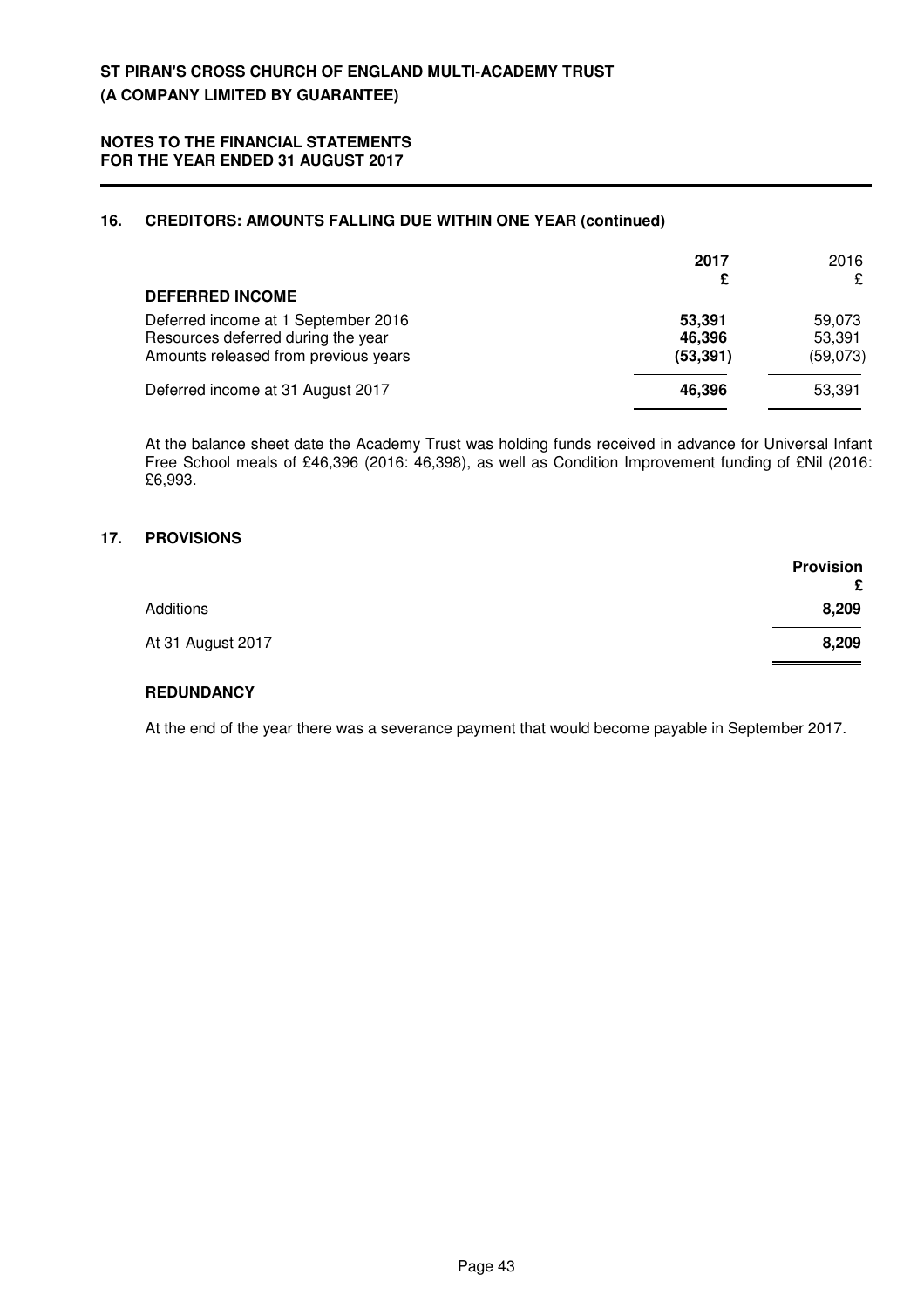## **18. STATEMENT OF FUNDS**

| <b>UNRESTRICTED FUNDS</b><br>General funds<br>491,824<br>356,140<br>(264, 969)<br>25,008<br><b>RESTRICTED FUNDS</b><br><b>General Annual Grant</b><br>(GAG)<br>169,729<br>2,637,312<br>(2,635,449)<br><b>Higher Needs</b><br>22,874<br>(22, 874)<br>Pupil Premium<br>198,838<br>(198, 838)<br>PE grant<br>22,307<br>42,655<br>(41, 817) | 608,003<br>171,592<br>23,145 |
|-----------------------------------------------------------------------------------------------------------------------------------------------------------------------------------------------------------------------------------------------------------------------------------------------------------------------------------------|------------------------------|
|                                                                                                                                                                                                                                                                                                                                         |                              |
|                                                                                                                                                                                                                                                                                                                                         |                              |
|                                                                                                                                                                                                                                                                                                                                         |                              |
|                                                                                                                                                                                                                                                                                                                                         |                              |
|                                                                                                                                                                                                                                                                                                                                         |                              |
|                                                                                                                                                                                                                                                                                                                                         |                              |
|                                                                                                                                                                                                                                                                                                                                         |                              |
| Universal Free School                                                                                                                                                                                                                                                                                                                   |                              |
| Meals<br>2,663<br>79,535<br>(82, 198)                                                                                                                                                                                                                                                                                                   |                              |
| (25,008)<br>Early Years funding<br>25,008                                                                                                                                                                                                                                                                                               |                              |
| Nursery Pupil Premium<br>3,597<br>(3,597)<br>108,732                                                                                                                                                                                                                                                                                    |                              |
| Diocean property rent<br>(108, 732)<br>Capital spent on church                                                                                                                                                                                                                                                                          |                              |
| building improvements<br>289,022<br>(289, 022)                                                                                                                                                                                                                                                                                          |                              |
| Other restricted funds<br>32,975<br>9,390<br>(38, 540)                                                                                                                                                                                                                                                                                  | 3,825                        |
| Pension reserve<br>(972,000)<br>(86,000)<br>134,000                                                                                                                                                                                                                                                                                     | (924,000)                    |
| (719, 318)<br>3,102,933<br>(3,507,067)<br>264,014<br>134,000                                                                                                                                                                                                                                                                            | (725, 438)                   |
| <b>RESTRICTED FIXED ASSET FUNDS</b>                                                                                                                                                                                                                                                                                                     |                              |
| Fixed assets transferred<br>36,462<br>(20, 157)<br>on conversion<br><b>Condition Improvement</b>                                                                                                                                                                                                                                        | 16,305                       |
| 127,697<br>Fund unspent<br>(119,084)                                                                                                                                                                                                                                                                                                    | 8,613                        |
| DfE/ ESFA funded assets<br>127,146<br>111,455<br>(67, 103)<br>(139, 755)                                                                                                                                                                                                                                                                | 31,743                       |
| DFC unspent balance<br>32,285<br>(30, 183)                                                                                                                                                                                                                                                                                              | 2,102                        |
| DFC pre conversion<br>45,192                                                                                                                                                                                                                                                                                                            | 45,192                       |
| 241,085<br>239,152<br>(87, 260)<br>(289, 022)                                                                                                                                                                                                                                                                                           | 103,955                      |
| (478, 233)<br>3,342,085<br>(3,594,327)<br>(25,008)<br>134,000<br><b>Total restricted funds</b>                                                                                                                                                                                                                                          | (621, 483)                   |
| Total of funds<br>13,591<br>3,698,225<br>(3,859,296)<br>134,000                                                                                                                                                                                                                                                                         | (13, 480)                    |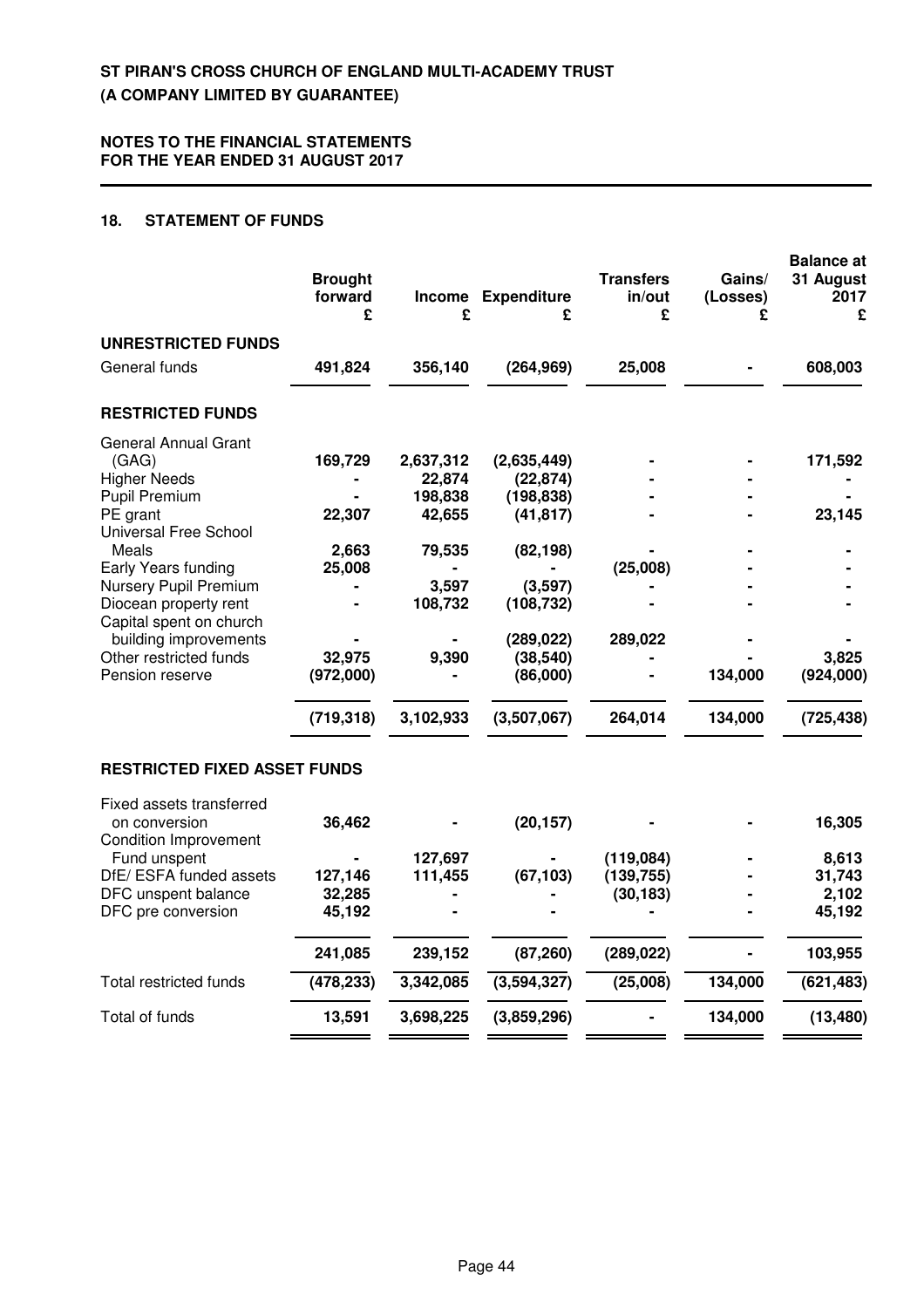#### **NOTES TO THE FINANCIAL STATEMENTS FOR THE YEAR ENDED 31 AUGUST 2017**

## **18. STATEMENT OF FUNDS (continued)**

## **STATEMENT OF FUNDS - PRIOR YEAR**

|                                                                          | <b>Brought</b><br>forward<br>£ | Income<br>£       | Expenditure<br>£        | Transfers<br>in/out<br>£ | Gains/<br>(Losses)<br>£ | <b>Balance</b> at<br>31 August<br>2016<br>£ |
|--------------------------------------------------------------------------|--------------------------------|-------------------|-------------------------|--------------------------|-------------------------|---------------------------------------------|
| <b>UNRESTRICTED FUNDS</b>                                                |                                |                   |                         |                          |                         |                                             |
| General funds                                                            | 464,666                        | 141,766           | (114, 608)              |                          |                         | 491,824                                     |
|                                                                          | 464,666                        | 141,766           | (114, 608)              |                          |                         | 491,824                                     |
| <b>RESTRICTED FUNDS</b>                                                  |                                |                   |                         |                          |                         |                                             |
| <b>General Annual Grant</b>                                              |                                |                   |                         |                          |                         |                                             |
| (GAG)                                                                    | 68,978                         | 2,661,150         | (2,500,092)             | (60, 307)                |                         | 169,729                                     |
| <b>Higher Needs</b><br><b>Pupil Premium</b>                              |                                | 26,391<br>193,073 | (29, 872)<br>(193,073)  | 3,481                    |                         |                                             |
| PE grant                                                                 | 21,611                         | 42,715            | (41, 350)               | (669)                    |                         | 22,307                                      |
| Universal Free School                                                    |                                |                   |                         |                          |                         |                                             |
| Meals                                                                    |                                | 88,735<br>128,751 | (86, 072)               |                          |                         | 2,663                                       |
| Early Years funding<br>Other restricted funds                            | 30,760                         | 84,112            | (101, 453)<br>(80, 774) | (2, 290)<br>(1, 123)     |                         | 25,008<br>32,975                            |
| Pension reserve                                                          | (473,000)                      |                   | (25,000)                |                          | (474,000)               | (972,000)                                   |
|                                                                          | (351, 651)                     | 3,224,927         | (3,057,686)             | (60, 908)                | (474,000)               | (719, 318)                                  |
| <b>RESTRICTED FIXED ASSET FUNDS</b>                                      |                                |                   |                         |                          |                         |                                             |
| Fixed assets transferred                                                 |                                |                   |                         |                          |                         |                                             |
| on conversion                                                            | 6,042,909                      |                   | (161,069)               |                          |                         | 5,881,840                                   |
| <b>Condition Improvement</b><br>Fund unspent<br><b>Academies Capital</b> | 121,247                        | 118,598           | (4,846)                 |                          |                         | 234,999                                     |
| Maintenance Fund                                                         | 132,032                        |                   | (2,710)                 |                          |                         | 129,322                                     |
| DfE/ ESFA funded assets<br>Devolved Formula Capital                      | 236,753                        | 44,667            | (77, 852)               | 49,655                   |                         | 253,223                                     |
| (DFC) unspent balance                                                    | 21,032                         |                   |                         | 11,253                   |                         | 32,285                                      |
| DFC pre conversion                                                       |                                | 45,192            |                         |                          |                         | 45,192                                      |
|                                                                          | 6,553,973                      | 208,457           | (246, 477)              | 60,908                   |                         | 6,576,861                                   |
| Total restricted funds                                                   | 6,202,322                      | 3,433,384         | (3,304,163)             |                          | (474,000)               | 5,857,543                                   |
| Total of funds                                                           | 6,666,988                      | 3,575,150         | (3, 418, 771)           |                          | (474,000)               | 6,349,367                                   |
|                                                                          |                                |                   |                         |                          |                         |                                             |

The specific purposes for which the funds are to be applied are as follows:

General Annual Grant - Income from the ESFA which is to be used for the normal running costs of the Academy Trust, including education and support costs.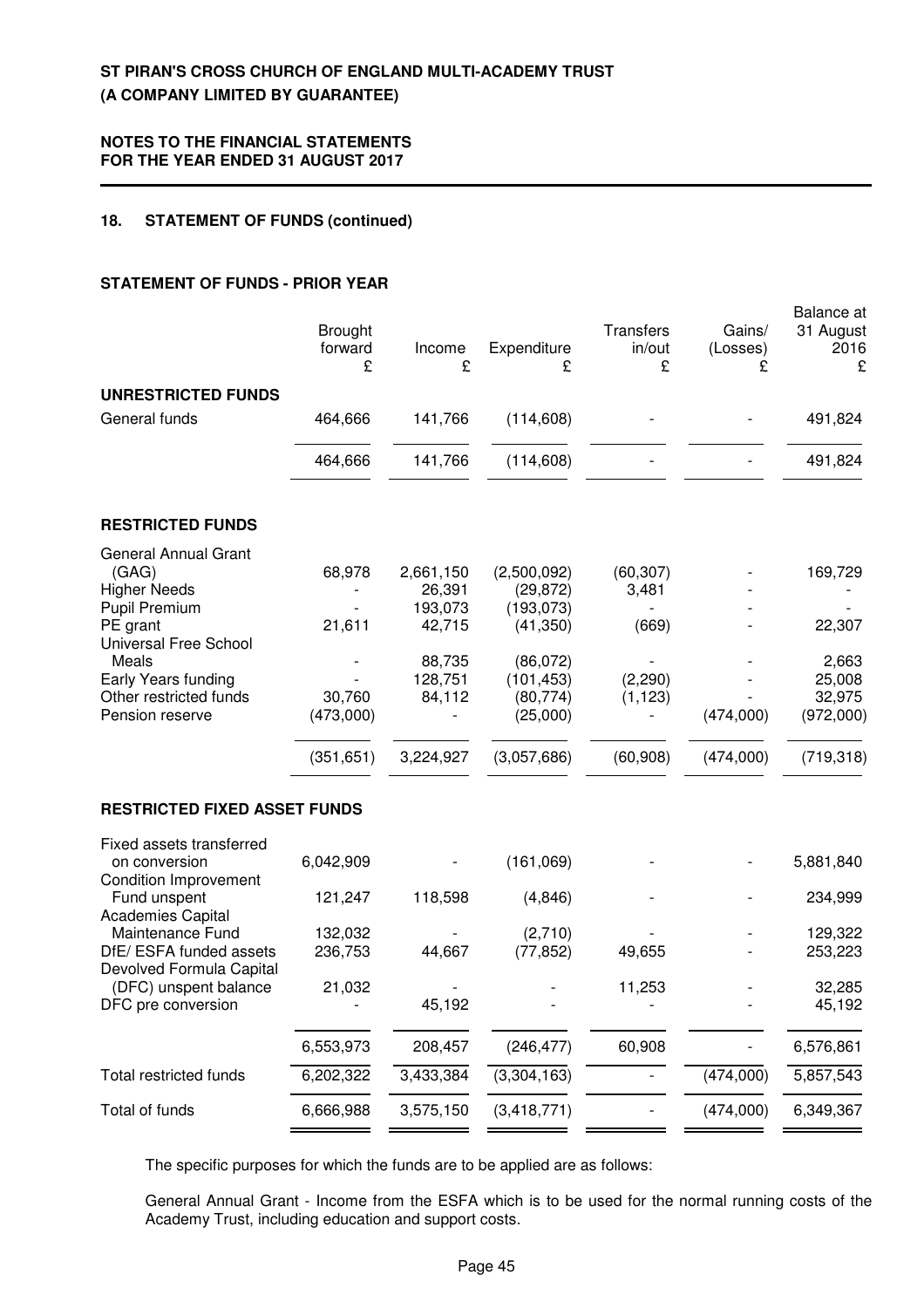#### **NOTES TO THE FINANCIAL STATEMENTS FOR THE YEAR ENDED 31 AUGUST 2017**

#### **18. STATEMENT OF FUNDS (continued)**

Higher Needs - Funding received by the Local Authority to fund further support for students with additional needs.

Pupil Premium - Pupil premium represents funding received from the ESFA for children that qualify for free school meals to enable the Academy Trust to address underlying inequalities faced by disadvantaged children.

PE grant - The PE and sport premium is designed to help primary schools improve the quality of the PE and sport activities they offer their pupils.

Pension reserve - This represents the Academy Trust's share of the assets and liabilities in the Local Government Pension Scheme. As with most pension schemes this is currently in deficit due to an excess of scheme liabilities over scheme assets which was inherited on conversion to an Academy Trust. The Academy Trust is following the recommendations of the actuary to reduce the deficit by making additional contributions over a number of years.

Fixed assets transferred on conversion - This represents the net book value buildings and equipment donated to the school from the Local Authority on conversion to an Academy Trust.

CIF Funding - Condition Improvement Funding received from the ESFA for Capital projects.

Academies Capital Maintenance Fund (ACMF) - These funds were received to improve the condition of school buildings and facilities. ACMF is administered by the ESFA.

Devolved Formula Capital (DFC) - These funds were received for direct expenditure on fixed asset projects. The balance at the year end represents the net book value of assets and any unspent grant amounts.

Access Initiative - Funding received from Cornwall Council for Capital projects included in other grants.

Transfers between Restricted and Unrestricted funds relates to Early Years Funding being incorrectly classified as Restricted in the prior year.

Under the funding agreement with the Secretary of State, the Academy Trust was not subject to a limit on the amount of GAG that it could carry forward at 31 August 2017.

#### **ANALYSIS OF ACADEMIES BY FUND BALANCE**

Fund balances at 31 August 2017 were allocated as follows:

|                                                                                                                                                                                                                                                                                   | <b>Total</b><br>2017<br>£                                   | Total<br>2016<br>£                                           |
|-----------------------------------------------------------------------------------------------------------------------------------------------------------------------------------------------------------------------------------------------------------------------------------|-------------------------------------------------------------|--------------------------------------------------------------|
| Bishop Bronescombe Church of England Primary School<br>Grampound with Creed Church of England Primary School<br>Grampound Road Village Church of England Primary School<br>Ladock Church of England Primary School<br>Veryan Church of England Primary School<br>Central services | 283,602<br>87,069<br>148,075<br>198.431<br>37,960<br>51,429 | 231,562<br>131,299<br>137,027<br>180,338<br>25,972<br>38,309 |
| Total before fixed asset fund and pension reserve                                                                                                                                                                                                                                 | 806,566                                                     | 744,507                                                      |
| Restricted fixed asset fund<br>Pension reserve                                                                                                                                                                                                                                    | 103,955<br>(924,000)                                        | 241,085<br>(972,000)                                         |
| Total                                                                                                                                                                                                                                                                             | (13, 479)                                                   | 13,592                                                       |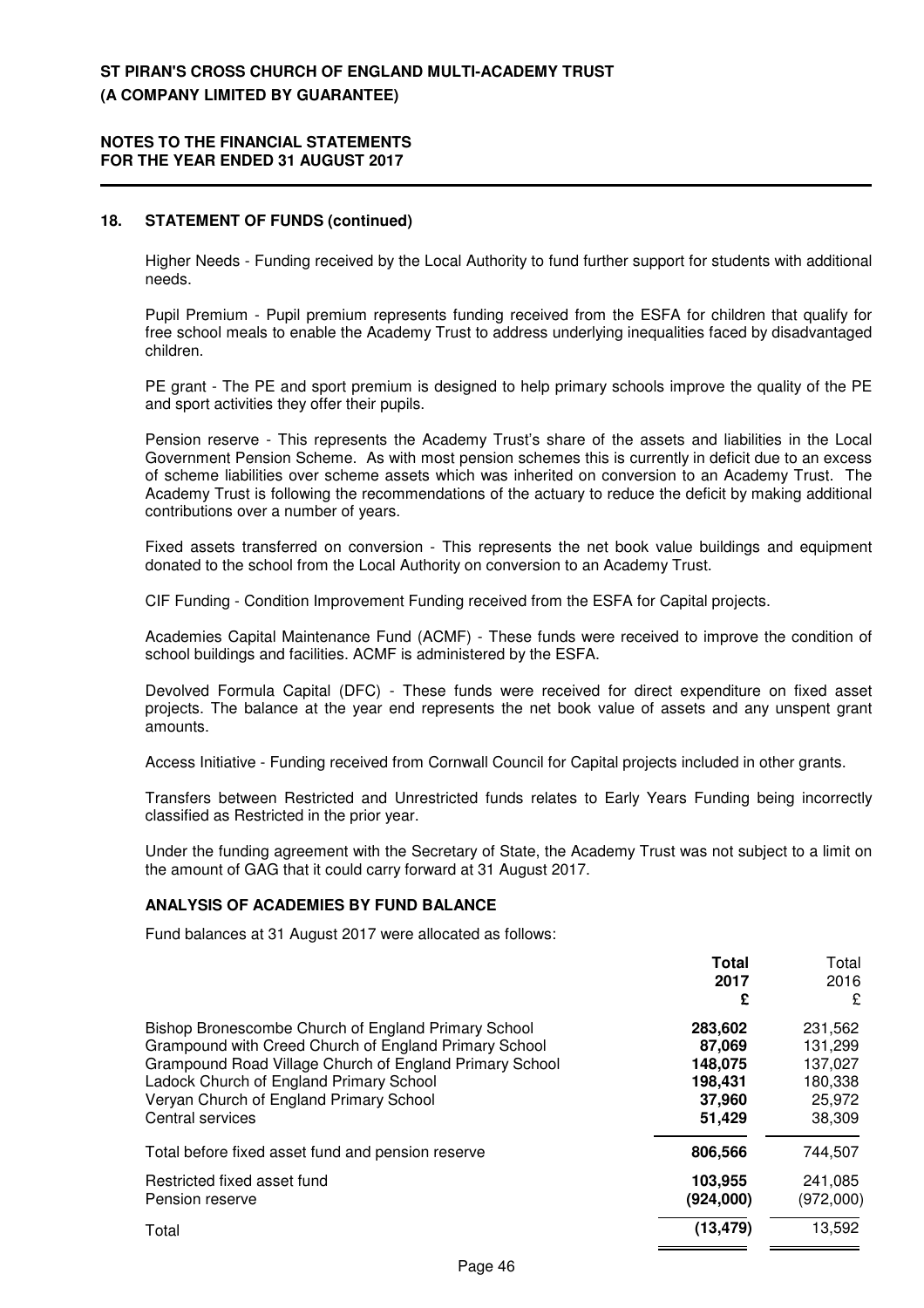### **18. STATEMENT OF FUNDS (continued)**

## **ANALYSIS OF ACADEMIES BY COST**

Expenditure incurred by each academy during the year was as follows:

|                                                                           | Teaching<br>and<br>educational<br>support<br>staff costs<br>£ | Other<br>support<br>staff costs<br>£ | <b>Educational</b><br>supplies<br>£ | Other costs<br>excluding<br>depreciat-<br>ion<br>£ | Total<br>2017<br>£ | Total<br>2016<br>£ |
|---------------------------------------------------------------------------|---------------------------------------------------------------|--------------------------------------|-------------------------------------|----------------------------------------------------|--------------------|--------------------|
| <b>Bishop</b><br><b>Bronescombe</b><br>Church of                          |                                                               |                                      |                                     |                                                    |                    |                    |
| <b>England Primary</b><br>School<br>Grampound with                        | 955,928                                                       | 64,069                               | 76,358                              | 245,144                                            | 1,341,499          | 1,311,345          |
| Creed Church of<br><b>England Primary</b><br>School<br>Grampound Road     | 259,289                                                       | 24,735                               | 22,391                              | 93,227                                             | 399,642            | 341,079            |
| Village Church of<br><b>England Primary</b><br>School<br>Ladock Church of | 334,389                                                       | 27,075                               | 30,097                              | 112,395                                            | 503,956            | 498,097            |
| <b>England Primary</b><br>School<br>Veryan Church of                      | 298,092                                                       | 34,372                               | 22,142                              | 113,204                                            | 467,810            | 383,271            |
| <b>England Primary</b><br>School<br>Central services                      | 202,778<br>106,847                                            | 20,636<br>114,644                    | 14,542<br>10,944                    | 58,761<br>117,719                                  | 296,717<br>350,154 | 315,769<br>341,607 |
|                                                                           | 2,157,323                                                     | 285,531                              | 176,474                             | 740,450                                            | 3,359,778          | 3,191,168          |

## **19. ANALYSIS OF NET ASSETS BETWEEN FUNDS**

|                                        | Unrestricted<br>funds<br>2017<br>£ | <b>Restricted</b><br>funds<br>2017<br>£ | <b>Restricted</b><br>fixed asset<br>funds<br>2017<br>£ | Total<br>funds<br>2017<br>£ |
|----------------------------------------|------------------------------------|-----------------------------------------|--------------------------------------------------------|-----------------------------|
| Tangible fixed assets                  |                                    | 41,221                                  | 103,955                                                | 145,177                     |
| Current assets                         | 608,002                            | 485,074                                 |                                                        | 1,093,076                   |
| Creditors due within one year          | $\blacksquare$                     | (319, 524)                              |                                                        | (319,524)                   |
| Provisions for liabilities and charges |                                    | (932, 209)                              |                                                        | (932,209)                   |
|                                        | 608,003                            | (725, 438)                              | 103,955                                                | (13, 480)                   |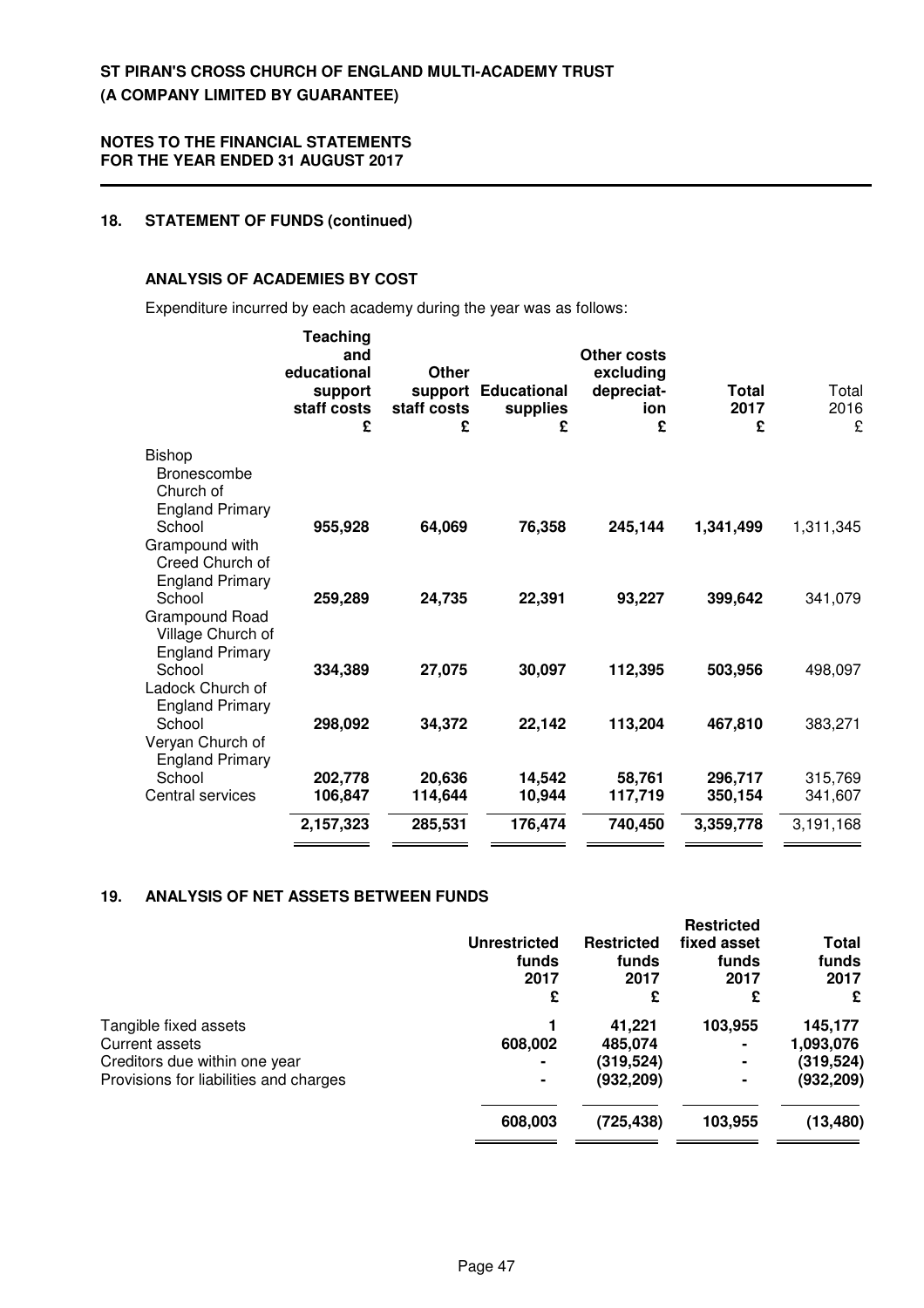## **19. ANALYSIS OF NET ASSETS BETWEEN FUNDS (continued)**

## **ANALYSIS OF NET ASSETS BETWEEN FUNDS - PRIOR YEAR**

|                                        | Unrestricted | Restricted | Restricted           | Total     |
|----------------------------------------|--------------|------------|----------------------|-----------|
|                                        | funds        | funds      | fixed asset<br>funds | funds     |
|                                        | 2016         | 2016       | 2016                 | 2016      |
|                                        | £            | £          | £                    | £         |
| Tangible fixed assets                  | (5,000,607)  |            | 5,165,969            | 165,362   |
| Current assets                         | 490,066      | 481,532    | 155,170              | 1,126,768 |
| Creditors due within one year          |              | (228, 850) | (77, 689)            | (306,539) |
| Provisions for liabilities and charges |              | (972,000)  |                      | (972,000) |
|                                        |              |            |                      |           |
|                                        | (4,510,541)  | (719, 318) | 5,243,450            | 13,591    |
|                                        |              |            |                      |           |

## **20. RECONCILIATION OF NET MOVEMENT IN FUNDS TO NET CASH FLOW FROM OPERATING ACTIVITIES**

|     |                                                                      | 2017<br>£  | 2016<br>£  |
|-----|----------------------------------------------------------------------|------------|------------|
|     | Net (expenditure)/income for the year (as per Statement of Financial |            |            |
|     | Activities)                                                          | (161, 071) | 155,126    |
|     | <b>Adjustment for:</b>                                               |            |            |
|     | Depreciation charges                                                 | 81,955     | 108,613    |
|     | Dividends, interest and rents from investments                       | (654)      | (1,006)    |
|     | Loss on the sale of fixed assets                                     | 5,305      | 19,349     |
|     | Increase/(decrease) in provisions for liabilities                    | 8,209      | (41, 893)  |
|     | (Increase)/decrease in debtors                                       | (3,730)    | 37,792     |
|     | Increase in creditors                                                | 12,987     | 5,966      |
|     | Capital grants from DfE and other capital income                     | (239, 152) | (208, 457) |
|     | Defined benefit pension scheme obligation inherited                  | 65,000     | 7,000      |
|     | Defined benefit pension scheme finance cost                          | 21,000     | 18,000     |
|     | Net cash (used in)/provided by operating activities                  | (210, 151) | 100,490    |
| 21. | <b>ANALYSIS OF CASH AND CASH EQUIVALENTS</b>                         |            |            |
|     |                                                                      | 2017       | 2016       |
|     |                                                                      | £          | £          |
|     | Cash at bank and in hand                                             | 976,825    | 1,014,245  |
|     |                                                                      | 976,825    | 1,014,245  |
|     |                                                                      |            |            |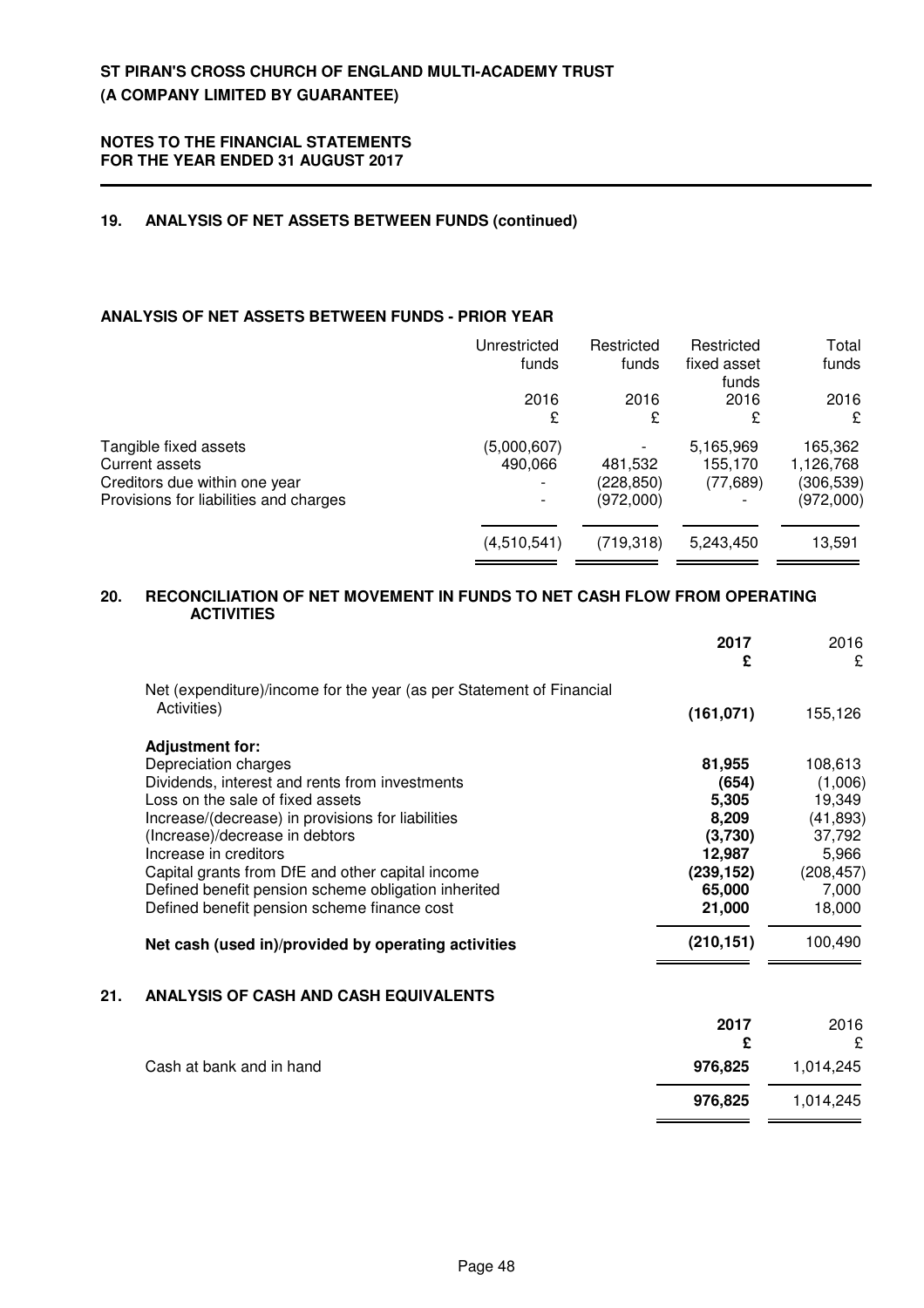#### **22. PENSION COMMITMENTS**

The Academy Trust's employees belong to two principal pension schemes: the Teacher's Pension Scheme for England and Wales (TPS) for academic and related staff; and the Local Government Pension Scheme (LGPS) for non-teaching staff, which is managed by Cornwall Council. Both are multi-employer Defined Benefit Pension Schemes.

The latest actuarial valuation of the TPS related to the period ended 31 March 2012 and of the LGPS 31 March 2017.

There were no outstanding or prepaid contributions at either the beginning or the end of the financial year.

#### **Teachers' Pension Scheme**

#### **Introduction**

The Teachers' Pension Scheme (TPS) is a statutory, contributory, defined benefit scheme, governed by the Teachers' Pensions Regulations (2010) and, from 1 April 2014, by the Teachers' Pension Scheme Regulations 2014. Membership is automatic for full-time teachers in academies and, from 1 January 2007, automatic for teachers in part-time employment following appointment or a change of contract, although they are able to opt out.

The TPS is an unfunded scheme and members contribute on a 'pay as you go' basis – these contributions along with those made by employers are credited to the Exchequer. Retirement and other pension benefits are paid by public funds provided by Parliament.

#### **Valuation of the Teachers' Pension Scheme**

The Government Actuary, using normal actuarial principles, conducts a formal actuarial review of the TPS in accordance with the Public Service Pensions (Valuations and Employer Cost Cap) Directions 2014 published by HM Treasury. The aim of the review is to specify the level of future contributions. Actuarial scheme valuations are dependent on assumptions about the value of future costs, design of benefits and many other factors. The latest actuarial valuation of the TPS was carried out as at 31 March 2012 and in accordance with the Public Service Pensions (Valuations and Employer Cost Cap) Directions 2014. The valuation report was published by the Department for Education on 9 June 2014. The key elements of the valuation and subsequent consultation are:

- employer contribution rates set at 16.48% of pensionable pay, including a 0.08% employer administration charge
- total scheme liabilities (pensions currently in payment and the estimated cost of future benefits) for service to the effective date of £191,500 million, and notional assets (estimated future contributions together with the notional investments held at the valuation date) of £176,600 million giving a notional past service deficit of £14,900 million
- an employer cost cap of 10.9% of pensionable pay will be applied to future valuations
- the assumed real rate of return is 3.0% in excess of prices and 2% in excess of earnings. The rate of real earnings growth is assumed to be 2.75%. The assumed nominal rate of return is 5.06%.

The TPS valuation for 2012 determined an employer rate of 16.4%, which was payable from September 2015. The next valuation of the TPS is currently underway based on April 2016 data, whereupon the employer contribution rate is expected to be reassessed and will be payable from 1 April 2019.

The employer's pension costs paid to TPS in the period amounted to £193,571 (2016: £192,332).

A copy of the valuation report and supporting documentation is on the Teachers' Pensions website (www.teacherspensions.co.uk/news/employers/2014/06/publication-of-the-valuation-report.aspx).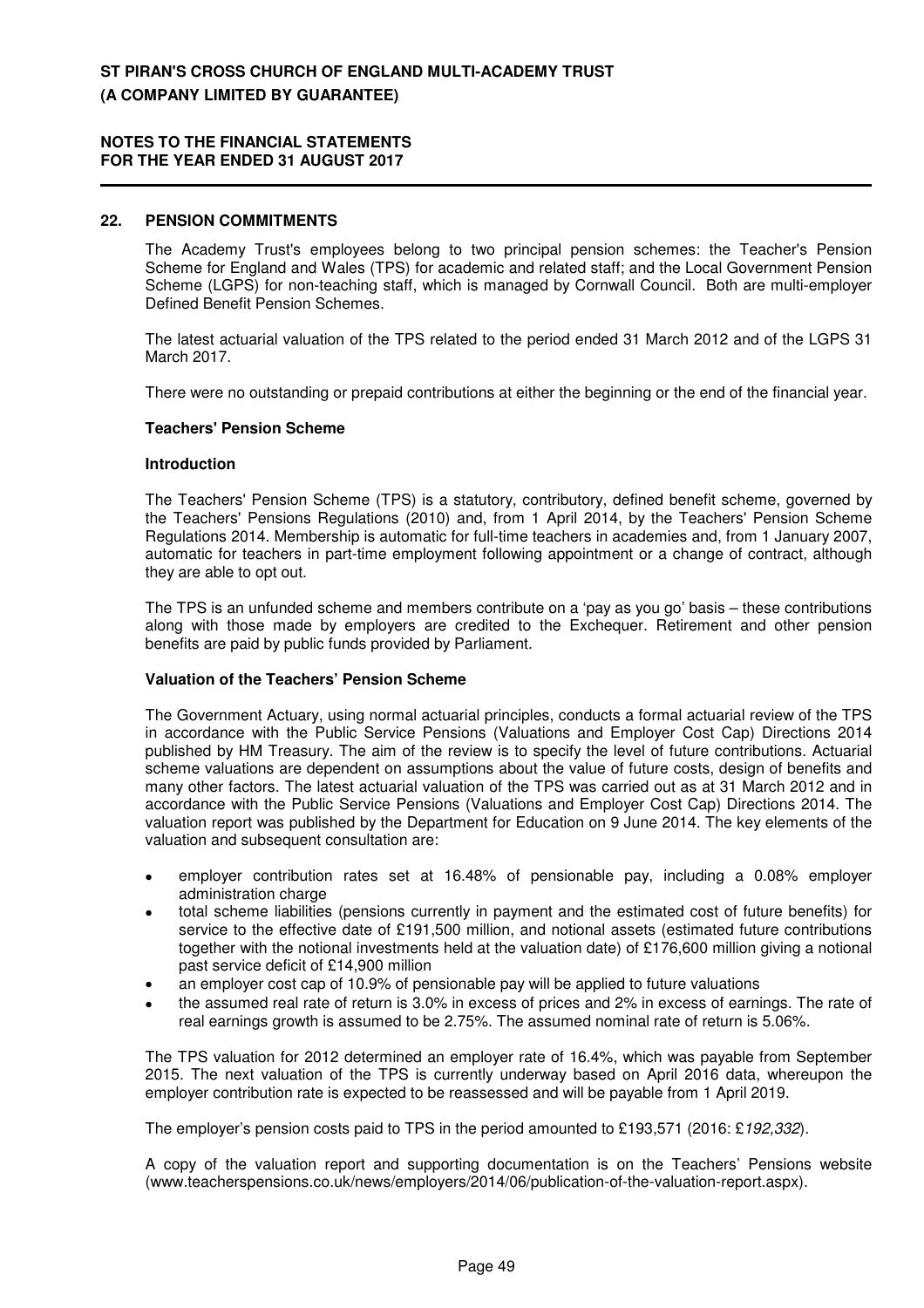## **22. PENSION COMMITMENTS (continued)**

Under the definitions set out in FRS 102, the TPS is a multi-employer pension scheme. The trust has accounted for its contributions to the scheme as if it were a defined contribution scheme. The trust has set out above the information available on the scheme.

#### **Local Government Pension Scheme**

The LGPS is a funded defined benefit scheme, with assets held in separate trustee-administered funds. The total contribution made for the year ended 31 August 2017 was £174,000 (2016: £159,000), of which employer's contributions totalled £138,000 (2016: £126,000) and employees' contributions totalled £36,000 (2016: £33,000). The agreed contribution rates for future years are 20.1% for employers and 5.9% for employees.

Parliament has agreed, at the request of the Secretary of State for Education, to a guarantee that, in the event of academy closure, outstanding Local Government Pension Scheme liabilities would be met by the Department for Education. The guarantee came into force on 18 July 2013. Principal actuarial assumptions:

|                                                      | 2017      | 2016      |
|------------------------------------------------------|-----------|-----------|
| Discount rate for scheme liabilities                 | 2.50%     | $2.10 \%$ |
| Rate of increase in salaries                         | 2.50%     | 4.10 $%$  |
| Rate of increase for pensions in payment / inflation | $2.40 \%$ | $2.10 \%$ |

The current mortality assumptions include sufficient allowance for future improvements in mortality rates. The assumed life expectations on retirement age 65 are:

|                                          | 2017         | 2016         |
|------------------------------------------|--------------|--------------|
| Retiring today<br>Males<br>Females       | 22.1<br>24.5 | 22.2<br>24.4 |
| Retiring in 20 years<br>Males<br>Females | 24.0<br>26.4 | 24.4<br>26.8 |

The Academy Trust's share of the assets in the scheme was:

|                              | Fair value at<br>31 August<br>2017 | Fair value at<br>31 August<br>2016 |
|------------------------------|------------------------------------|------------------------------------|
|                              | £                                  | £                                  |
| Equities                     | 652,000                            | 594,000                            |
| Cash                         | 42,000                             | 25,000                             |
| Corporate bonds              | 597,000                            | 533,000                            |
| Property                     | 97,000                             | 87,000                             |
| Total market value of assets | 1,388,000                          | 1,239,000                          |

The actual return on scheme assets was £28,000 (2016: £40,000).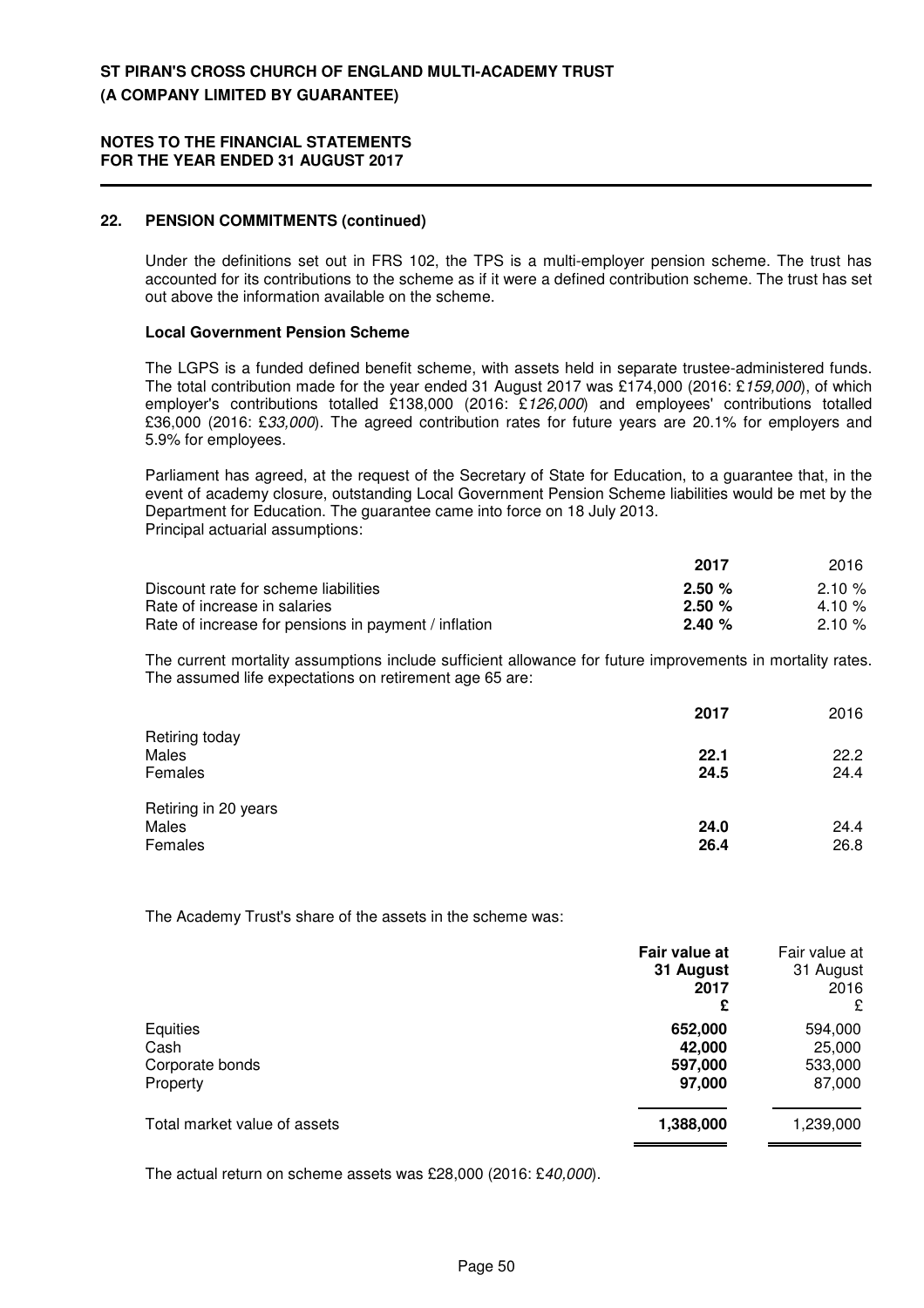### **22. PENSION COMMITMENTS (continued)**

The amounts recognised in the Statement of financial activities incorporating income and expenditure account are as follows:

|                                                          | 2017<br>£                       | 2016<br>£                       |
|----------------------------------------------------------|---------------------------------|---------------------------------|
| Current service cost<br>Interest income<br>Interest cost | (203,000)<br>28,000<br>(49,000) | (133,000)<br>40,000<br>(58,000) |
| Total                                                    | (224,000)                       | (151,000)                       |

Movements in the present value of the defined benefit obligation were as follows:

|                                                                                                                                                    | 2017<br>£                                                         | 2016<br>£                                           |
|----------------------------------------------------------------------------------------------------------------------------------------------------|-------------------------------------------------------------------|-----------------------------------------------------|
| Opening defined benefit obligation<br>Current service cost<br>Interest cost<br>Employee contributions<br>Actuarial (gains)/losses<br>Benefits paid | 2,211,000<br>203,000<br>49,000<br>36,000<br>(172,000)<br>(15,000) | 1,442,000<br>133,000<br>58,000<br>33,000<br>545,000 |
| Closing defined benefit obligation                                                                                                                 | 2,312,000                                                         | 2,211,000                                           |

Movements in the fair value of the Academy Trust's share of scheme assets:

|                                     | 2017<br>£ | 2016<br>£ |
|-------------------------------------|-----------|-----------|
| Opening fair value of scheme assets | 1,239,000 | 969,000   |
| Interest income                     | 28,000    | 40,000    |
| Actuarial gains/(losses             | (38,000)  | 71,000    |
| <b>Employer contributions</b>       | 138,000   | 126,000   |
| Employee contributions              | 36,000    | 33,000    |
| Benefits paid                       | (15,000)  |           |
| Closing fair value of scheme assets | 1,388,000 | 1,239,000 |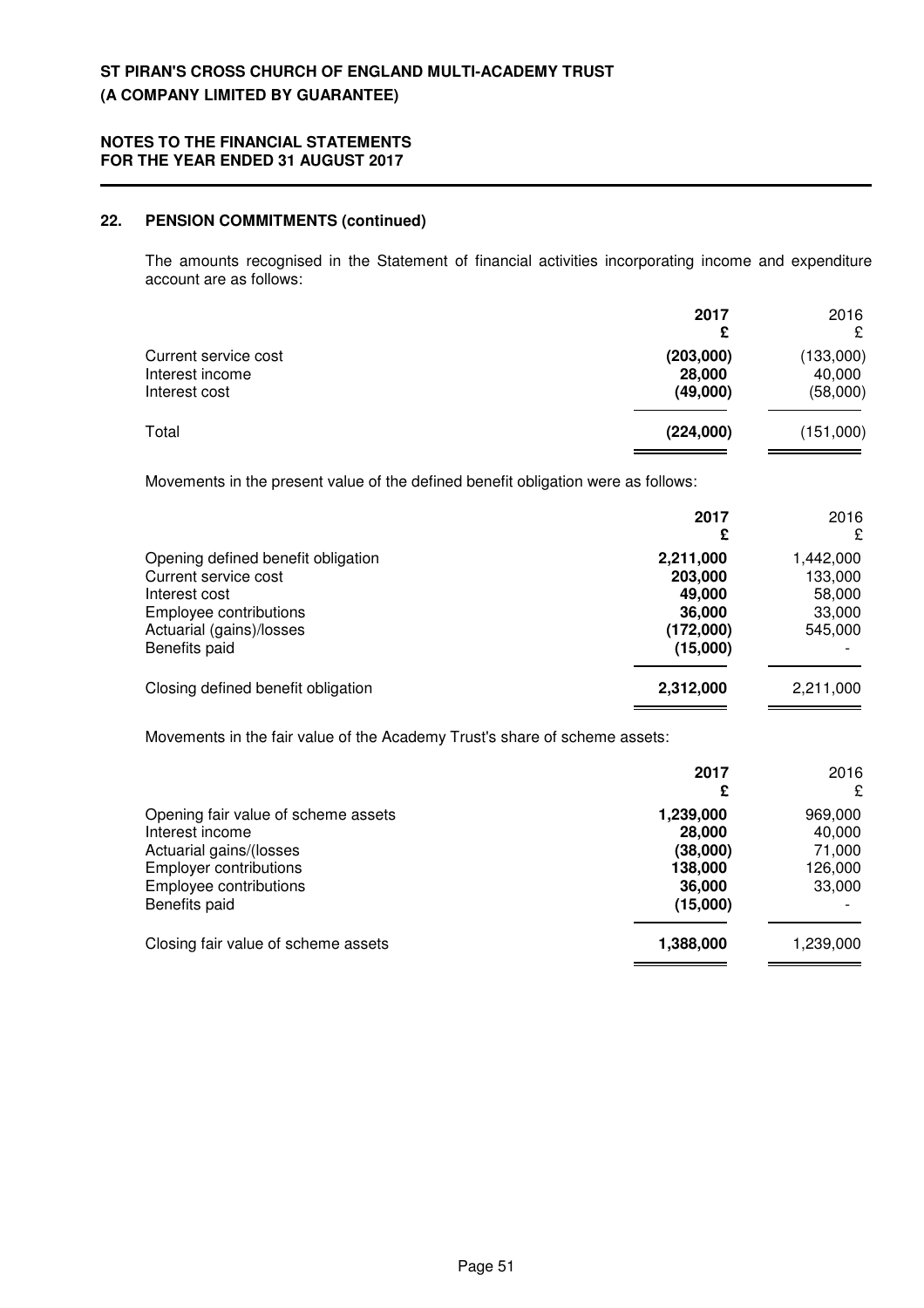## **23. OPERATING LEASE COMMITMENTS**

At 31 August 2017 the total of the Academy trust's future minimum lease payments under non-cancellable operating leases was:

|                                        | 2017<br>£       | 2016<br>£        |
|----------------------------------------|-----------------|------------------|
| <b>AMOUNTS PAYABLE:</b>                |                 |                  |
| Within 1 year<br>Between 1 and 5 years | 15,614<br>4,238 | 20,624<br>18,564 |
| Total                                  | 19,852          | 39,188           |

#### **24. RELATED PARTY TRANSACTIONS**

Owing to the nature of the Academy Trust's operations and the composition of the Board of Trustees being drawn from local public and private sector organisations, transactions may take place with organisations in which a Trustee has an interest. All transactions involving such organisations are conducted at arm's length and in accordance with the Academy Trust's financial regulations and normal procurement procedures. The following related party transactions took place in the period of account.

Askel Veur The Diocese of Truro Academies Umbrella Company Limited - a company which is a Member of the Academy Trust, charged the Academy Trust £Nil (2016: £1,000) for school placement services. At the balance sheet date the amount due from Askel Veur Diocese of Truro Acadamies Umbrella Company Limited was £Nil (2016: £1,000).

The Truro Diocesan Board of Finance Limited - a company controlled by the Diocese, charged the Academy Trust £492 (2016: £1,650) for a services and meetings.

Diocese of Truro Enterprises - a company of which The Truro Diocesan Board of Finance Limited owns the whole of the share capital, charged the Academy Trust £Nil (2016: £120) for capital project management services.

In entering into the above transactions the Academy Trust has complied with the requirements of the ESFA's Academies Financial Handbook.

## **25. FINANCIAL INSTRUMENTS**

|                                                  | 2017    | 2016<br>£ |
|--------------------------------------------------|---------|-----------|
| Financial assets measured at amortised cost      | 53,766  | 45.673    |
| Financial liabilities measured at amortised cost | 273,128 | 253,150   |

Financial assets measured at amortised cost comprise of trade debtors and accrued income.

Financial liabilities measured at amortised cost comprise of trade creditors, other creditors and accruals.

## **26. POST BALANCE SHEET EVENTS**

The Trust board has previously taken the decision to join the Saints Way Church of England Multi Academy Trust with effect from 1 December 2017.